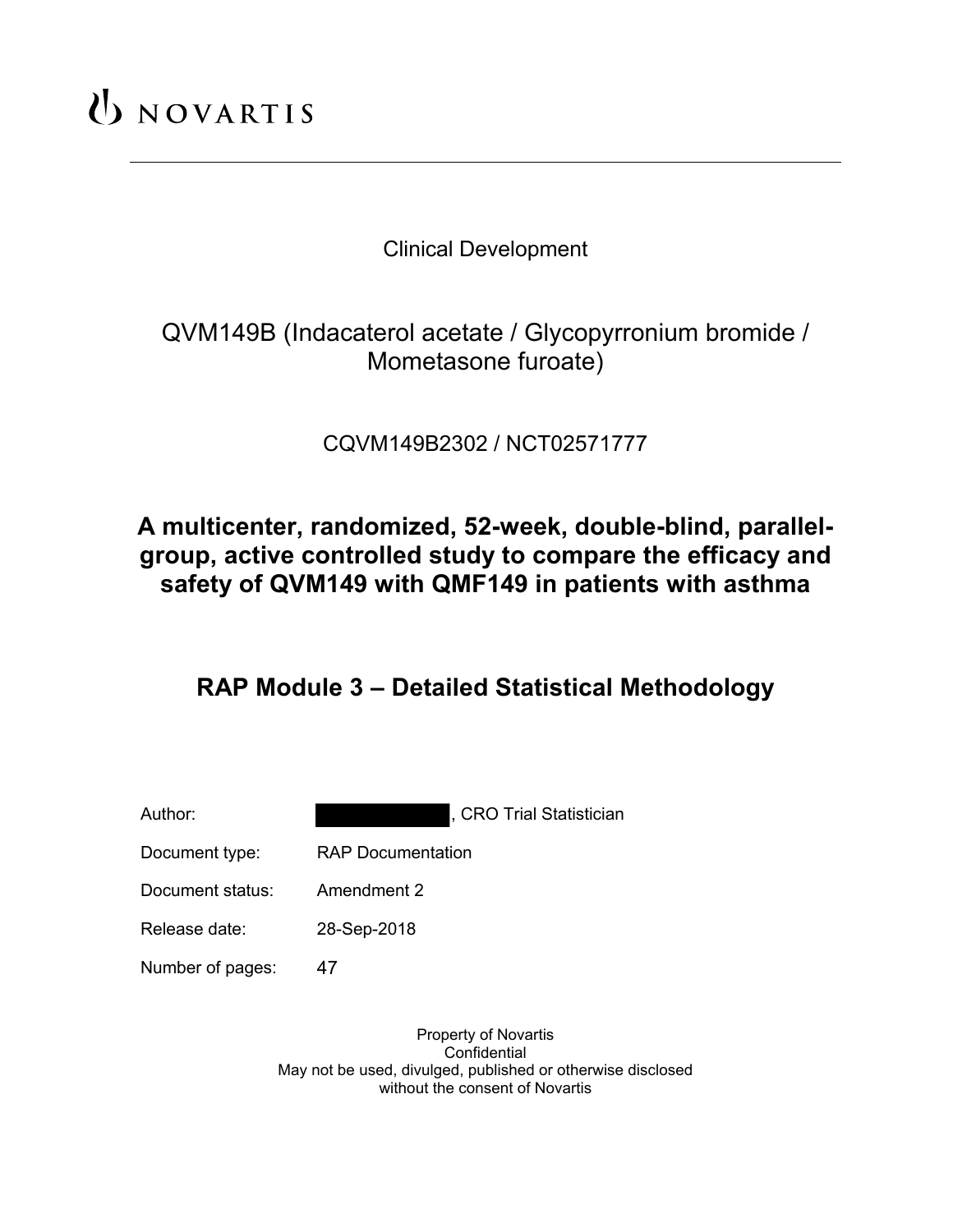| Version     | Date        | Changes                                                                                                                                                                                                                                                                            |
|-------------|-------------|------------------------------------------------------------------------------------------------------------------------------------------------------------------------------------------------------------------------------------------------------------------------------------|
| Final 2.0   | 25-Nov-2015 |                                                                                                                                                                                                                                                                                    |
| Amendment 1 | 30-May-2018 | The amendment is largely based on the changes made in the<br>Clinical Trial Protocol Amendment 6 (released 18-Dec-2017).<br>More details about the rationale of the major changes are given in<br>the section "Amendment 1". In summary, the following changes<br>are implemented: |
|             |             | • The primary analysis will be conducted after all patients have<br>completed the Week 26 assessments or discontinued from the<br>study; changes are made in multiple sections with details given<br>in Section 2.9.                                                               |
|             |             | • Sample size has been updated in Section 2.10 based on new<br>drop-out rate.                                                                                                                                                                                                      |
|             |             | • Modified the handling of missing items when calculating the<br>ACQ-7 score and clarified the handling of missing ACQ-7 score<br>for ACQ-responder analysis in Section 2.6.1.1.2.                                                                                                 |
|             |             | Added ACQ-5 in Section 2.6.2.2.<br>$\bullet$                                                                                                                                                                                                                                       |
|             |             | • Modified the handling of missing items in the AQLQ overall and<br>domain scores in Section 2.6.2.7.                                                                                                                                                                              |
|             |             | • Added exposure-adjusted analyses of adverse events in<br>Section 2.7.2.                                                                                                                                                                                                          |
|             |             | • Changed the analysis plan for glucose and potassium data.                                                                                                                                                                                                                        |
|             |             | • Removed the logistic regression analysis for percentage of<br>patients with at least one asthma exacerbation by exacerbation<br>category and patients who permanently discontinued study<br>medication due to asthma exacerbations in Section 2.6.2.7.                           |
|             |             | Extended the post-morning dose time window restriction in<br>٠<br>handling of spirometry measurements from 10-13 hours to 8-13<br>hours for b.i.d. regimen salmeterol/fluticasone 50/500 µg in<br>Section 2.6.1.1.                                                                 |
|             |             | Modified the multiple imputation method in tipping point<br>$\bullet$<br>analysis from monotone method to fully conditional<br>specification method in Section 2.6.1.4 and Section 16.1.9.6.                                                                                       |
|             |             | • Combined the imputation steps into one step for the ACQ<br>responder analysis in Section 2.6.2.2 and Section 16.1.9.6.                                                                                                                                                           |
|             |             | Removed SAS code from SAP in Section 16.1.9.6. and<br>included them in TFLs.                                                                                                                                                                                                       |

#### **Document History – Changes compared to previous version of RAP module 3.**

- Removed the definitions of AEs of special interest from Section 2.7.2.
- Updated criteria for Hy's law as per current guideline.

П

- Added Section 3 for specifying analyses that will be reported outside of CSR.
- Added Japanese and Chinese patients in subgroup analysis in Section 3.1.
- Added the analysis of add-on effect of glycopyrronium to QMF149 treatment for trough FEV<sub>1</sub> in Section 2.6.2.1, ACQ in Section 2.6.2.2, and asthma exacerbations in Section 2.6.2.6.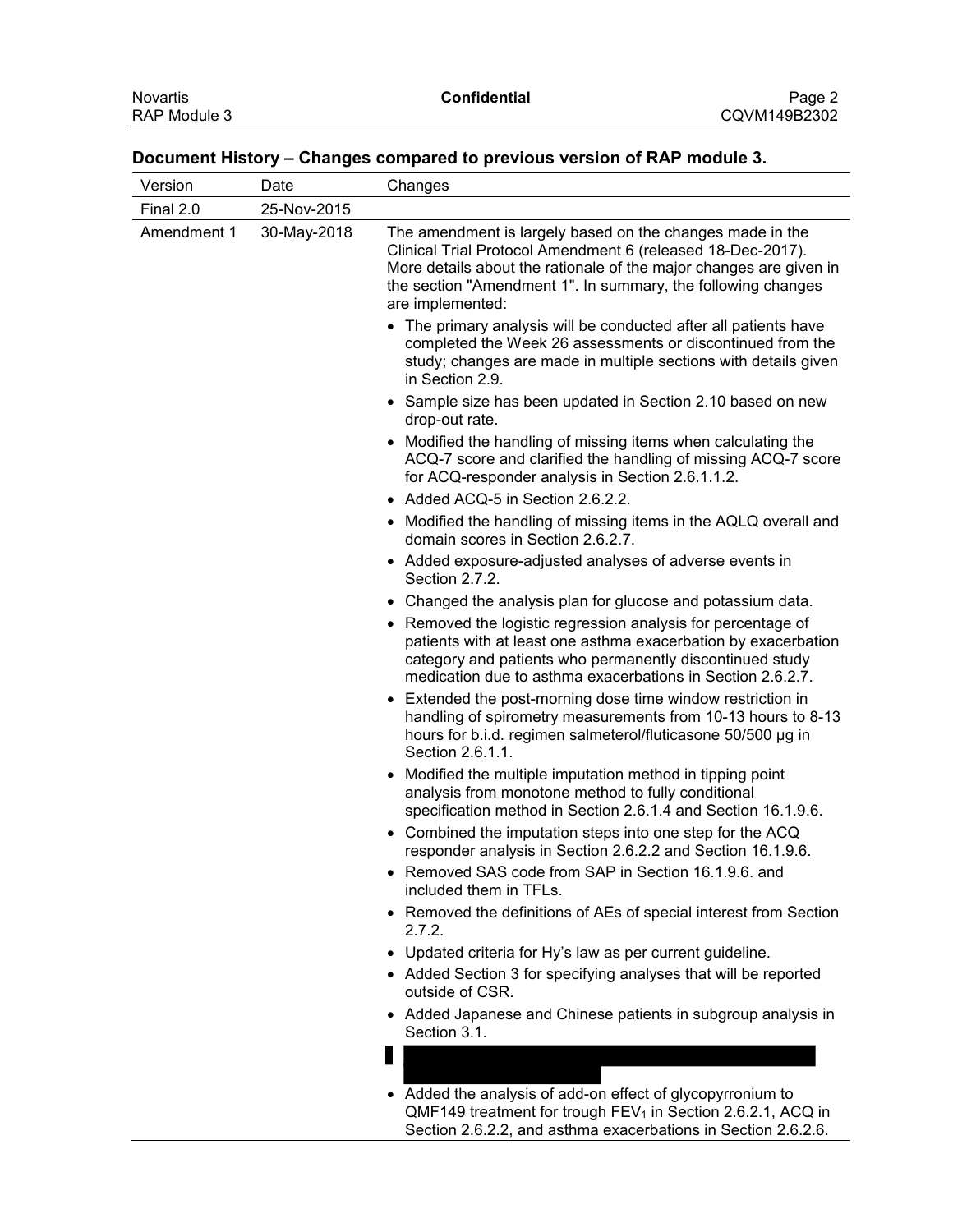| Version     | Date        | Changes                                                                                                                                                                                                                                                              |
|-------------|-------------|----------------------------------------------------------------------------------------------------------------------------------------------------------------------------------------------------------------------------------------------------------------------|
|             |             | • Re-organized Section 2.6.2.6 to place the detailed analysis<br>under each parameter of interest.                                                                                                                                                                   |
|             |             | • Added the AE summary based on incidence rates per 100<br>patient-years in Section 2.7.2.                                                                                                                                                                           |
|             |             | • Deleted several safety endpoints for time to event analyses in<br>Section 2.7.2.                                                                                                                                                                                   |
|             |             | • Added major protocol deviations list in Section 16.1.9.2.                                                                                                                                                                                                          |
|             |             | • Some other minor changes.                                                                                                                                                                                                                                          |
|             |             | • Added notable criterion for Magnesium.                                                                                                                                                                                                                             |
| Amendment 2 | 28-Sep-2018 | • Updated action plan if model fails to converge in Section<br>2.6.1.2 and 16.1.9.6.                                                                                                                                                                                 |
|             |             | • Added non-parametric test exploration in case of non-<br>convergence or highly skewed data in Section 2.6.2.4 and<br>2.6.2.5.                                                                                                                                      |
|             |             | Outlined the sensitivity analyses to be done with and without<br>two sites which were identified to have lack of quality issues in<br>Section 1.                                                                                                                     |
|             |             | • Correction, removed "The responder analysis will use the same<br>imputed datasets as that of ACQ-7", as for ACQ-5 same<br>analyses is done as for ACQ-7 but not same imputed dataset<br>as multiple imputation is for each score separately in Section<br>2.6.2.3. |
|             |             | • Correction of PD-ID in Section 16.1.9.2.                                                                                                                                                                                                                           |
|             |             | • Changed notable criteria for Magnesium to SI unit for<br>consistency in Section 16.1.9.5.                                                                                                                                                                          |
|             |             | • Adjusted categories for adjudicated CCV events in Section<br>2.7.2.                                                                                                                                                                                                |
|             |             | • Added the details of least squares mean computation in<br>Section 16.1.9.6.                                                                                                                                                                                        |
|             |             | • Added additional analyses on potassium excluding all flagged<br>data in Section 2.7.3.                                                                                                                                                                             |
|             |             | Added the definition of implausible value for $FEV1$ in Section<br>2.6 and 16.1.9.3.                                                                                                                                                                                 |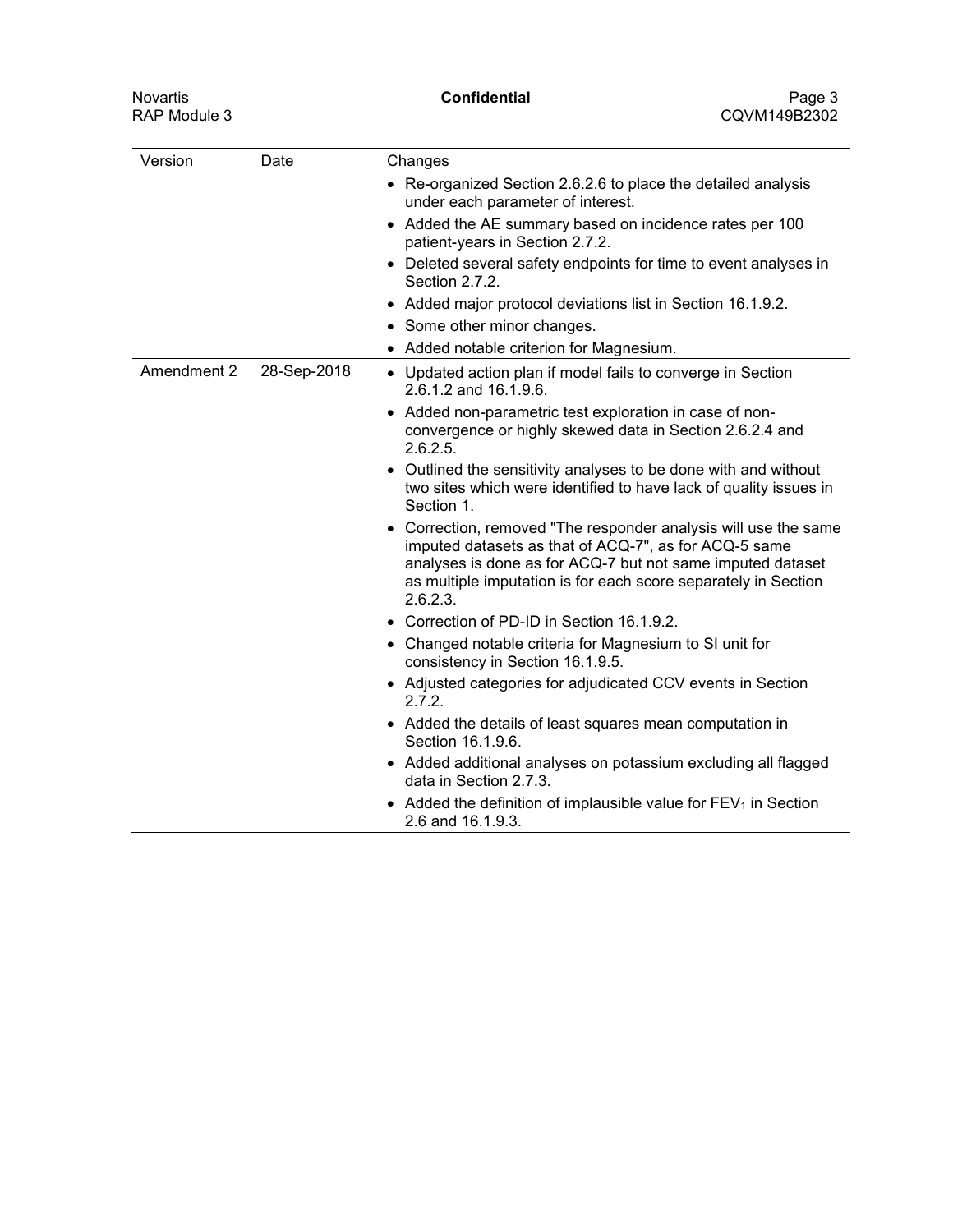## **Table of contents**

| 1                                                                              |   |
|--------------------------------------------------------------------------------|---|
| 2                                                                              |   |
| 2.1                                                                            |   |
| 2.1.1                                                                          |   |
| 2.1.2                                                                          |   |
| 2.1.3                                                                          |   |
|                                                                                | 9 |
| 2.1.5                                                                          |   |
| 2.2                                                                            |   |
| Patient disposition, background and demographic characteristics 11<br>2.3      |   |
| 2.3.1                                                                          |   |
| 2.3.2                                                                          |   |
| 2.4                                                                            |   |
| 2.4.1                                                                          |   |
| 2.4.2                                                                          |   |
| 2.5                                                                            |   |
| 2.6                                                                            |   |
| 2.6.1                                                                          |   |
| 2.6.1.1                                                                        |   |
| 2.6.1.1.1                                                                      |   |
| 2.6.1.1.2                                                                      |   |
| 2.6.1.2                                                                        |   |
| 2.6.1.3                                                                        |   |
| 2.6.1.4                                                                        |   |
| 2.6.2                                                                          |   |
| 2.6.2.1                                                                        |   |
| 2.6.2.2                                                                        |   |
| 2.6.2.3                                                                        |   |
| 2.6.2.4                                                                        |   |
| 2.6.2.5                                                                        |   |
| 2.6.2.6                                                                        |   |
| 2.6.2.7<br>Quality of life as assessed by Asthma Quality of Life Questionnaire |   |
|                                                                                |   |
| 2.7                                                                            |   |
| 2.7.1                                                                          |   |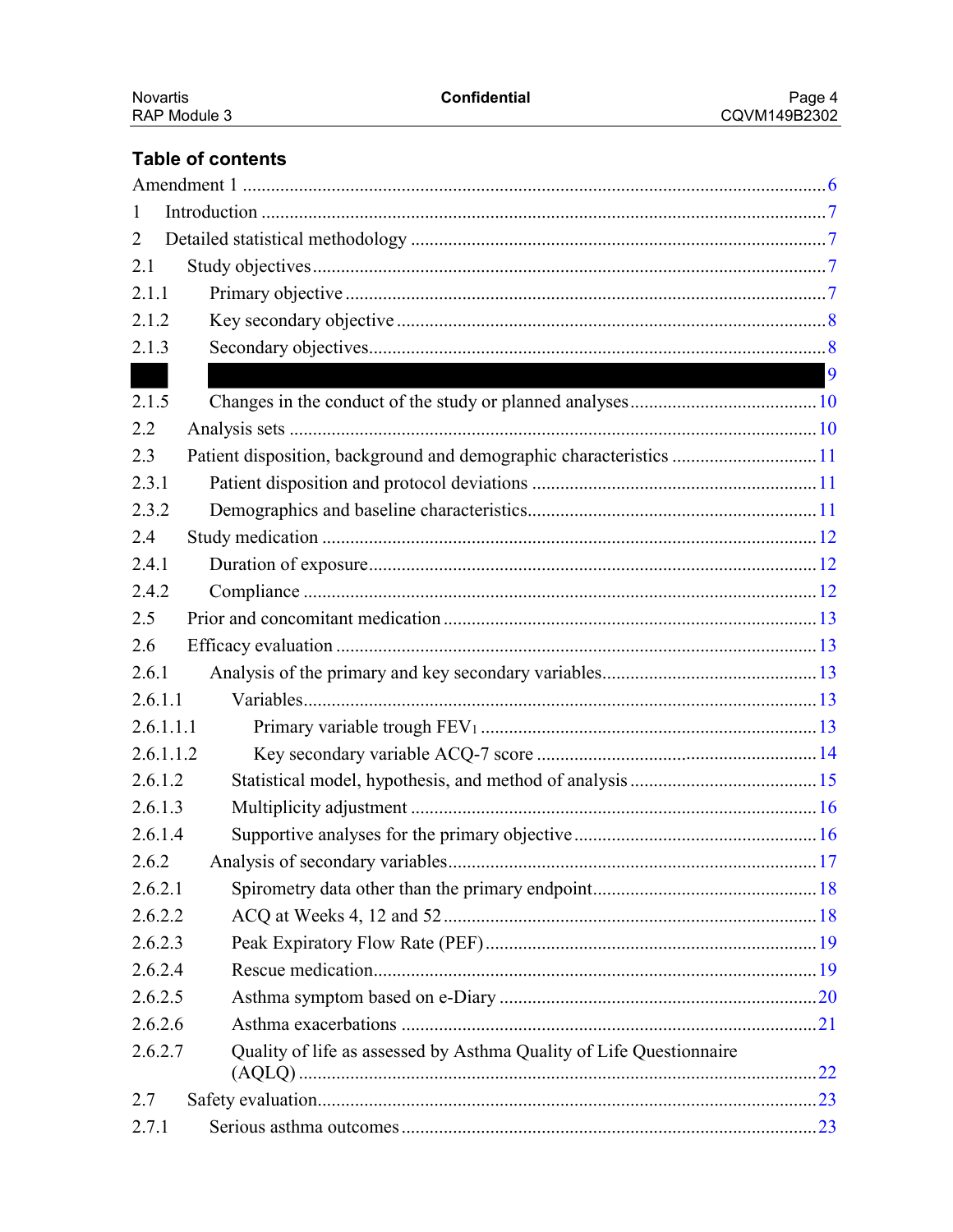| <b>Novartis</b><br>RAP Module 3 | <b>Confidential</b><br>CQVM149B2302                                              | Page 5 |
|---------------------------------|----------------------------------------------------------------------------------|--------|
|                                 |                                                                                  |        |
| 2.7.2                           |                                                                                  |        |
| 2.7.3                           |                                                                                  |        |
| 2.7.4                           |                                                                                  |        |
| 2.7.5                           |                                                                                  |        |
|                                 |                                                                                  | 29     |
|                                 |                                                                                  | 29     |
|                                 |                                                                                  | 29     |
| 2.9                             |                                                                                  |        |
| 2.9.1                           |                                                                                  |        |
| 2.9.2                           | Primary analysis after all patients have completed at least 26 weeks treatment30 |        |
| 2.10                            |                                                                                  |        |
| 3                               |                                                                                  |        |
| 3.1                             |                                                                                  |        |
|                                 |                                                                                  | 32     |
|                                 |                                                                                  | 32     |
|                                 |                                                                                  | 33     |
|                                 |                                                                                  | 33     |
|                                 | Clinical Study Report - Appendix 16.1.9 Documentation of statistical methods34   |        |
| 16.1.9.1                        |                                                                                  |        |
| 16.1.9.2                        |                                                                                  |        |
| 16.1.9.3                        | Assessment windows, baseline and post-baseline definitions, missing data         |        |
|                                 |                                                                                  |        |
| 16.1.9.3.1                      |                                                                                  |        |
| 16.1.9.3.2                      |                                                                                  |        |
| 16.1.9.3.3                      |                                                                                  |        |
| 16.1.9.4                        | Laboratory parameters - direction of interest and definition of clinically       |        |
| 16.1.9.5                        |                                                                                  |        |
| 16.1.9.6                        |                                                                                  |        |
| 16.1.9.7                        |                                                                                  |        |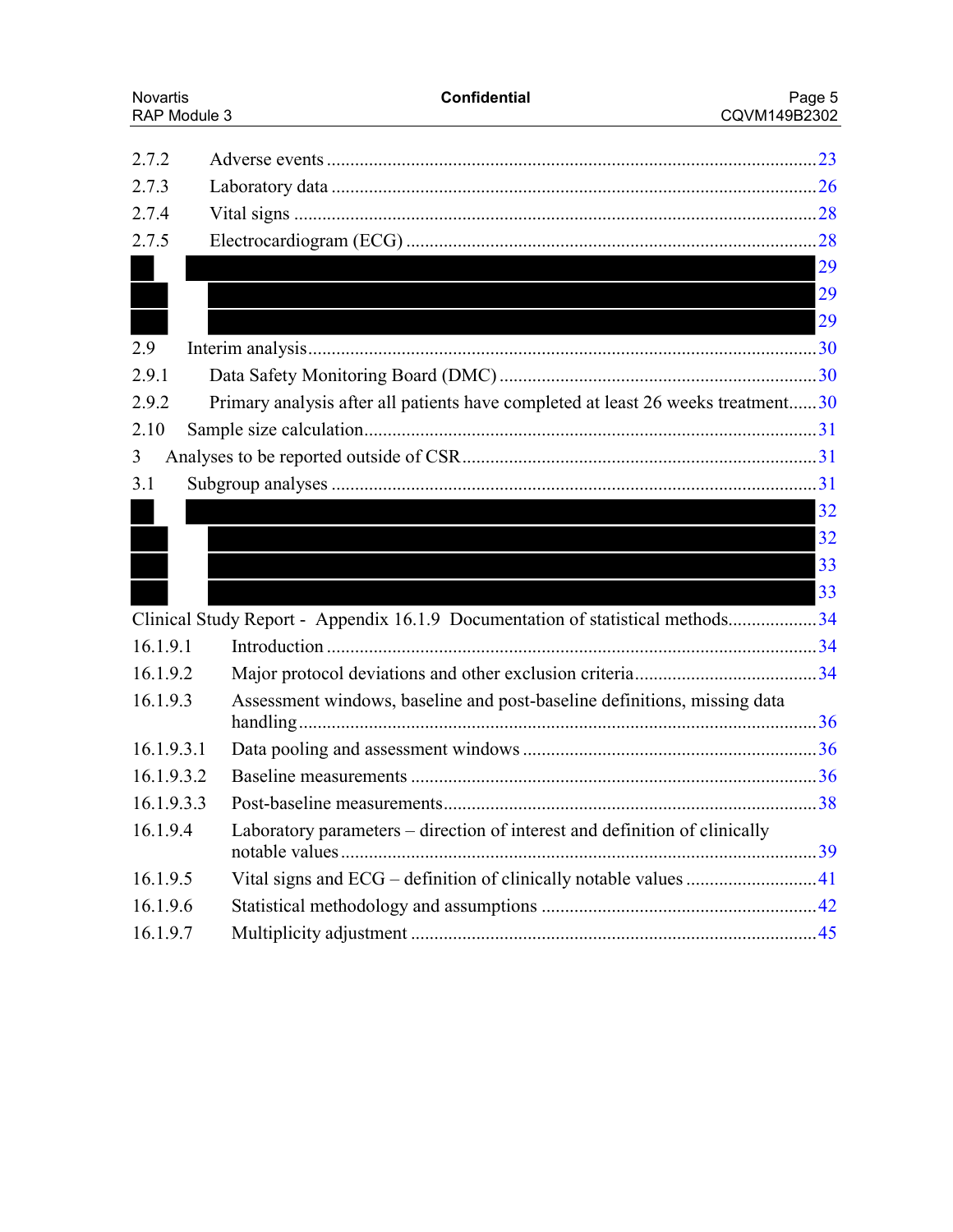#### <span id="page-5-0"></span>**Amendment 1**

This amendment of the statistical analysis plan (SAP) is largely based on the changes made in the Clinical Trial Protocol Amendment 6 (released 18-Dec-2017). The rationale of the major changes in protocol is provided in the following.

#### **Amendment Rationale**

#### **Conduct primary analysis after all patients have completed at least 26 weeks treatment:**

An interim database freeze will be conducted to perform the primary analysis. The database for primary analysis will contain all data up to the Data Lock Point (DLP), which is defined as the date when all patients complete Week 26 (V207) assessments or withdraw from the study. For patients who are ongoing at the time of interim database freeze, the database will include all data available until the last completed visit.

Primary analysis includes primary and key secondary endpoints as well as other pre-specified endpoints at Week 26.

Safety data will also be summarized.

In terms of reporting, two separate Clinical Study Reports (CSRs) will be written. CSR 1 will base on the interim database freeze and CSR 2 on the final database lock. A dedicated unblinded team will be involved in CSR 1 related activities. In order to maintain the integrity of the study data, a separate blinded team will continue the study until its completion.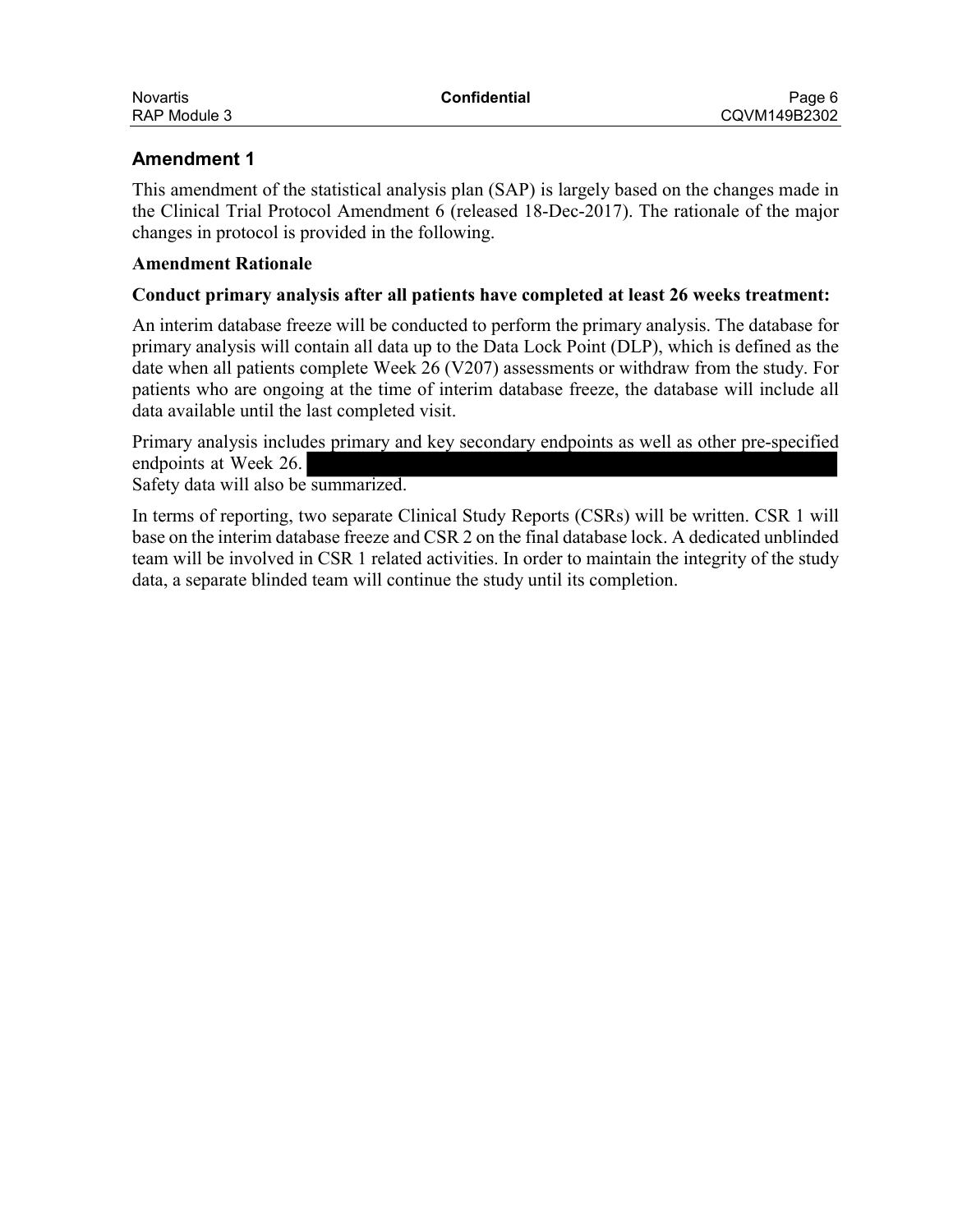## <span id="page-6-0"></span>**1 Introduction**

This document contains details of the statistical methods that will be used in the phase III clinical trial CQVM149B2302. This study is designed to evaluate the efficacy and safety of two different doses of QVM149 (QVM149 150/50/80 μg and QVM149 150/50/160 μg via Concept1) over two respective QMF149 doses (QMF149 150/160 µg and QMF149 150/320 µg via Concept1) in poorly controlled asthmatic patients as determined by pulmonary function testing and effects on asthma control.

Data will be analyzed according to Section 9 of the study protocol. The primary analysis will be conducted using all data up to the Data Lock Point (DLP), which is defined as the date when all patients have completed the assessments after at least 26 weeks of treatment (Visit 207) or prematurely withdrawn from the study. In particular for efficacy analysis, each patient's data until the last available study visit (scheduled or unscheduled) prior to the DLP will be included. For safety analysis, data up the DLP will be included too. This will include all planned analyses presented in this SAP.

Two separate CSRs will be published:

- Primary Analysis CSR: To support analyses once all patients have completed the assessments after at least 26 weeks of treatment (Visit 207) or prematurely withdrawn from the study.
- Full CSR: To support analyses once all patients have completed 52 weeks of treatment (Visit 214) plus follow-up (Visit 301) or prematurely withdrawn from the study.

This SAP is valid for analyses of both CSRs.

Important information is given in the following sections and details are provided, as applicable, in Appendix 16.1.9.

Subgroup analyses of primary, key and other secondary, see the subjectives will be performed for specific countries (e.g. Japan). These analyses will be identified in the tables, figures, and listings shell document.

In consideration of the lack of quality control applied by the PI on study source data, a sensitivity analysis will be performed by assessing for primary, key secondary endpoints and AEs/SAEs both with and without patient data from the following two sites in order to evaluate whether the data from these sites have an impact on overall results:

1271 (India), 1760 (Switzerland).

## **2 Detailed statistical methodology**

## **2.1 Study objectives**

Section 2 of the study protocol lists the following primary, key secondary, other secondary objectives.

## **2.1.1 Primary objective**

The primary objective of the study is to demonstrate superiority of either QVM149 150/50/80 µg o.d. to QMF149 150/160 µg o.d. or QVM149 150/50/160 µg o.d. to QMF149 150/320 µg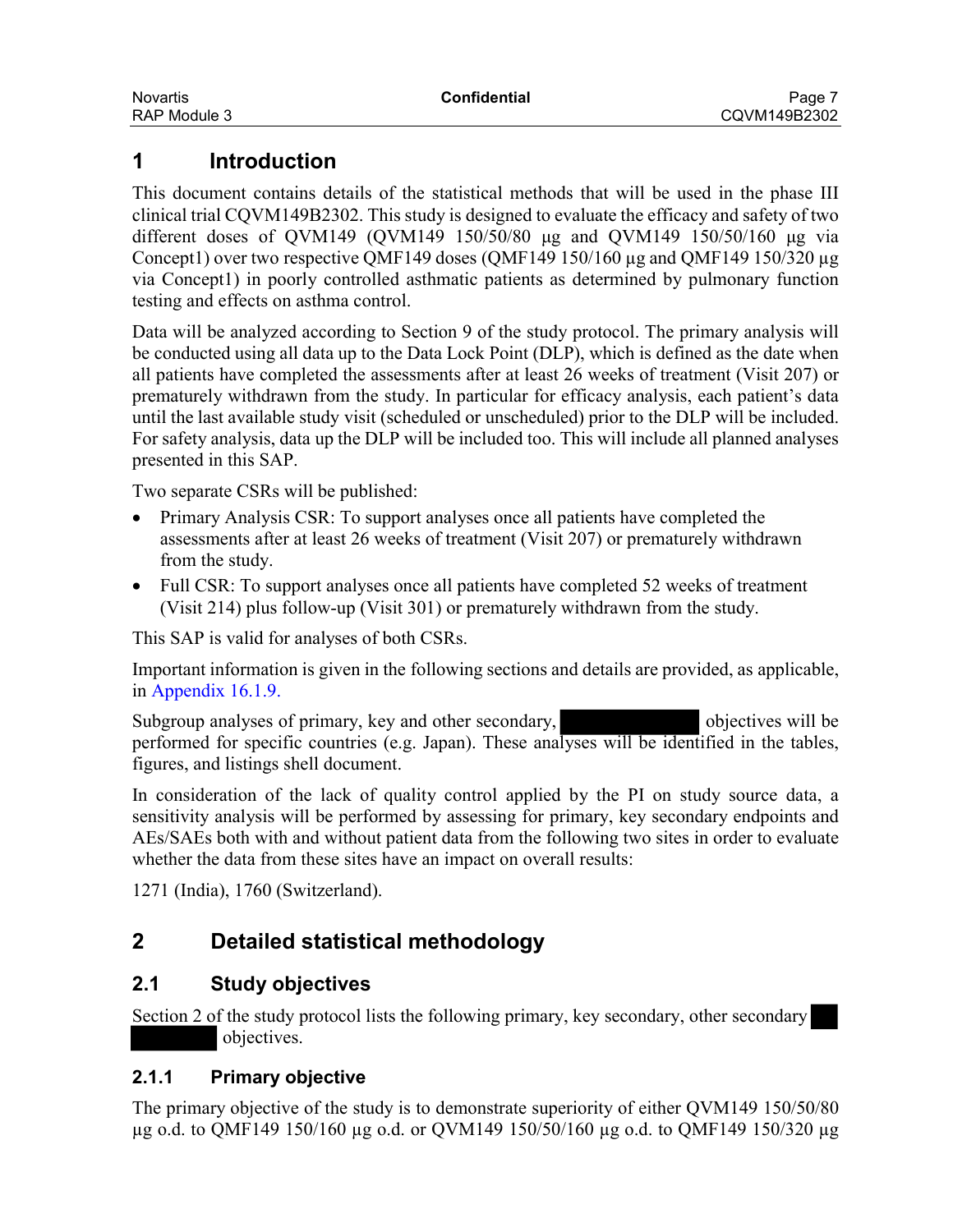<span id="page-7-0"></span>

| <b>Novartis</b> | <b>Confidential</b> | Page 8       |
|-----------------|---------------------|--------------|
| RAP Module 3    |                     | CQVM149B2302 |

o.d., all delivered via Concept1, in terms of trough  $FEV_1$  after 26 weeks of treatment in patients with asthma.

## **2.1.2 Key secondary objective**

The key secondary objective is to demonstrate the superiority of either  $QVM149 150/50/80 \mu g$ o.d. to QMF149 150/160 µg o.d. or QVM149 150/50/160 µg o.d. to QMF149 150/320 µg o.d., all delivered via Concept1, in terms of asthma control as assessed by the Asthma Control Questionnaire (ACQ-7) after 26 weeks of treatment in patients with asthma.

## **2.1.3 Secondary objectives**

Secondary objectives are to compare:

1) QVM149 150/50/80 µg o.d. to QMF149 150/160 µg o.d. both delivered via Concept1, 2) QVM149 150/50/160 µg o.d. to QMF149 150/320 µg o.d. both delivered via Concept1, 3) QVM149 150/50/80 µg o.d. delivered via Concept1 to salmeterol xinafoate/fluticasone propionate 50/500 µg b.i.d. via Accuhaler®,

4) QVM149 150/50/160 µg o.d. delivered via Concept1 to salmeterol xinafoate/fluticasone propionate 50/500 µg b.i.d. via Accuhaler®,

in terms of:

- Trough  $FEV_1$  at Week 52
- Pre-dose  $FEV_1$  (defined as the mean of -45 min and -15min  $FEV_1$  values pre-evening dose) at Week 4 and Week 12
- FEV<sub>1</sub>, Forced Vital Capacity (FVC) and Forced Expiratory Flow between 25% and 75% of FVC (FEF25-75) over 52 weeks
- Morning and Evening Peak Expiratory Flow Rate (PEF) over 26 and 52 weeks of treatment
- Asthma control as assessed by the ACQ-7 at Weeks 4, 12 and 52
- Percentage of patients achieving the minimal important difference (MID) in ACQ-7 of  $\geq$ 0.5 at Week 26 and Week 52
- Percentage of days with no symptoms, the percentage of nights with no night-time awakenings, and the percentage of mornings with no symptoms on rising over 52 weeks of treatment, as recorded by e-diary
- Percentage of days without rescue medication usage (salbutamol/albuterol) as recorded by e-diary over 26 and 52 weeks of treatment
- To evaluate the efficacy of in terms of asthma exacerbation-related parameters described here further during 52 weeks of treatment. The analysis will be performed by exacerbation category wherever specified. The exacerbation categories are: mild, moderate, severe, and moderate or severe:
	- Time to first asthma exacerbation by exacerbation category
	- Time to first hospitalization for asthma exacerbation
	- Annual rate of asthma exacerbations excluding measurements in patients requiring chronic corticosteroid use after an exacerbation (beyond permitted steroid taper for exacerbation) by exacerbation category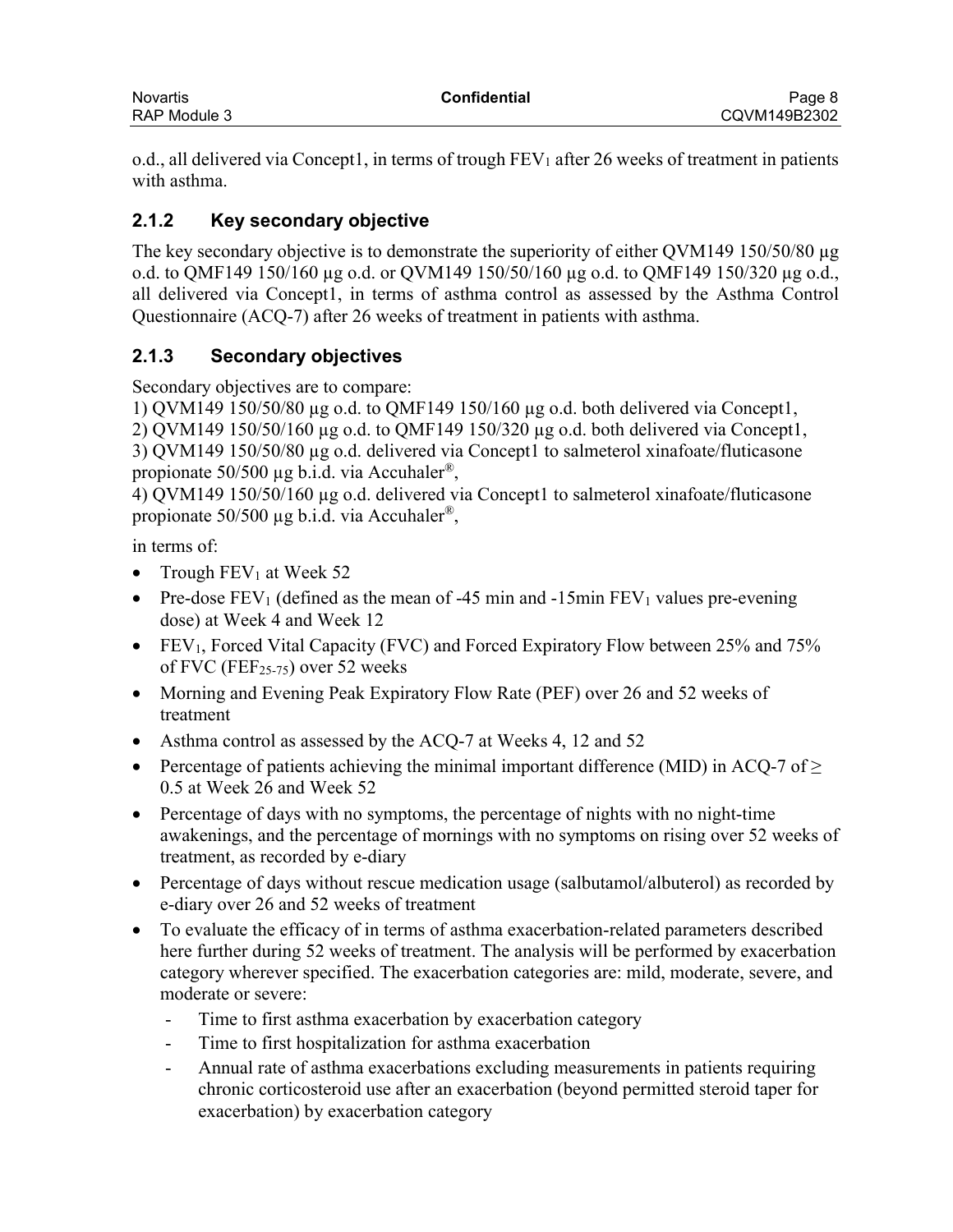- <span id="page-8-0"></span>Duration in days of asthma exacerbations by exacerbation category
- Percentage of patients with at least one asthma exacerbation by exacerbation category
- Time to permanent discontinuation of study medication due to asthma exacerbations
- Percentage of patients who permanently discontinued study medication due to asthma exacerbations
- Total amounts of systemic corticosteroids (in doses) used to treat asthma exacerbations
- Ouality of life as assessed by Asthma Quality of Life Questionnaire (AQLQ) over 52 weeks
- Furthermore, as additional secondary comparisons, QVM149 150/50/80 µg o.d. and QVM149 150/50/160 µg o.d. delivered via Concept1 will be compared with salmeterol xinafoate /fluticasone propionate 50/500 µg via Accuhaler® (comparisons 3) and 4)) for the primary and key secondary endpoints:
	- Trough  $FEV_1$  measured after 26 weeks of treatment
	- Asthma control as assessed by the ACO-7 after 26 weeks treatment
- The following safety and tolerability endpoints will be evaluated for all treatment comparison groups:
	- Cumulative incidence of the composite endpoint of adjudicated serious asthma outcomes (i.e. asthma-related hospitalization, asthma-related intubation, or asthmarelated death),adjudicated cardiovascular and cerebrovascular (CCV) events, and adjudicated atrial fibrillation/flutter over 52 weeks of treatment
	- Adverse events, vital signs, ECG and laboratory analysis (hematology, blood chemistry including glucose and potassium, urinalysis) over 52 weeks of treatment
	- Plasma evening cortisol over 52 weeks of treatment

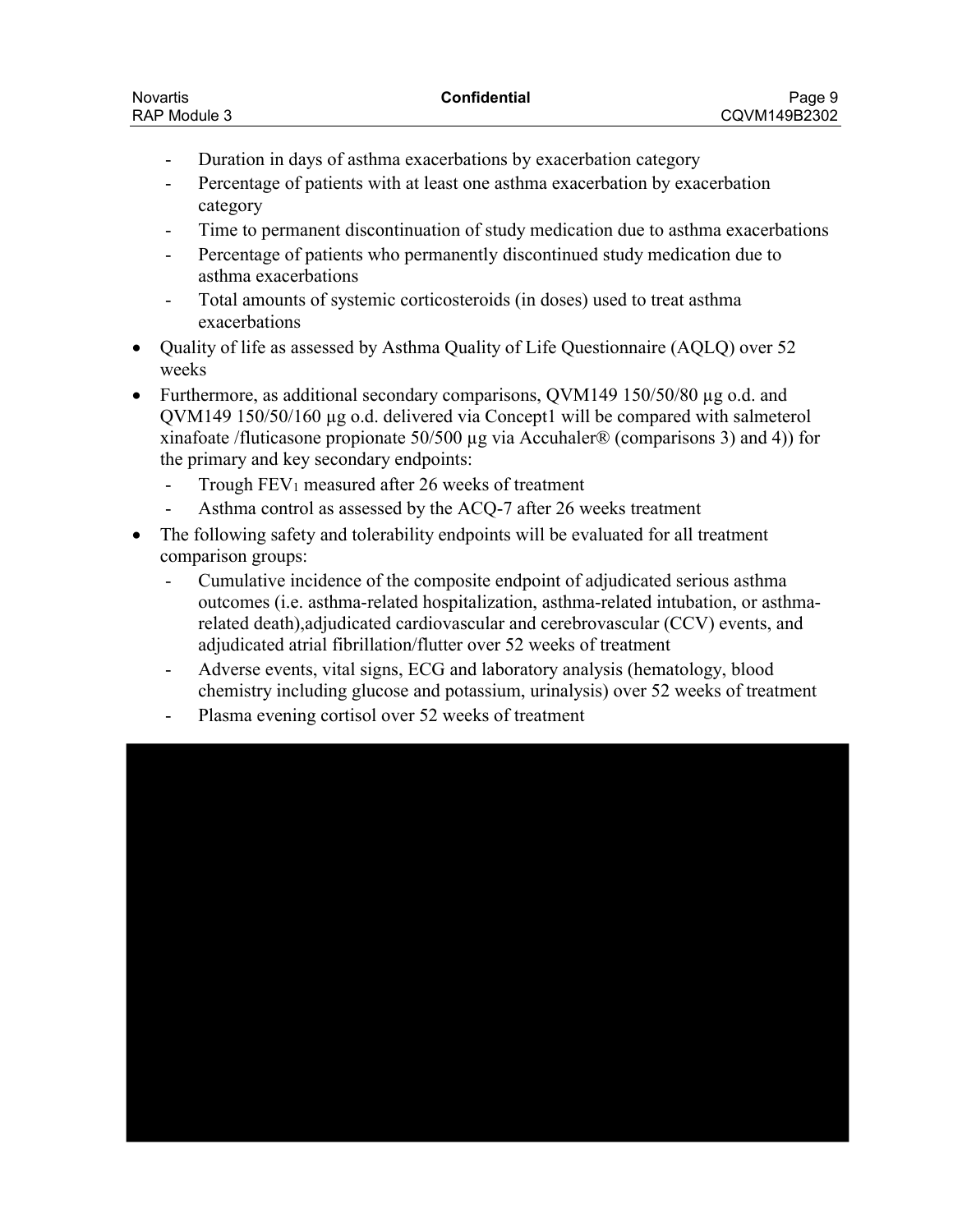<span id="page-9-0"></span>

## **2.1.5 Changes in the conduct of the study or planned analyses**

The restriction on trough  $FEV_1$  measurement (at Visit 201, 207, and 214) time that it has to fall into 10 - 13 hours post-morning dose time window has been extended to 8 - 13 hours and only for b.i.d. regimen salmeterol/fluticasone 50/500 μg. This is considered clinically justified based on the Seretide® dosing interval and expected duration of the bronchodilator effect. The original 10-13 hours post-morning dose time window is considered conservative based on Seretide® dosing regimen from the evidence in available literature showing that the bronchodilator effect starts to decrease after 8 hours (Pearlman et al. 1992).

## **2.2 Analysis sets**

The following analysis sets are defined:

- The randomized (RAN) set will consist of all patients who were assigned a randomization number, regardless of whether or not they actually received study medication. Patients in RAN will be analyzed according to the treatment they were randomized to. The RAN set will be used for a summary of patient disposition, demographics and baseline characteristics.
- The Full Analysis Set (FAS) will consist of all patients in the RAN set who received at least one dose of study medication. Following the intent-to-treat principle, patients will be analyzed according to the treatment they were assigned to at randomization. The FAS will be used in the analysis of all efficacy variables.
- The Per-Protocol set (PPS) will include all patients in the FAS who did not have any major protocol deviations. Major protocol deviations will be defined in the validation analysis plan prior to database lock and the un-blinding of the study. The list of major protocol deviations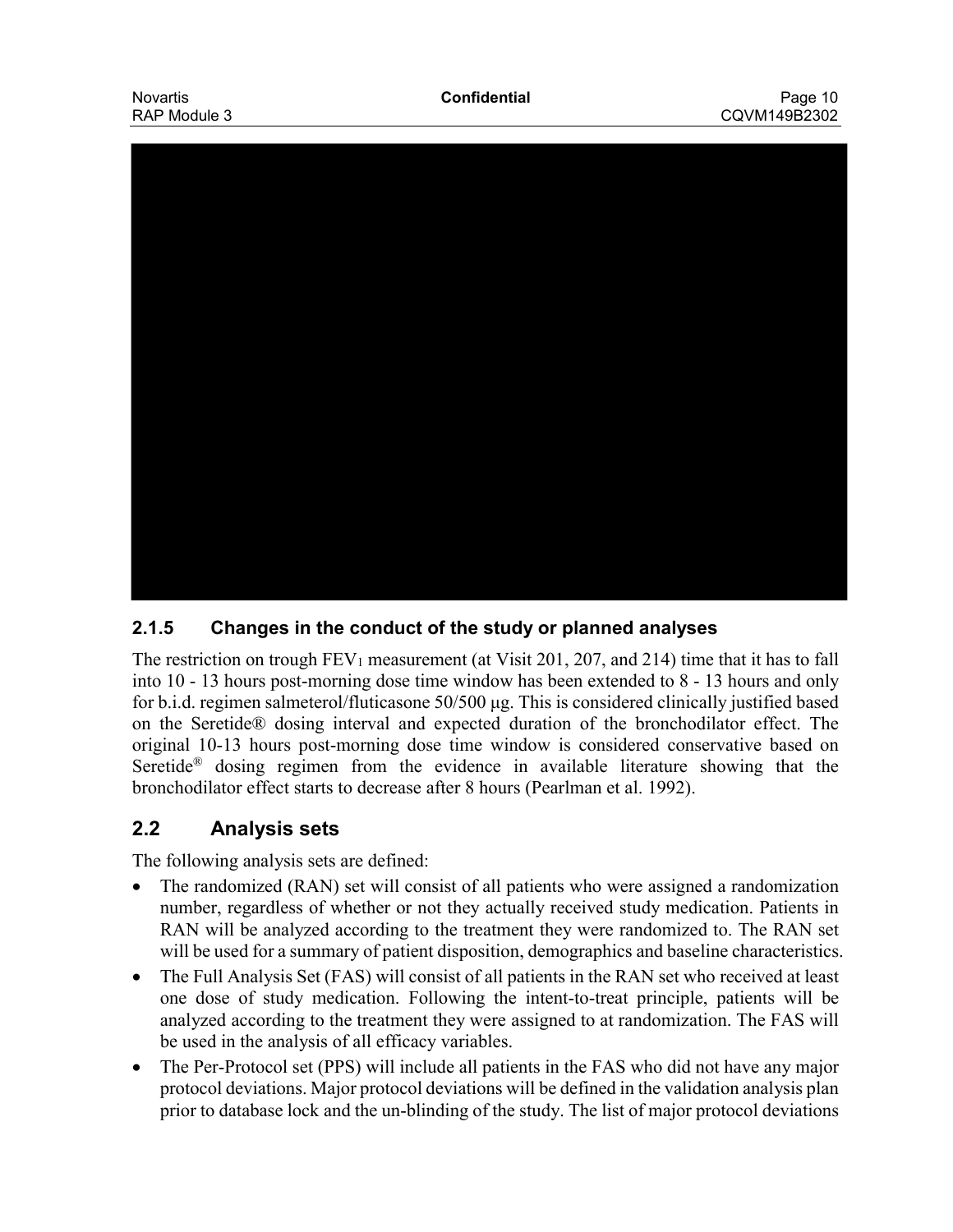<span id="page-10-0"></span>is available in Appendix 16.1.9. Patients will be analyzed according to the treatment they received. The PPS will be used for supportive analysis of the primary analysis only.

- The Safety Set will consist of all patients who received at least one dose of study medication including non-randomized patients who received study drug in error. Patients will be analyzed according to the treatment they received. If patients switch double-blind treatment during the study, they will be counted and analyzed only once according to their initial treatment. The safety set will be used in the analysis of all safety variables.
- П

## **2.3 Patient disposition, background and demographic characteristics**

## **2.3.1 Patient disposition and protocol deviations**

The number of patients will be summarized by region (i.e., Eastern Europe, Western Europe, India, Japan, Asia (other than India and Japan), rest of world), country and treatment group for the RAN set. Further, for each study epoch (i.e., screening, run-in, treatment phase, post treatment follow-up), the overall number of patients who entered, completed, and discontinued that phase will be summarized including the reasons for discontinuation of that phase.

The number of patients who completed the 52-week study treatment and who discontinued prematurely will be shown including the reasons for discontinuation of study treatment. In the Primary Analysis CSR, the number of patients who are ongoing at the time of interim database freeze will be presented. Time to premature treatment discontinuation will be displayed graphically for each treatment group using a Kaplan-Meier curve for the safety set. The date of premature treatment discontinuation is defined as the date of last dose of study medication. Patients who completed the study treatment will be censored at the date of last dose of study medication. In the interim analysis, patients who are ongoing at the time of interim database freeze will be censored at the Data Lock Point (DLP), which is defined as the date when all patients have completed at least Week 26 assessments or prematurely withdrawn from the study.

Number of patients with protocol deviations will be tabulated by category (e.g., selection criteria not met, prohibited concomitant medication, key procedures not performed as per protocol) and deviation.

The number of patients included in each analysis set will be tabulated, as well as the reasons for exclusions from analysis sets.

## **2.3.2 Demographics and baseline characteristics**

Demographics and baseline characteristics will be summarized by treatment group using the RAN set. Summaries will include age, gender, race, ethnicity, height, weight, body mass index (BMI), relevant medical history, pre- and post-bronchodilator screening spirometry parameters: (FEV<sub>1</sub> in L and % of predicted FEV<sub>1</sub>, FVC, FEV<sub>1</sub>/FVC and FEF<sub>25-75</sub>), FEV<sub>1</sub> reversibility (in L and %), duration of asthma, history of asthma exacerbations, prior asthma treatment, and smoking history.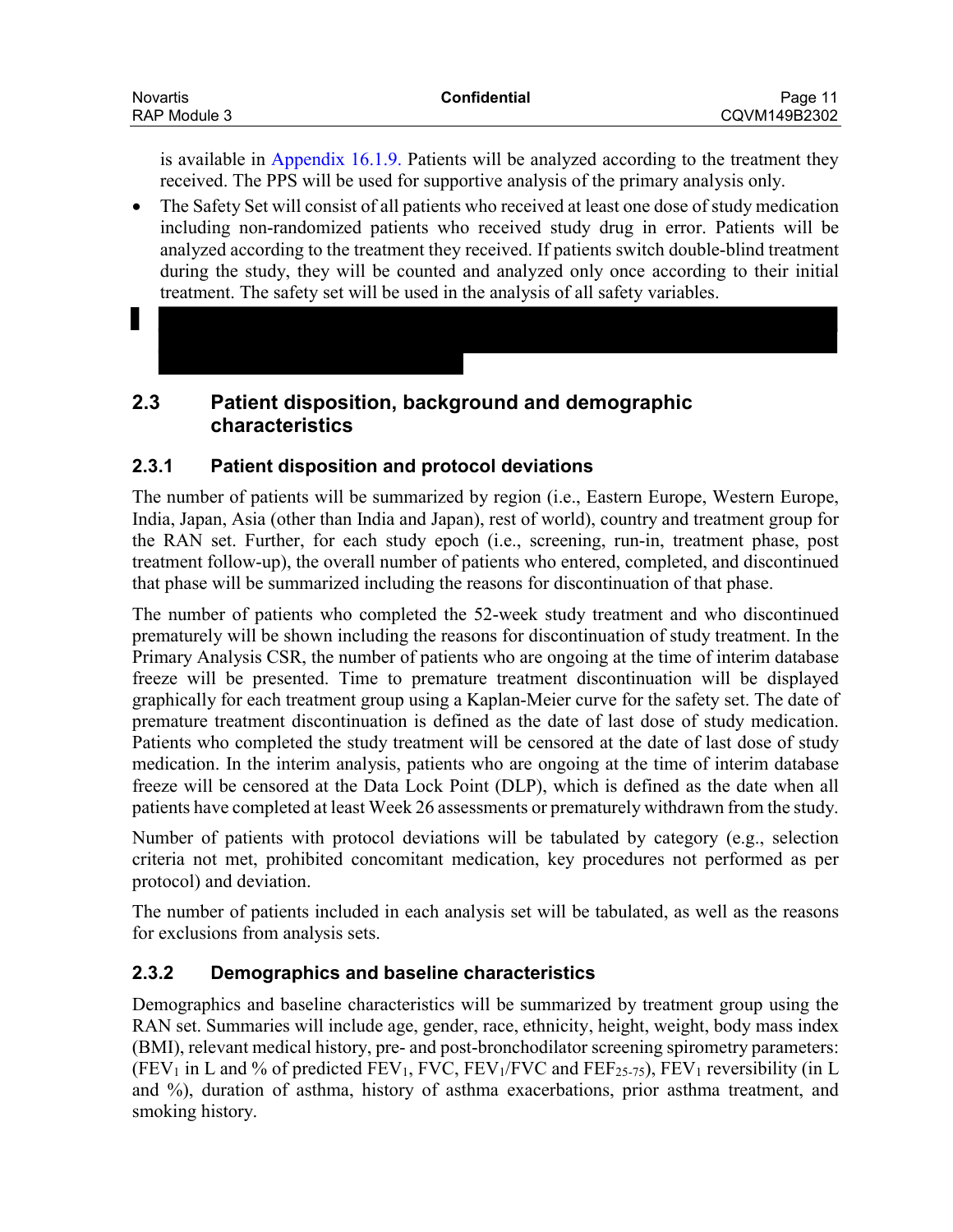<span id="page-11-0"></span>Continuous variables will be summarized using descriptive statistics (number of non-missing data, mean, standard deviation, median, first and third quartiles, minimum, and maximum) and categorical variables will be summarized in terms of the number and percentage of patients in each category including a category for missing data if any.

Baseline is defined as the last available measurement before first dose of study drug.

No statistical analyses will be provided for baseline comparability among the treatment groups.

In addition, the following categorizations will be done:

- Age into 18 64 years, and  $\geq 65$  years;
- BMI into  $\leq 30.0$  kg/m<sup>2</sup> and  $> 30.0$  kg/m<sup>2</sup>;
- Duration of asthma into  $< 1$  year,  $1 5$  years,  $> 5 10$  years,  $> 10 15$  years,  $> 15 20$ years, and  $> 20$  years;
- Number of asthma exacerbations in the 12 months prior to the start of the study that required medical care into 1, 2,  $3, \ge 4$
- pre-bronchodilator  $FEV_1$  into < 40 %, 40 < 60%, 60% < 80% of predicted  $FEV_1$
- ACQ-7 into  $1.5 2$ ,  $2 2.5$ ,  $\ge 2.5$  (< 1.5 will be added in case of protocol deviations)
- prior asthma treatment into medium and high dose ICS/LABA

Medical history will be coded with the Medical Dictionary for Regulatory Activities terminology (MedDRA) using the most actual version at the time of database lock. History/conditions will be summarized for the RAN set by primary system organ class and preferred term. Verbatim recorded history/conditions will be listed together with the coded terms, date of diagnosis/surgery and whether the problem was ongoing at start of the study.

## **2.4 Study medication**

## **2.4.1 Duration of exposure**

Duration of exposure to study treatment will be calculated as the number of days starting from the first dose date up to and inclusive the last dose date (ignoring the duration when study treatment may have been interrupted). The duration of exposure will be summarized by treatment for the safety set as a continuous variable with the standard descriptive statistics. In addition, the duration of exposure will be summarized with total patient years and the number (%) of patients who were exposed to study drug for each  $1 - 29$  days,  $30 - 86$  days,  $87 - 183$ days,  $184 - 254$  days,  $255 - 365$  days, and  $> 365$  days.

In the interim analysis, patients who are ongoing at the time of interim database freeze will be considered as exposed until the DLP.

## **2.4.2 Compliance**

Compliance will be calculated by counting the days where study drug was administered "As per protocol" according to the records on the Dosage Administration Record (DAR) Summary eCRF. The percentage of days divided by the days of exposure will be analyzed. To be counted as a day of compliance with study treatment, all three administrations, i.e., the Accuhaler both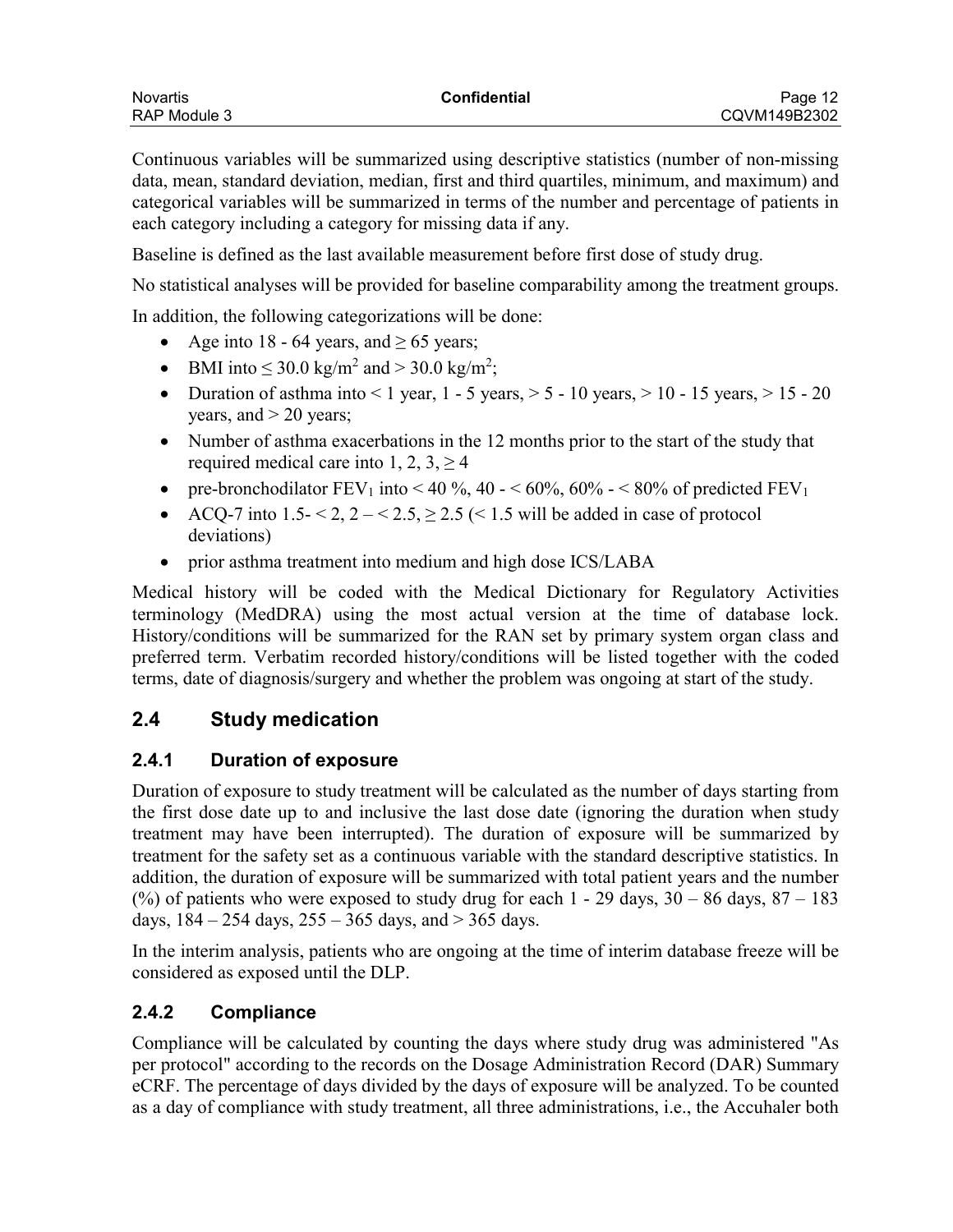<span id="page-12-0"></span>

| Novartis     | <b>Confidential</b> | Page 13      |
|--------------|---------------------|--------------|
| RAP Module 3 |                     | CQVM149B2302 |

in the morning and evening and the Concept 1 inhaler in the evening, have to be taken as per protocol. Compliance will be calculated by study treatment.

Compliance will be categorized into  $\leq 80\%$  and  $80\%$  - 100 % and summarized by treatment group for the safety set.

## **2.5 Prior and concomitant medication**

Each medication, either an asthma or non-asthma medication, will have the start and end dates recorded on the eCRF. Separate tables will be provided for medications which were started and stopped prior to the first dose of study drug and medications which were taken concomitantly to the study drug (regardless of whether continued or started after the first dose of study drug).

Asthma medications will be summarized by the route of administration, the recorded prespecified drug subcategories (including types of combination) and the coded preferred terms. The summary will be repeated by showing ingredients instead of preferred terms.

Non-asthma medications will be summarized by route of administration and preferred term.

Surgical and medical procedures (non-drug therapies) will be coded using MedDRA and presentations will be done by MedDRA primary system organ class and preferred term, separately for prior procedures and those after start of study drug.

Patients taking prohibited concomitant medications will be noted in the summary of protocol deviations.

All summarizations will be by treatment group in the Safety Set.

## **2.6 Efficacy evaluation**

All efficacy analyses will be performed on the FAS and selected analyses will be repeated on the PPS. Measurements made after patients discontinue randomized treatment (off-treatment measures) will not be used for any efficacy evaluation.

## **2.6.1 Analysis of the primary and key secondary variables**

The primary objective is to demonstrate the superiority of either QVM149 150/50/80 µg o.d. to QMF149 150/160 µg o.d. or QVM149 150/50/160 µg o.d. to QMF149 150/320 µg o.d. in terms of trough  $FEV_1$  after 26 weeks of treatment. The key secondary objective is to demonstrate the same in terms of ACQ-7 after 26 weeks of treatment.

## **2.6.1.1 Variables**

## 2.6.1.1.1 Primary variable trough FEV<sup>1</sup>

Trough  $FEV_1$  is defined as the average of the two  $FEV_1$  measurements taken 23 hr 15 min and 23 hr 45 min post-evening dose. Trough measurements will be done at Day 2, Day 184 (Week 26, the primary endpoint) and Day 365.

If any of the 23 hr 15 min and 23 hr 45 min values contributing to the trough  $FEV<sub>1</sub>$  are collected within 3 months of a single depot corticosteroid injection, or within 7 days of systemic corticosteroid use (except for patients who were on stable systemic corticosteroids as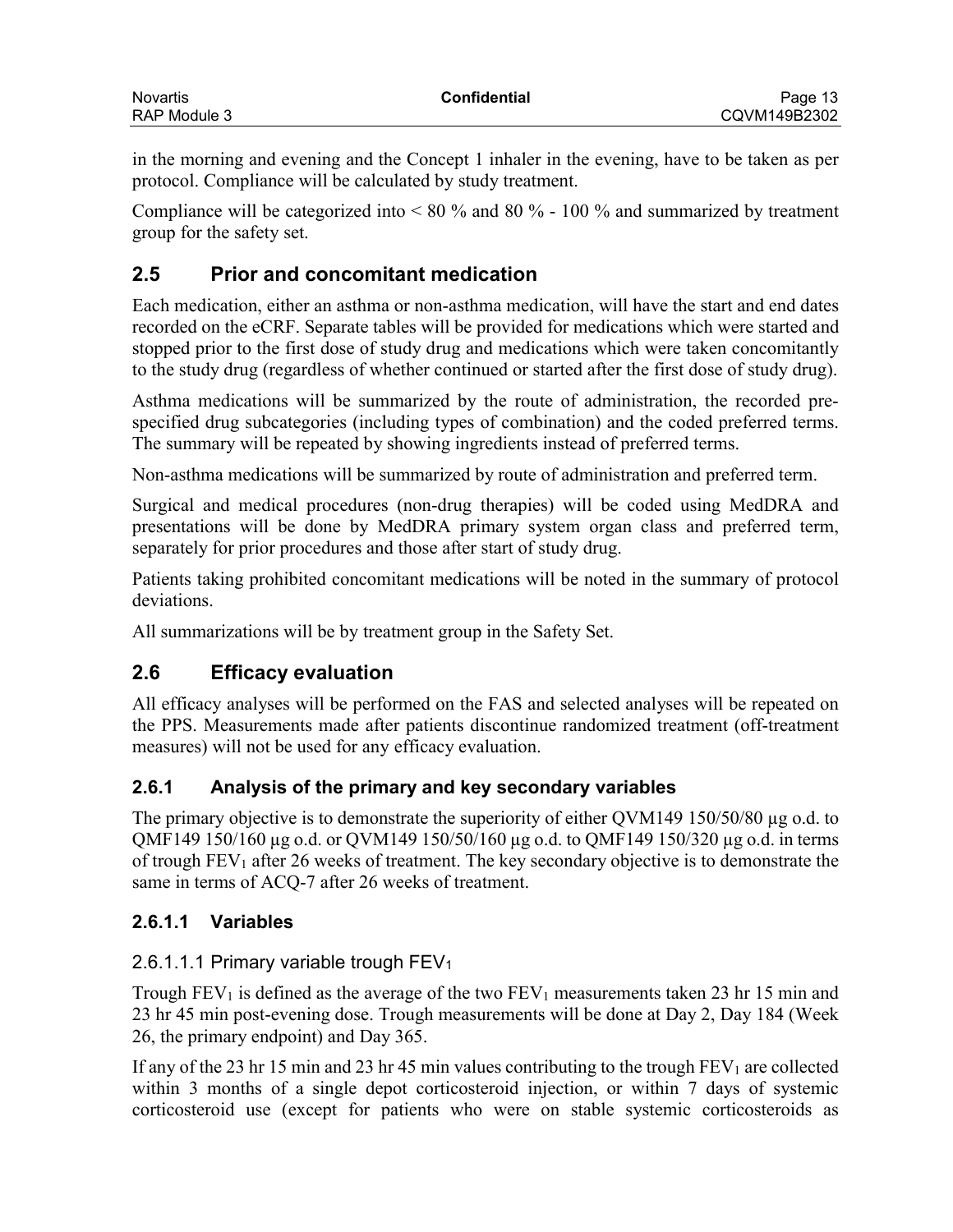<span id="page-13-0"></span>

| Novartis     | <b>Confidential</b> | Page 14      |
|--------------|---------------------|--------------|
| RAP Module 3 |                     | CQVM149B2302 |

background therapy), or within 6 hours of rescue medication use, or if actual measurement times are outside of the 22 - 25 hour post-evening dose time window for o.d. regimens (or  $8 - 13$  hour post-morning dose time window for b.i.d. regimen salmeterol/fluticasone 50/500 μg), then the individual  $FEV_1$  value will be set to missing. If one of the two values is missing (or set to missing) then the remaining non-missing value will be taken as trough  $FEV<sub>1</sub>$ . If both values are missing, then trough  $FEV<sub>1</sub>$  will be missing.

#### 2.6.1.1.2 Key secondary variable ACQ-7 score

The ACQ-7 measures asthma symptom control and consists of 7 items: 5 on symptom assessment, 1 on rescue bronchodilator use and 1 on airway calibre (FEV<sup>1</sup> % predicted). Patient recall is considered 1 week. All 7 questions of the ACQ-7 are equally weighted. Items 1-5 are scored along a 7-point response scale, where  $0 =$  good controlled and  $6 =$  poorly controlled. Item 6 is scored between  $0 =$  no rescue medication and  $6 =$  More than 16 puffs/inhalations most days. The 7th item will be scored by the investigator based on the  $FEV<sub>1</sub>$ % predicted from the masterscope at the site (i.e., Score = 0 means >  $95\%$  of predicted FEV<sub>1</sub>, 1 = 90 – 95%, 2 = 80  $-89\%, 3 = 70 - 79\%, 4 = 60 - 69\%, 5 = 50 - 59\%, \text{ and Score} = 6 \text{ means} < 50\% \text{ of predicted}$  $FEV<sub>1</sub>$ ). The total score is calculated as the mean of all questions. The mean will be calculated as the sum of scores divided by the number of questions that were answered, as long as there were at least 6 questions answered and the missing question is neither Question 1 ('On the average, during the past week, how often were you woken by your asthma during the night?') nor Question 7. In case of one missing response (not Question 1 or Question 7), that missing response will be imputed as per the method given in the following paragraph and then the ACQ score will be calculated.

For a missing individual item while on-treatment, the interpolation method using either previous or subsequent completions of the questionnaire (ACQ User Guide, 2004) will be used. For instance,

| Visit 1 | Visit 2 |
|---------|---------|
|         |         |
|         |         |
|         |         |
|         |         |
|         |         |
|         | Missing |
|         |         |
|         |         |

Total Visit 1 score for items answered on both visits is  $4+3+0+4+0+5 = 16$  (A).

Total Visit 2 score for items answered on both visits is  $6+5+0+4+0+6 = 21$  (B).

Item 6 score at Visit  $1 = 2$ .

Item 6 score at Visit  $2 = B/A * 2 = 21/16*2 = 2.63$ .

The ACQ score for Visit 1 is  $(4+3+0+4+0+2+5)/7 = 2.57$ 

The ACQ score for Visit 2 is  $(6+5+0+4+0+2.63+6)/7 = 3.38$ 

For baseline, missing item at Day 1 will be imputed by using Day -14 data or data from any unscheduled run-in visit, whichever is later. For post-baseline visits, missing items will be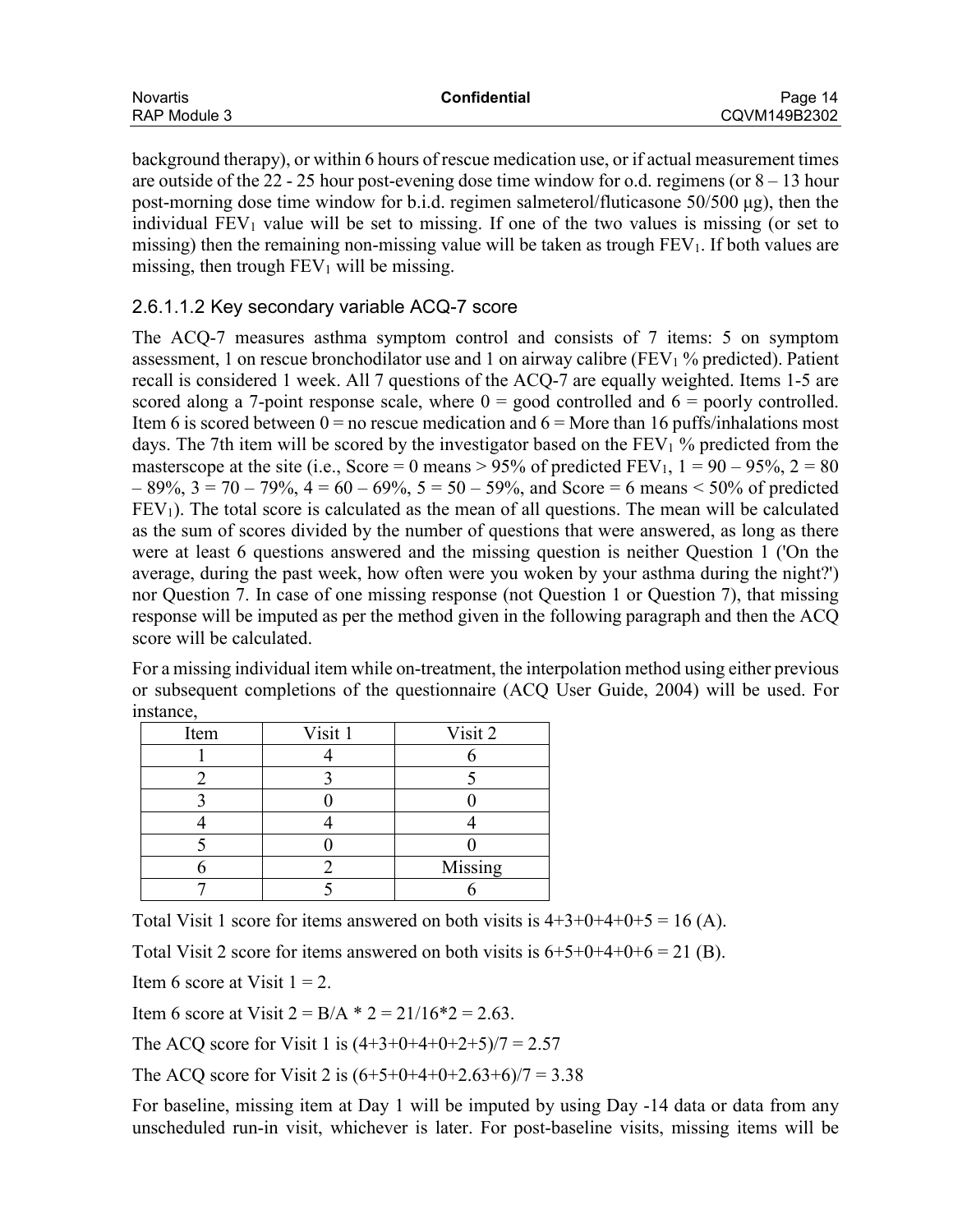<span id="page-14-0"></span>imputed by using data from subsequent visit first, if these are not available, data from previous visit will be used for imputation of the missing item. To clarify, for imputation of the first postbaseline value, if the second post-baseline assessment is not available, the value of the baseline assessment will be used. If there are two assessments from the same day, the first will be used only and the second ignored even for imputation.

ACQ-7 measurements are scheduled for Days -14, 1, 30, 86, 183, and 364.

## **2.6.1.2 Statistical model, hypothesis, and method of analysis**

The two comparisons of QVM149 150/50/80 µg o.d. versus QMF149 150/160 µg o.d. and QVM149 150/50/160 µg o.d. versus QMF149 150/320 µg o.d. will be evaluated by testing the following null hypotheses  $(H_0)$  versus the alternative hypotheses  $(H_a)$  for both the primary variable trough  $FEV_1$  after 26 weeks of treatment and key secondary variable ACQ-7 after 26 weeks of treatment:

H01: QVM149 150/50/80 µg is equal to QMF149 150/160 µg

versus

Ha1: QVM149 150/50/80 µg is not equal to QMF149 150/160 µg

and

H<sub>02</sub>: QVM149 150/50/160 µg is equal to QMF149 150/320 µg

versus

Ha2: QVM149 150/50/160 µg is not equal to QMF149 150/320 µg

The primary variable, trough  $FEV_1$  at Week 26, will be analyzed using a mixed model for repeated measures (MMRM) on the FAS. The model will contain treatment, region (Eastern Europe, Western Europe, India, Japan, Asia (other than India and Japan), rest of world), visit (Days 2, 184, and 365), and treatment-by-visit interaction as fixed effects with baseline  $FEV<sub>1</sub>$ measurement, baseline-by-visit interaction,  $FEV_1$  prior to inhalation and  $FEV_1$  within 15 to 30 min post inhalation of salbutamol/albuterol (components of short acting beta-2 agonist (SABA) reversibility) as covariates, and center nested within region as a random effect. The withinpatient correlation will be modeled using an unstructured covariance matrix in the mixed model. The Kenward-Roger approximation will be used to estimate denominator degrees of freedom (Kenward and Roger, 1997).

For the primary analysis, if the model does not converge, data only up to week 26 (i.e., Days 2 and 184) will be used (with unstructured covariance matrix). If still the model fails to converge, compound symmetry covariance matrix will be used. If model still does not converge, the random effects of center will be removed. For the final analysis, if the model does not converge with unstructured covariance matrix, the compound symmetry covariance matrix will be used in the mixed model. If still the model does not converge, the random effects of center will be removed. For both analyses, if the model converges after removing the random center effects, the original model without random center effects will be re-assessed. If the final model for the primary analysis converges without Week 52 data, only summary statistics will be provided for Week 52 data analysis. Restricted maximum likelihood method will be used.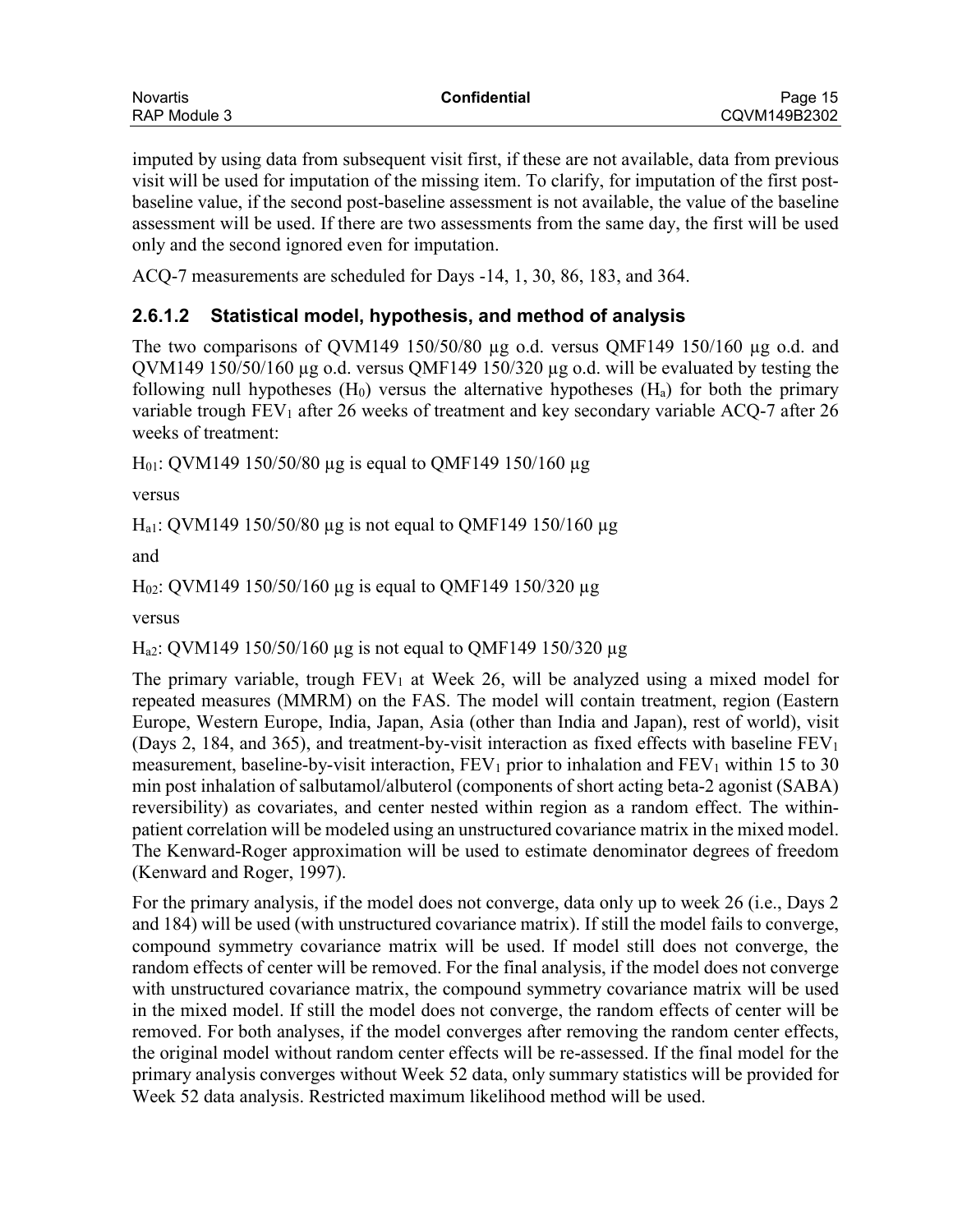<span id="page-15-0"></span>The MMRM is based on the missing at random (MAR) assumption where missingness is independent of the unobserved data provided that relevant observed data are accounted for in the statistical model.

Baseline FEV<sub>1</sub> is defined as the mean of the 45 min and 15 min pre-evening dose FEV<sub>1</sub> measurements at Day 1 (V201). If one of the two measurements is missing, the non-missing measurement will be taken as the baseline  $FEV<sub>1</sub>$ . If both are missing, the pre-bronchodilator reversibility measurement (at V101 or repeated V101) will be used as baseline  $FEV<sub>1</sub>$ .

Each between-treatment comparison will be carried out using the adjusted mean (least-squares mean) difference based on the treatment main effect and the coefficient for the treatment-byvisit interaction factor corresponding to Day 184. The estimated adjusted treatment difference (QVM149 – QMF149) will be displayed along with the associated standard error (SE), 2-sided 95% confidence interval (CI), and p-value (2-sided).

In addition, to estimate the add-on effect of glycopyrronium to QMF149, the average of QVM149 doses (150/50/80 μg and 150/50/160 μg) vs. the average of QMF149 doses (150/160 μg and 150/320 μg) will be computed in terms of  $FEV_1$ . QVM149 and QMF149 doses will be pooled using appropriate contrasts within the MMRM specified above.

The key secondary variable, ACQ-7 after 26 weeks of treatment, will be analyzed using the same MMRM (including all scheduled visits with ACQ-7 data) on the FAS as used for the primary analysis but will include baseline ACQ-7 score instead of baseline  $FEV<sub>1</sub>$ .

## **2.6.1.3 Multiplicity adjustment**

To control the family-wise type-I error rate at the two-sided 5% significance level, a testing procedure based on the generalized Simes test as described in Maurer et al (2011) will be used. The family for the overall type-I error rate control contains four hypotheses: two hypotheses for the primary endpoint trough  $FEV_1$  (H1 and H2 for comparing QVM149 150/50/80 μg vs. QMF149 150/160 μg and QVM149 150/50/160 μg vs. QMF149 150/320 μg) and two hypotheses for the key secondary endpoint ACQ-7 (H3 and H4 for the same treatment comparisons as H1 and H2).

A description of the testing procedure is provided in Appendix 16.1.9.

Other than the 4 treatment comparisons mentioned above for the primary and the key secondary endpoint, all other analyses will be performed at the nominal 2-sided 0.05 level (2-sided) without multiplicity adjustment.

## **2.6.1.4 Supportive analyses for the primary objective**

As supportive analysis, the same MMRM used in the primary analysis will be also performed on the PPS to assess the treatment effect in protocol adherers.

In addition, the same primary MMRM on the FAS will be performed including all spirometric measures irrespective of single depot corticosteroid injection, other systemic corticosteroid use or rescue medication use. However, measures taken outside of the  $22 - 25$  hour post-evening dose window for o.d. regimens (or 8 - 13 hour post-morning dose window for salmeterol/fluticasone 50/500 μg b.i.d. regimen) will be excluded.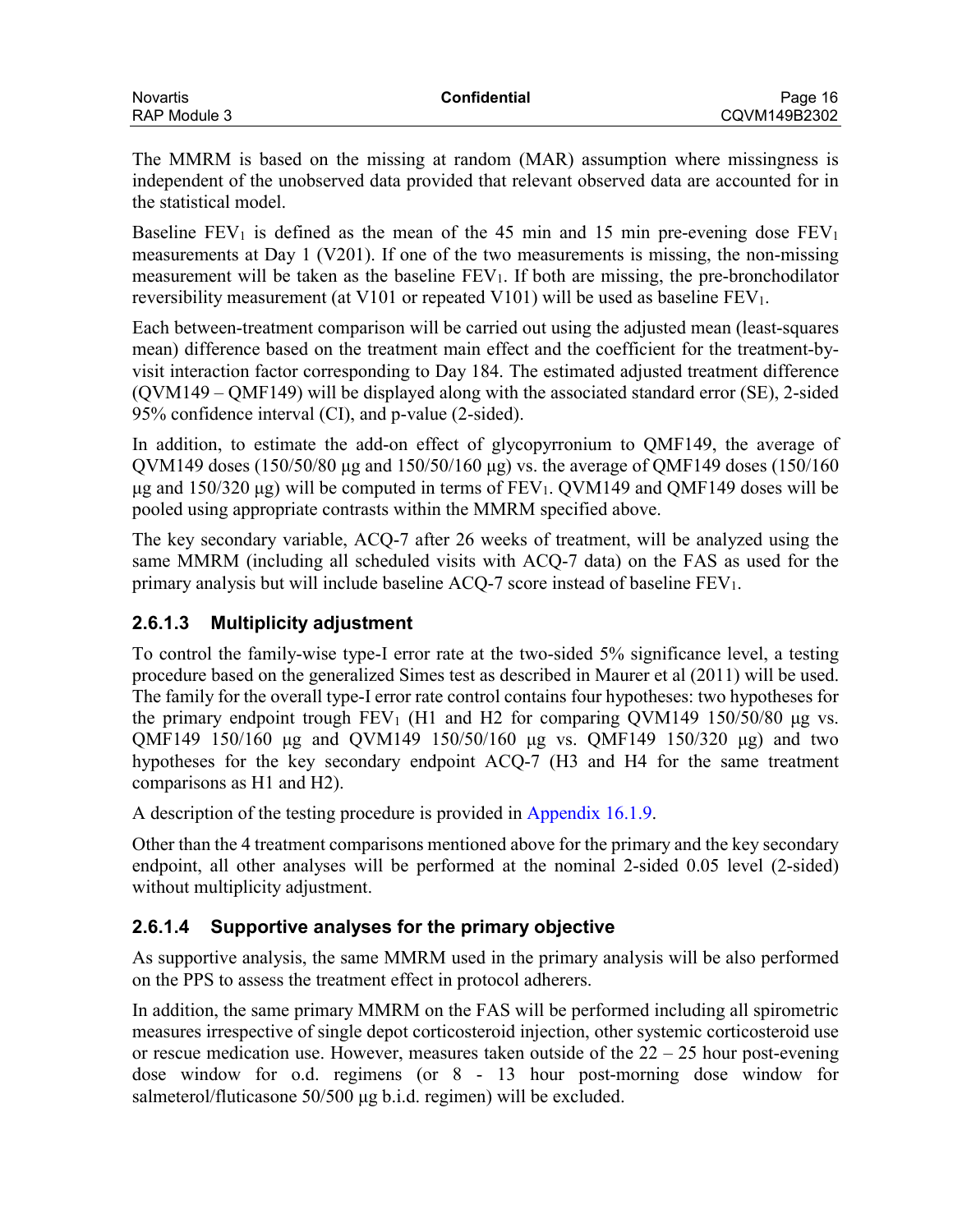<span id="page-16-0"></span>As a further sensitivity analysis, a so-called 'tipping point analysis' will be performed for the primary endpoint to evaluate the impact of a deviation of the MAR assumption. The deltaadjusting approach described in Ratitch et al (2013) will be used to find the tipping point, in a spectrum of conservative missing not at random (MNAR) assumptions, at which conclusions change from being favorable to QVM149 to being unfavorable. After such a tipping point is determined, clinical judgment can be applied as to the plausibility of the assumptions underlying this tipping point. This methodology would provide a good picture of what it would take to overturn study conclusions on the basis of varying assumptions about missing data. The basic idea is to first impute the missing Week 26 values using the multiple imputation (MI) method based on the missing at random (MAR) assumption. The imputed Week 26 values for the QVM149 arms are then adjusted by a delta value. A detailed description of the analysis steps is provided in Appendix 16.1.9.

The following exploratory subgroup analyses for trough  $FEV<sub>1</sub>$  at Week 26 using MMRM will be performed (using the appropriate interaction term in the model and additional covariate as a fixed effect if necessary) for the FAS to explore the treatment effect in:

- Race (Caucasian, Asian, Black and other)
- Sex (male, female)
- History of asthma exacerbation in the 12 months prior to screening  $(1, 2, 3, \ge 4)$
- Patients' prior therapies before run-in period (mid and high dose ICS/LABA; see Appendix 10 of the study protocol for the definition of ICS dose levels)
- Pre-bronchodilator  $FEV_1$  in % of predicted  $FEV_1$  at run-in visit 101 (< 40%, 40% < 60%,  $60\% - 580\%$
- ACQ-7 at baseline  $(1.5 5.2, 2 \cdot 5.2, 2.5)$

The subgroup analyses for patient's prior therapies before run-in period (mid and high dose ICS/LABA) will also be performed for endpoints ACQ-7 and AQLQ at Week 26.

For ACQ-7, the same MMRM used for key secondary endpoint will also be performed on the FAS excluding measurements in patients requiring chronic corticosteroid use after an exacerbation (beyond permitted steroid taper for exacerbation of approximately 7-10 days). That means, if an asthma exacerbation requires either an initiation of systemic corticosteroids or an increase in the maintenance dose of oral corticosteroids (OCS) which is extended to more than 10 days, then all ACQ-7 measurements during that period from start to stop date will be excluded.

## **2.6.2 Analysis of secondary variables**

In addition to the two primary treatment comparisons QVM149 150/50/80 μg vs. QMF149 150/160 μg and QVM149 150/50/160 μg vs. QMF149 150/320 μg, each dose of QVM149 will be compared vs. salmeterol xinafoate /fluticasone propionate 50/500 µg b.i.d. for all secondary variables (and for the primary and key secondary variables too).

The estimation of the add-on effect of glycopyrronium to QMF149 (i.e., the average of QVM149 150/50/80 μg and QVM149 150/50/160 μg vs. the average of QMF149 150/160 μg and QMF149 150/320 μg) will be done for trough  $FEV_1$ , ACQ (mean change and responder analysis), and asthma exacerbations.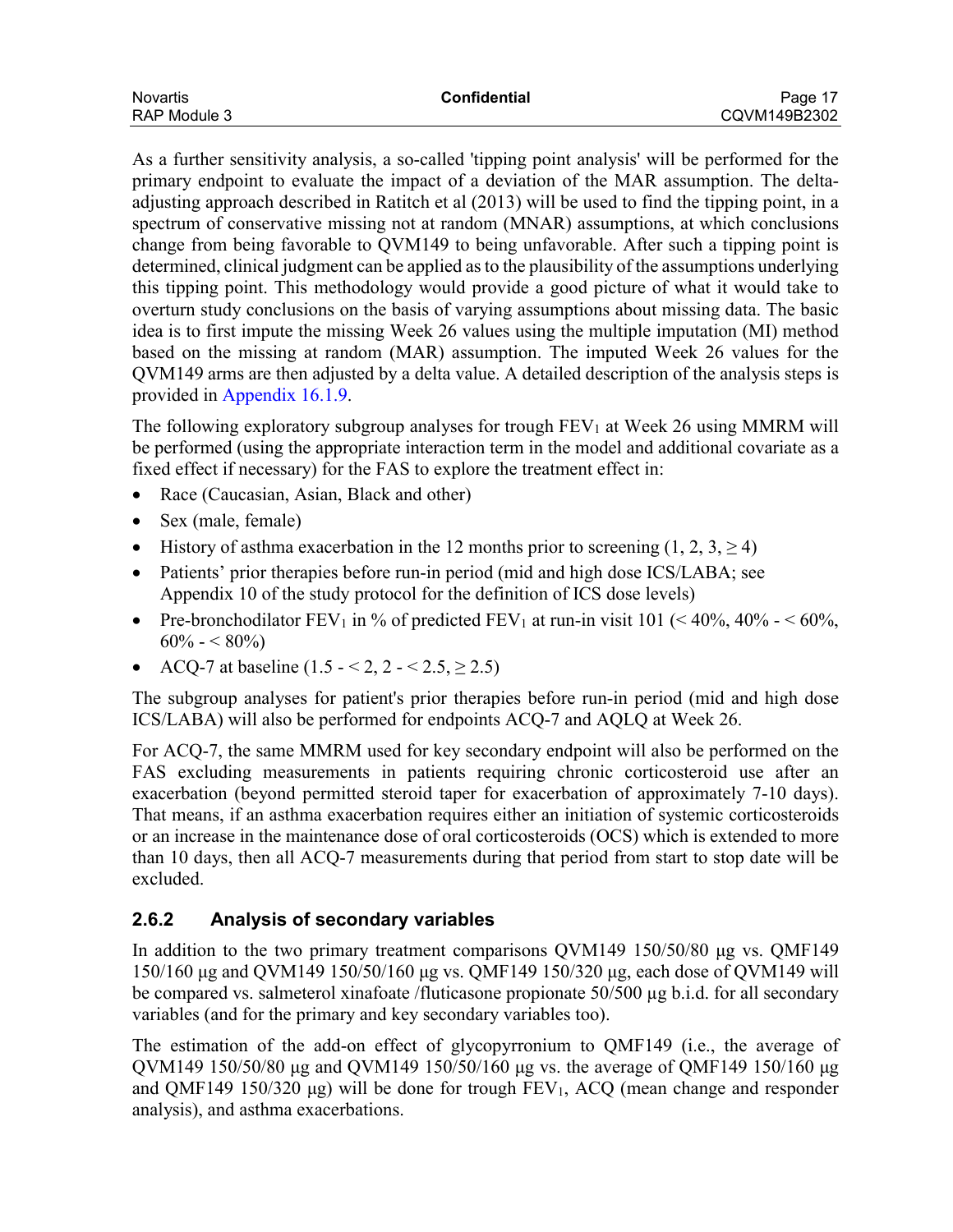## <span id="page-17-0"></span>**2.6.2.1 Spirometry data other than the primary endpoint**

Trough  $FEV<sub>1</sub>$  at Day 2 and at Day 365 will be analyzed using the same MMRM as specified for the primary analysis and between-treatment comparison will be carried out using the adjusted mean (least-squares mean) difference based on the treatment main effect and the coefficient for the treatment-by-visit interaction corresponding to the respective visit. Adjusted mean (LS mean) will be displayed for each treatment group (for both the absolute  $FEV<sub>1</sub>$  value and the change from baseline value) along with the estimated treatment differences and the 95% confidence intervals and the two-sided p-values by visit.

In addition to trough  $FEV_1$ , pre-dose trough  $FEV_1$  is defined as the average of the two  $FEV_1$ measurements taken 45 min and 15 min pre-evening dose. Measurements will be done at Days 30, 86, 183, and 364. As for all spirometry data, measurements taken within 6 hours of rescue medication use, or within 7 days of systemic corticosteroid use (except for patients who were on stable systemic corticosteroids as background therapy), or within 3 months of a single depot corticosteroid injection will be set to missing. However, the post-evening dose time window of  $22 - 25$  hours or the post-morning dose time window of  $8 - 13$  hours cannot be applied here since the dosing data of the previous day or the morning of the day of pre-dose measurements will not be recorded. The same MMRM as for trough  $FEV<sub>1</sub>$  will be applied, however, with other visits included.

Post-dose  $FEV_1$  measurements (5 min, 15 min, 30 min, 1 hr) will be analyzed separately by visit using the same MMRM as for trough  $FEV<sub>1</sub>$  with post-dose time point as repeat variable (i.e., in the MMRM, visit will be replaced by time point).

Pre- and post-dose FVC and FEF<sub>25-75</sub> will be analyzed similar to  $FEV<sub>1</sub>$ .

For all spirometry measurements, we exclude the implausible values. Specifically, if a patient has implausible  $FEV_1$  value (defined as  $> 7$  L) at an assessment, all spirometry measurements related to that assessment will be excluded. The threshold of 7 L was chosen because according to ERS/ECCS 1993 regressions, the maximum normal predicted  $FEV<sub>1</sub>$  is 5.17 L, we set 7 L as the implausible cutoff to allow for some fluctuation around the maximum mean.

## **2.6.2.2 ACQ at Weeks 4, 12 and 52**

ACQ-7 at Weeks 4, 12 and 52 will be analyzed using the same MMRM as specified for the key secondary endpoint ACQ-7 at Week 26. Change from baseline in the ACQ-7 will be also analyzed using the same MMRM model.

In addition, the proportion of patients who achieve an improvement of at least 0.5 in ACQ-7 (i.e., a decrease of ACQ-7 score of at least 0.5 from baseline) at Week 4, 12, 26, and 52 visits will be analyzed using a logistic regression model. First missing continuous ACO-7 values will be imputed using a MI method under MAR assumption. Then continuous ACQ values will be converted into binomial responses and generalized estimating equation (GEE) method will be used to analyze the imputed datasets and then the results from GEE method will be combined for the inference. The model will include the same terms as used for the analysis of ACQ-7 but no random effect for center nested within region. The estimated adjusted odds ratios will be displayed along with the associated 95% (two-sided) confidence intervals and p-values.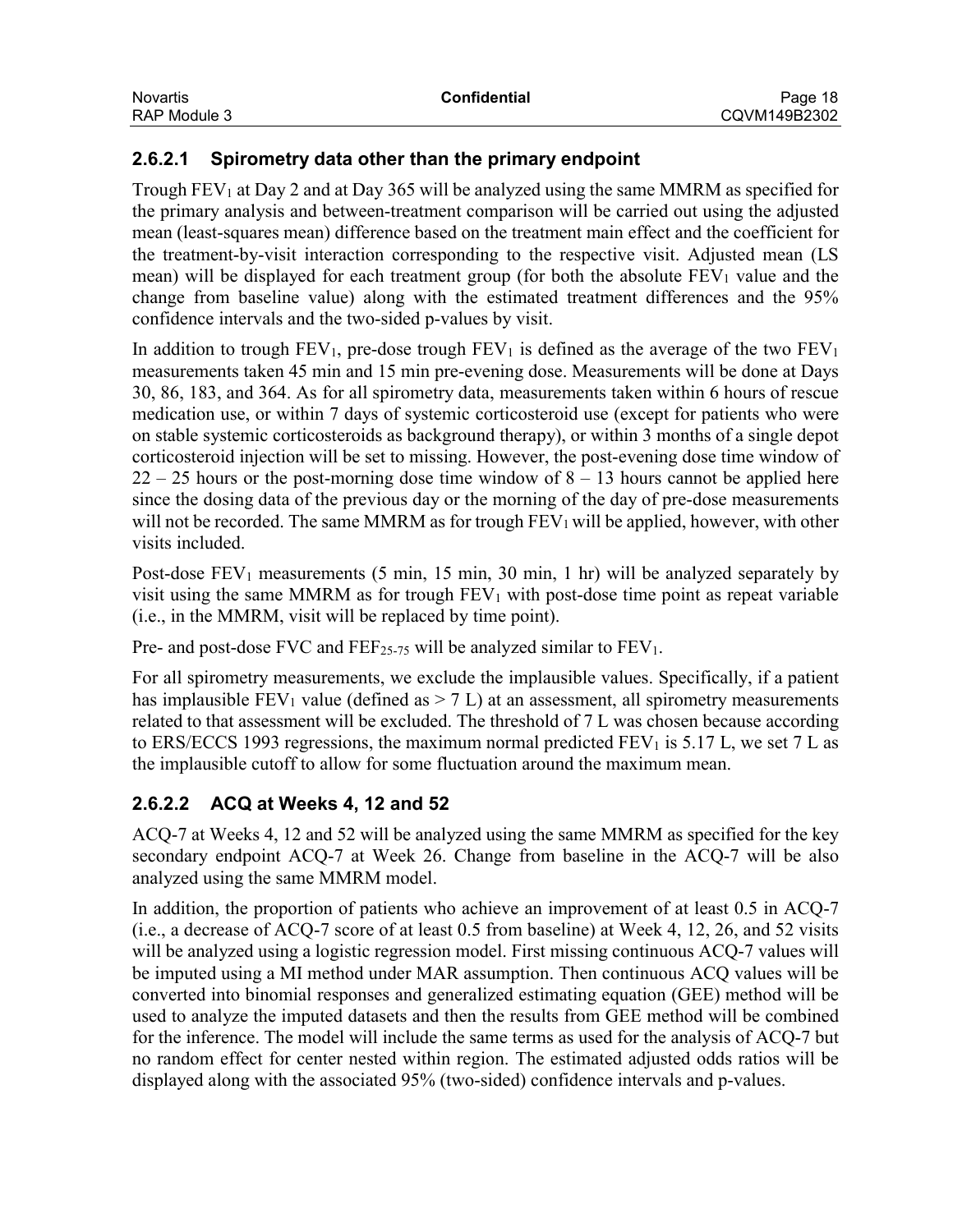<span id="page-18-0"></span>Additionally, the number (%) of patients will be summarized by visit with the following categories: Response (decrease from baseline of  $\geq$  0.5 units in ACQ-7), no change (-0.5 < change from baseline in ACQ-7 < 0.5), worsening (increase from baseline of  $\geq$  0.5 units in ACQ-7). Net response is expressed as the number of patients with response – the number of patients with worsening.

As already mentioned above, subgroup analyses for patient's prior therapies before run-in period (mid and high dose ICS/LABA) will be performed for ACQ-7 at Week 26 (using the appropriate interaction term in the model and additional covariate as a fixed effect).

All the analyses described above will be repeated for ACQ-5, including the responder analysis with the same threshold of 0.5.

The ACQ-5 consists of five items on symptom assessment, which is a subset of ACQ-7. All 5 questions of the ACQ-5 are equally weighted. The total score is calculated as the mean of all five questions, which is calculated as the sum of scores divided by the number of questions that were answered, as long as there were at least 4 questions answered and the missing question is not Question 1 ('On the average, during the past week, how often were you woken by your asthma during the night?').

## **2.6.2.3 Peak Expiratory Flow Rate (PEF)**

All the patients are instructed to record PEF twice daily using a mini Peak Flow Meter device, once in the morning (before taking the morning dose) and once approximately 12 h later in the evening (before taking the evening dose), from screening and throughout the study.

PEF (liters/min) will be analyzed separately for morning and evening values. The baseline values are defined as the average from all non-missing records taken over the last 14 days of the run-in period between run-in Visit 101 and up to one day before first dose of study drug. Mean values will be calculated over the first 26 weeks and over the whole 52 weeks of doubleblind treatment.

Separate ANCOVA will be performed to investigate treatment differences in the change from baseline in mean morning/evening PEF during the first 26 weeks and during the whole 52 weeks of double-blind treatment. The ANCOVA model will contain treatment and region as fixed effect factors with center nested within region as a random effect, and baseline morning/evening PEF,  $FEV_1$  prior to inhalation and  $FEV_1$  within 15 to 30 min post inhalation of salbutamol/albuterol (components of SABA reversibility) as covariates. LS means and associated 95% confidence intervals will be presented for treatments and treatment differences.

In addition, the mean morning/evening PEF will be summarized by 4 weekly (28 days) intervals and analyzed using a similar MMRM as specified for the primary analysis with baseline  $FEV<sub>1</sub>$ value replaced with the appropriate baseline PEF.

## **2.6.2.4 Rescue medication**

The number of puffs of rescue medication during the past 12 hours is recorded twice (morning/evening) by the patient in the e-Diary. The baseline values are defined as the average from all non-missing records taken over the last 14 days of the run-in period between run-in Visit 101 and up to one day before first dose of study drug.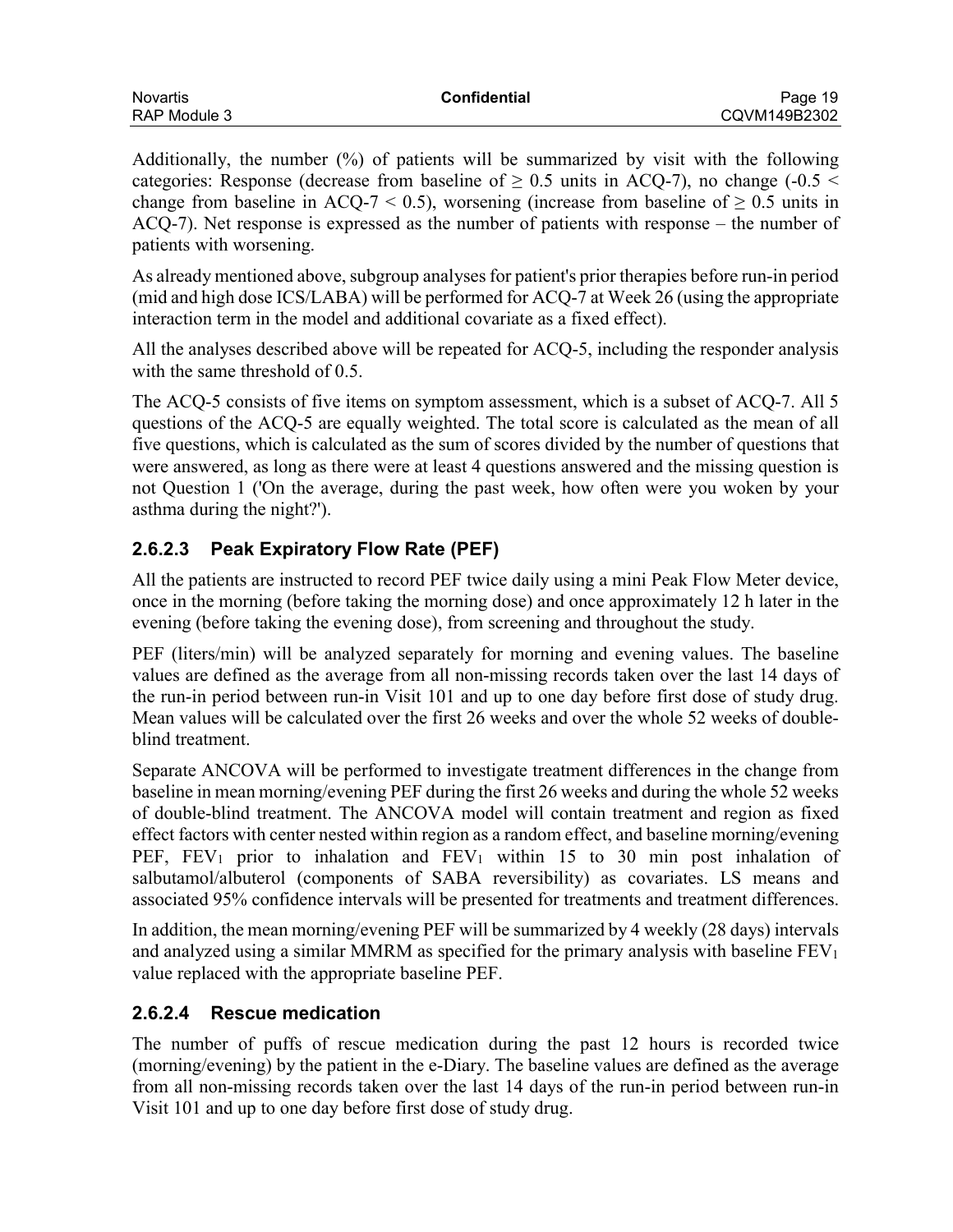<span id="page-19-0"></span>The mean daily number of puffs of rescue medication use will be calculated for each patient over the first 26 weeks, over the whole 52 weeks of double-blind treatment, and over 4 weekly intervals as described for other data of the e-Diary. This will be done separately for morning (night-time), evening (daytime), and daily (night-time plus daytime) rescue medication use. Similar ANCOVA and MMRM as used for the analysis of PEF with baseline PEF value replaced with the appropriate baseline mean number of puffs.

The percentage of 'rescue medication free days' (defined as any day where the patient did not use any puffs of rescue medication during daytime and night-time) will be summarized by treatment and analyzed in the same way as described for the number of puffs of rescue medication use with baseline mean number of puffs replaced with the baseline percentage of rescue medication free days as a covariate. In case of non-convergence or evidence of highly skewed data, non-parametric tests such as Wilcoxon Rank Sum Test will be explored.

## **2.6.2.5 Asthma symptom based on e-Diary**

Daily e-Diary recordings will be used to derive

- $\bullet$  the mean daytime asthma symptom score i.e., the mean score over the 5 evening questions with respect to shortness of breath, wheeze, cough, chest tightness, and 'Did your respiratory symptoms stop you from performing your usual daily activities?', each with scores from 0 (no problems) to 4 (very severe problems)
- the total daily symptom score, defined as the sum of the nighttime score ('How did you sleep last night?' with scores from 0 - 4), the morning awakening score ('Did you have asthma symptoms upon awakening in the morning?' with scores from 0 - 4) and the mean daytime asthma symptom score. The sum will be in the range of  $0 - 12$ .
- day with no daytime symptoms, i.e., all 5 evening questions must have a score  $= 0$
- night with no night-time awakenings, i.e., the question 'How did you sleep last night?' must be answered with 'I did not wake up because of any breathing problems'
- morning with no symptoms on rising, i.e., the question 'Did you have asthma symptoms upon awakening in the morning?' to be answered with 'None'
- asthma symptoms free days, i.e., days with no daytime symptoms and no night-time awakenings and no symptoms on rising

The baseline values are defined as the average from all non-missing records taken over the last 14 days of the run-in period between run-in Visit 101 and up to one day before first dose of study drug. Daily scores will be averaged for each patient over Weeks 1-26, the complete 52 weeks double-blind period, and over 4 weekly intervals (from Weeks 1-4 up to Weeks 49-52). Days with no daytime symptoms, nights with no night-time awakenings, mornings with no symptoms on awakening, and days with no asthma symptoms will be expressed in terms of percentages. The percentages will be calculated as 100 \* total number of days without symptoms (daytime, night-time, morning, etc.) / total number of days in the interval (i.e., 28 days for 4 week interval). The same intervals as used for average scores will be used for analyzing percentage of days. In case of non-convergence or evidence of highly skewed data, non-parametric tests such as Wilcoxon Rank Sum Test will be explored. For post-baseline periods only the days on double-blind treatment will be considered. ANCOVA and MMRM will be performed on changes from baseline similar to the analysis of PEF with baseline PEF value replaced with the appropriate baseline percentage.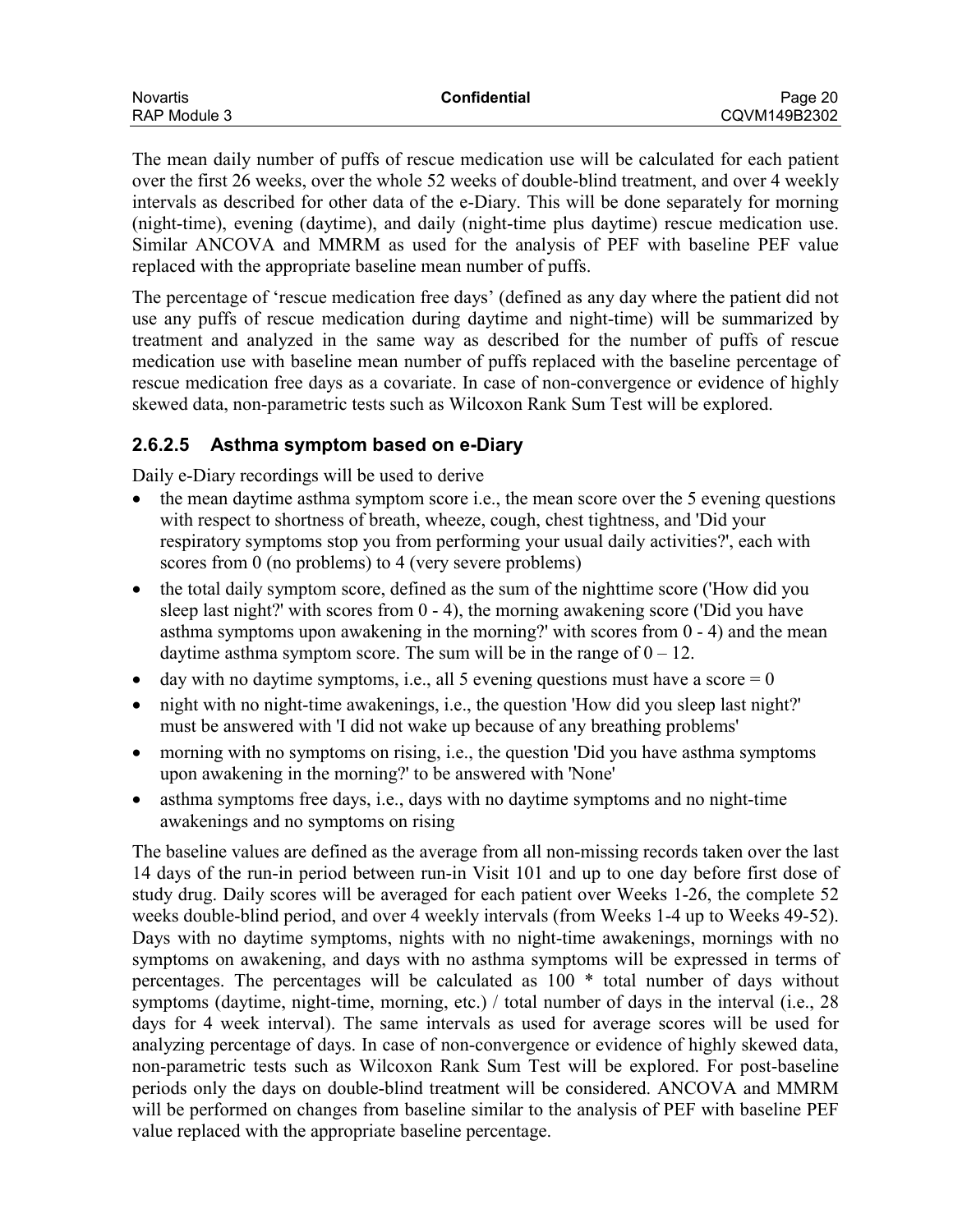## <span id="page-20-0"></span>**2.6.2.6 Asthma exacerbations**

All analyses will base on data as reported on the "Asthma Exacerbation Episodes" eCRF.

In patients with multiple exacerbations, if the start date of an exacerbation will be less than 7 days after the end date of a previous episode, then this will be assumed to be one continuous exacerbation with the start date taken from the first episode and the end date from the second or last episode. The worst severity of these episodes will be taken as the severity of the collapsed exacerbation. Collapsing of exacerbation episodes will only be done for efficacy analyses but not for safety analyses of adverse events which includes asthma exacerbations.

Asthma exacerbations starting after the first dose and not later than one day after the date of last dose will be included in the analyses of efficacy.

As already mentioned above, the add-on effect of glycopyrronium to QMF149 (i.e., the average of QVM149 150/50/80 μg and QVM149 150/50/160 μg vs. the average of QMF149 150/160 μg and QMF149 150/320 μg) will also be estimated for asthma exacerbations.

The following asthma exacerbation-related parameters will be summarized considering the whole 52 weeks of double-blind treatment. The analysis will be performed by exacerbation category wherever specified. The exacerbation categories are: All (mild, moderate, severe), the combination of moderate or severe, and severe.

## **The annual rate of asthma exacerbations, by exacerbation category**

The annual rate of asthma exacerbations will be analyzed using a generalized linear model assuming the negative binomial distribution including treatment and region as fixed-effect factors, and history of asthma exacerbation in the 12 months prior to screening (i.e., the number of asthma exacerbations in the 12 months prior to screening),  $FEV<sub>1</sub>$  prior to inhalation and  $FEV<sub>1</sub>$ 15 to 30 min post inhalation of salbutamol/albuterol (components of SABA reversibility) as covariates. The log exposure in years will be used as an offset variable in the model (see Section 2.4.1 for the definition of exposure). The estimated rate ratio along with two-sided 95% interval and corresponding p-value will be provided.

An additional analysis of the annual rate of asthma exacerbations will be done by excluding events/days in patients requiring corticosteroid use after an exacerbation (beyond permitted steroid taper for exacerbation). If an asthma exacerbation requires either an initiation of systemic corticosteroids or an increase in the maintenance dose of OCS extended to more than 10 days treatment, all data from start to stop date of that systemic corticosteroid use will be excluded.

## **Time to first asthma exacerbation, by exacerbation category**

Time-to-event variables will be analyzed using a Cox regression model stratified by region. The model will include treatment as fixed-effect factor, and history of asthma exacerbation in the 12 months prior to screening (i.e., the number of asthma exacerbations in the 12 months prior to screening),  $FEV_1$  prior to inhalation and  $FEV_1$  15 to 30 min post inhalation of salbutamol/albuterol (components of SABA reversibility) as covariates. For treatment comparisons the estimated adjusted hazard ratio will be displayed along with the associated two-sided 95% confidence interval and corresponding p-value. Kaplan-Meier analysis stratified by treatment group will be also presented and displayed graphically. Patients without an event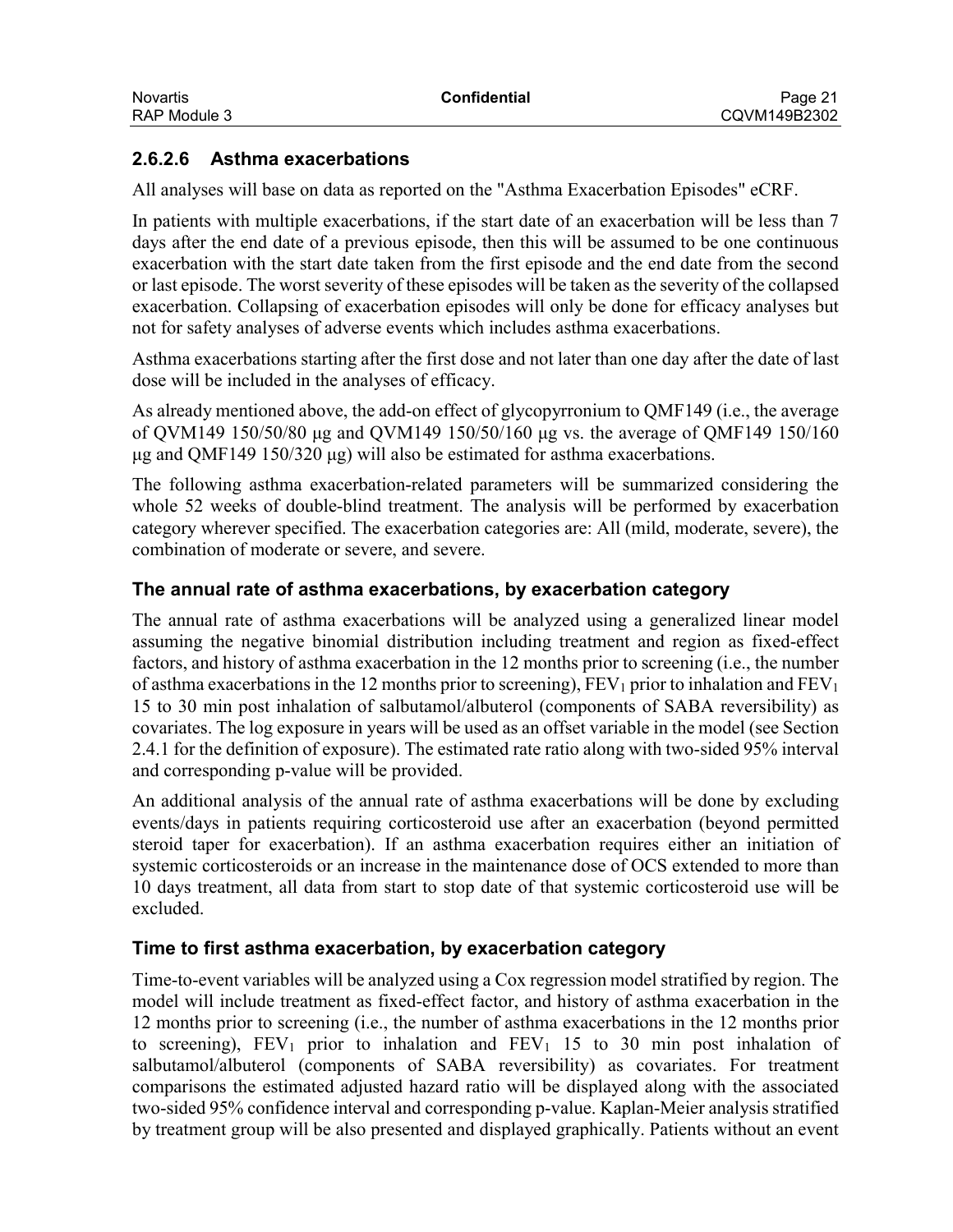<span id="page-21-0"></span>

| Novartis     | <b>Confidential</b> | Page 22      |
|--------------|---------------------|--------------|
| RAP Module 3 |                     | CQVM149B2302 |

will be considered as censored at the earliest date of (last treatment  $+ 1$ , death, last visit). In the interim analysis, patients without an event who are ongoing at the time of interim database freeze will be censored at the DLP. For patients having an event, the start date of the exacerbation will be considered to calculate the time to event (i.e., the number of days from start of treatment up to the event start date).

#### **Time to first hospitalization for asthma exacerbation (only for severe exacerbations possible)**

The analysis is similar to time to first asthma exacerbation.

## **Time to permanent discontinuation of study drug due to asthma exacerbation**

The analysis is similar to time to first asthma exacerbation.

#### **Duration of asthma exacerbations in days, by exacerbation category**

The duration of asthma exacerbations is defined as the sum of days per patient over all exacerbations and the respective lengths (from start to end date). This will be analyzed for treatment group differences using the van Elteren test stratified for region and history of asthma exacerbation in the 12 months prior to screening  $(1, 2, \ge 3)$ .

#### **Total amounts (in doses) of oral corticosteroids used to treat asthma exacerbations**

Total amount (in prednisone-equivalent mg doses) of oral corticosteroid used to treat asthma exacerbations during the 52 week treatment period will be summarized descriptively by treatment group.

## **2.6.2.7 Quality of life as assessed by Asthma Quality of Life Questionnaire (AQLQ)**

AQLQ is a 32-item disease specific questionnaire designed to measure functional impairments that are most important to patients with asthma, with a recall time of two weeks and each question to be answered on a 7-point scale (1-totally limited/problems all the time, 7-not at all limited/no problems). It consists of 4 domains:

- Symptoms = Mean of Items 6, 8, 10, 12, 14, 16, 18, 20, 22, 24, 29, 30 (12 items)
- Activity limitation = Mean of Items 1, 2, 3, 4, 5, 11, 19, 25, 28, 31, 32 (11 items)
- Emotional function = Mean of Items 7, 13, 15, 21, 27 (5 items)
- Environmental stimuli = Mean of Items 9, 17, 23, 26 (4 items)
- Overall Score = Mean of Items 1 to 32 (32 items)

Dr. Juniper, developer of AQLQ questionnaire suggests no more than 10% of missing data. This means that for a questionnaire of 32 items, no more than 3 items should be missing. Further, for the activity and symptom domains, the recommendation is no more than 1 missing value per domain, and for the emotional function and environmental stimuli domains, no missing responses at all. Missing individual items will be imputed similarly to missing items for ACQ-7.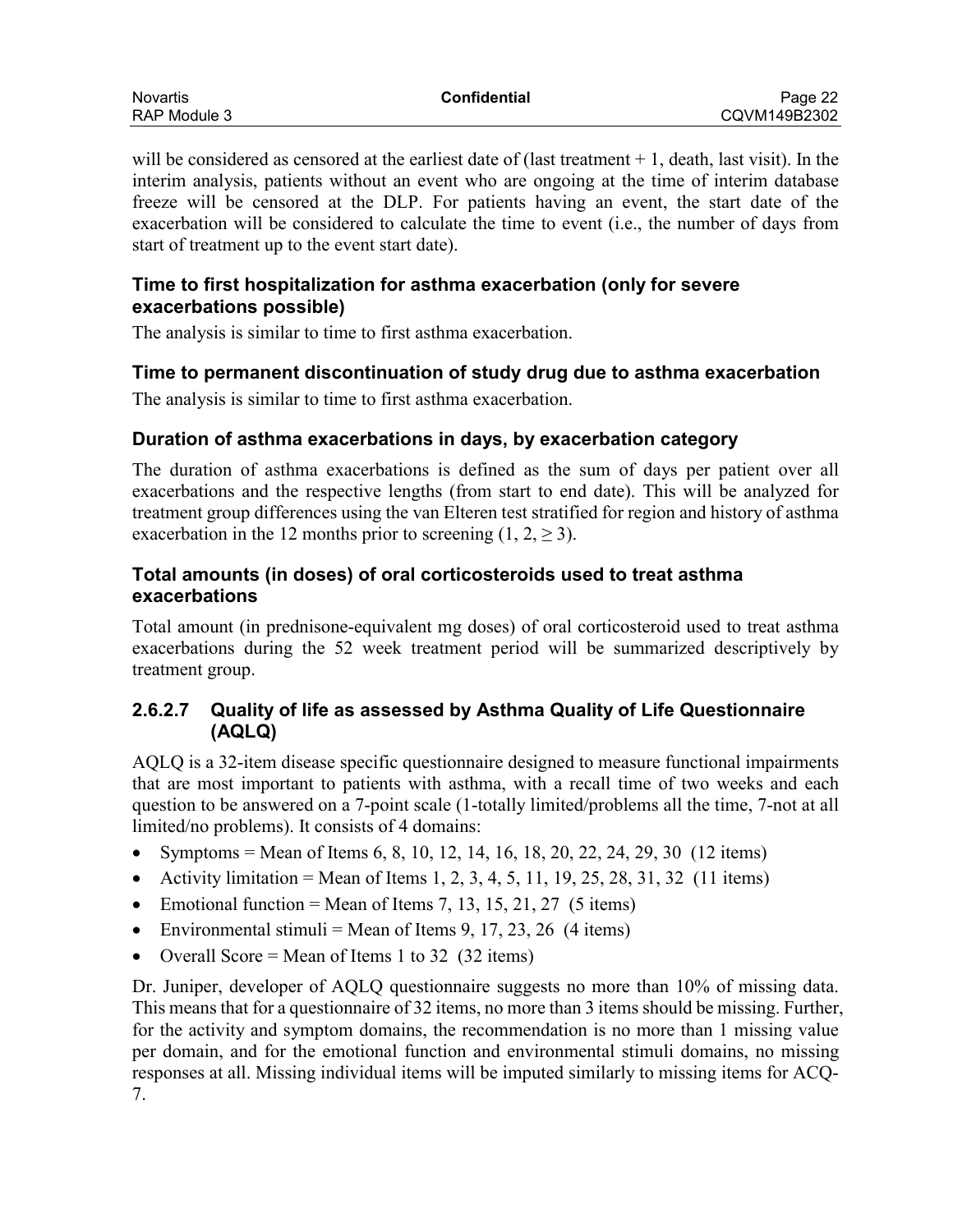<span id="page-22-0"></span>

| <b>Novartis</b> | <b>Confidential</b> | Page 23      |
|-----------------|---------------------|--------------|
| RAP Module 3    |                     | CQVM149B2302 |

For the overall score and each respective domain score, treatment group comparisons will be performed using the same MMRM model as specified for the primary analysis with baseline AQLQ as covariate. The Day 1 assessment constitutes the baseline value. The post-baseline visits are scheduled for Weeks 4, 12, 26, 36, and 52.

As mentioned above, subgroup analyses for patient's prior therapies before run-in period (mid and high dose ICS/LABA) will be performed for AQLQ at Week 26 (using the appropriate interaction term in the model and additional covariate as a fixed effect).

The proportion of patients who achieve an improvement in the AQLQ (i.e., an increase in the AQLQ overall score of  $\geq$  0.5 from baseline) at post-baseline visits will be analyzed using the same logistic regression model via GEE as specified for the ACQ-7 analysis except that baseline AQLQ will be used instead of the baseline ACQ-7. The handling of missing data will also be the same as for ACQ-7, i.e., first missing continuous AQLQ values will be imputed using a MI method under MAR assumption. Then continuous AQLQ values will be converted into binomial responses and GEE method will be used to analyze the datasets and then the results from GEE method will be combined for the inference.

## **2.7 Safety evaluation**

All safety evaluation will be based on the safety set.

The study will be reviewed for safety issues by an independent, external data safety monitoring board (DMC), as described in [Section 2.9 Interim analysis.](#page-29-0)

## **2.7.1 Serious asthma outcomes**

A composite endpoint of serious asthma outcomes is defined as a) asthma-related hospitalization, b) asthma-related intubation, or c) asthma-related death. All serious asthma outcomes and deaths occurring from the time of randomization until the 30 days after permanent discontinuation of study drug will be adjudicated by an independent external committee to determine their asthma relatedness.

The composite endpoint as well as each single component of it will be analyzed for the number of patients with the event If a sufficient number of events ( $\geq 10\%$  of patients) occurs, the composite endpoint and its components will be also analyzed for the time to event and the annual rate of events; similar inferential analyses as described for asthma exacerbations will be performed.

## **2.7.2 Adverse events**

All adverse events (AEs) including asthma exacerbations, coded with MedDRA using the most actual version at the time of database lock, will be listed. In general, summaries will include treatment-emergent adverse events only, i.e., those starting on or after the time of the first administration of study drug but not later than 7 days (30 days in the case of a serious adverse event, SAE) after the last administration.

The number, percentage, and exposure-adjusted rate of patients who reported treatmentemergent adverse events will be summarized by primary system organ class, preferred term, and treatment for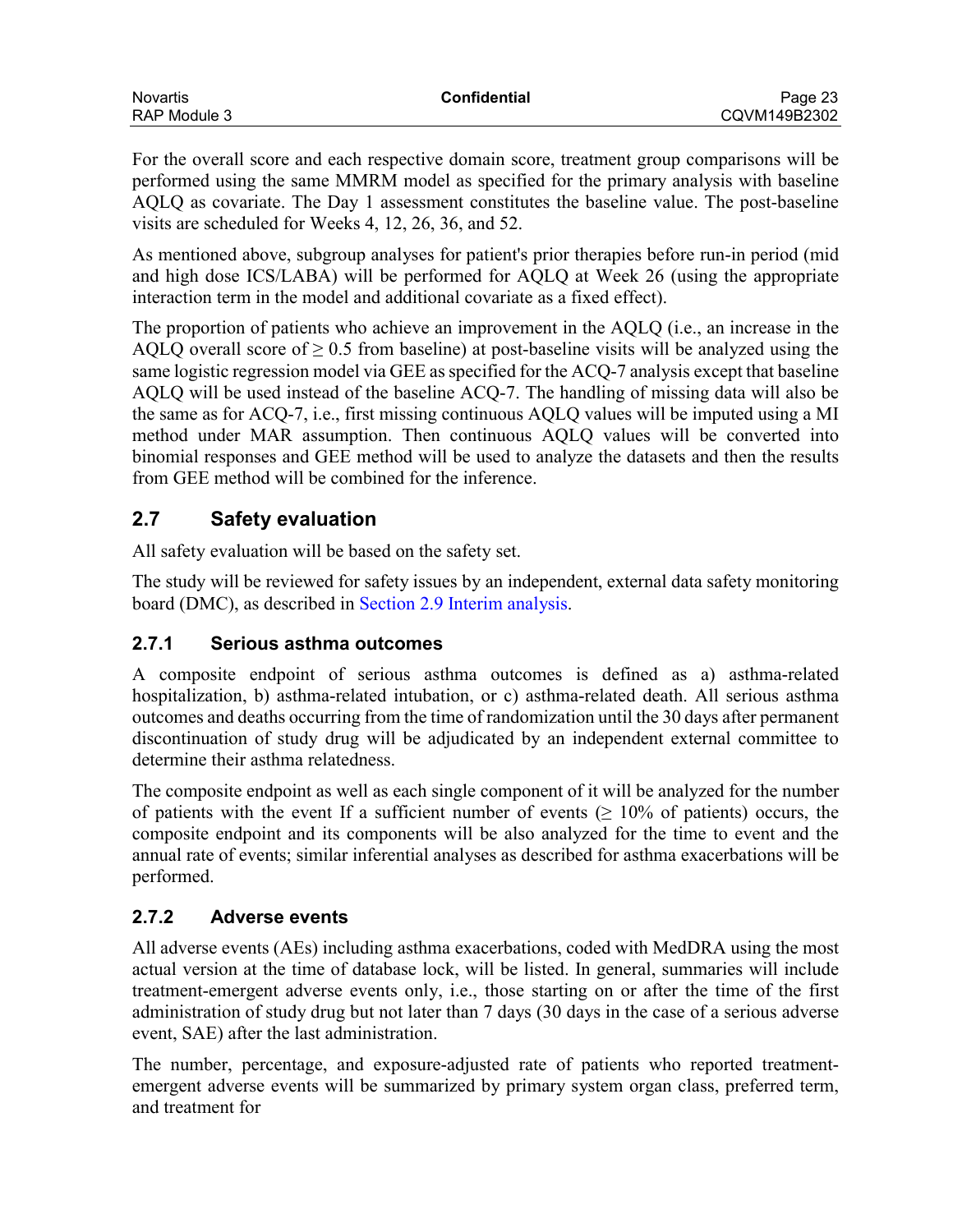- all adverse events
- all adverse events by maximum severity
- adverse events suspected to be related to study drug
- all adverse events with time at onset  $\leq$  26 weeks
- adverse events leading to permanent study drug discontinuation
- all adverse events by standardized MedDRA query (SMQ) level, and by SMQ level and preferred term
- serious adverse events
- serious adverse events suspected to be related to drug
- serious adverse events leading to permanent study drug discontinuation
- fatal adverse events
- adjudicated serious cardiovascular and cerebrovascular (CCV) events
- adjudicated new onset of atrial fibrillation/ flutter
- adverse events of special interest (by risk and preferred term)
- serious adverse events of special interest (by risk and preferred term)

Unless otherwise specified, primary system organ classes will be sorted alphabetically and, within each primary system organ class, the preferred terms will be sorted in descending order of frequency in the QVM149 150/50(160 µg treatment group. If a patient reported more than one adverse event with the same preferred term, the adverse event will be counted only once. If a patient reported more than one adverse event within the same primary system organ class, the patient will be counted only once at the system organ class level.

In addition, the most frequent adverse events will be presented by preferred term in descending order of frequency in the QVM149 150/50/160 µg treatment group.

To control for possible differences in exposure between the treatment groups, AEs will also be presented with incidence rates per 100 patient-years, for first onset of event where the exposure is only counted up to the time of the first event. The incidence rate per 100 patient years will be calculated as 100\*(the total number of patients with the event of interest divided by the total number of exposure in patient-years). In the denominator, patients with the event of interest will be counted up to the time of the first event while patients without the event of interest will be counted with their full exposure (see Section 2.4.1 for the definition of exposure). Total patient years will be computed as sum of days of exposure over all patients divided by 365.25).

Serious CCV events will be adjudicated as Major Adverse Cardiovascular Event (MACE) or non-MACE. The MACE events will be categorized into: Coronary revascularization (CABG or PCI), heart failure requiring hospitalization, non-fatal unstable angina, , non-fatal myocardial infarction, and non-fatal stroke. Non-MACE events will not be categorized.

Atrial fibrillation and atrial flutter will be adjudicated according to their onset into: new onset, recurrent/persistent, or unknown.

The Compound Case Retrieval Strategy will be used to determine the MedDRA search criteria to be used to identify events of special interest. The most recent list of adverse events of special interest at the time of database lock will be used.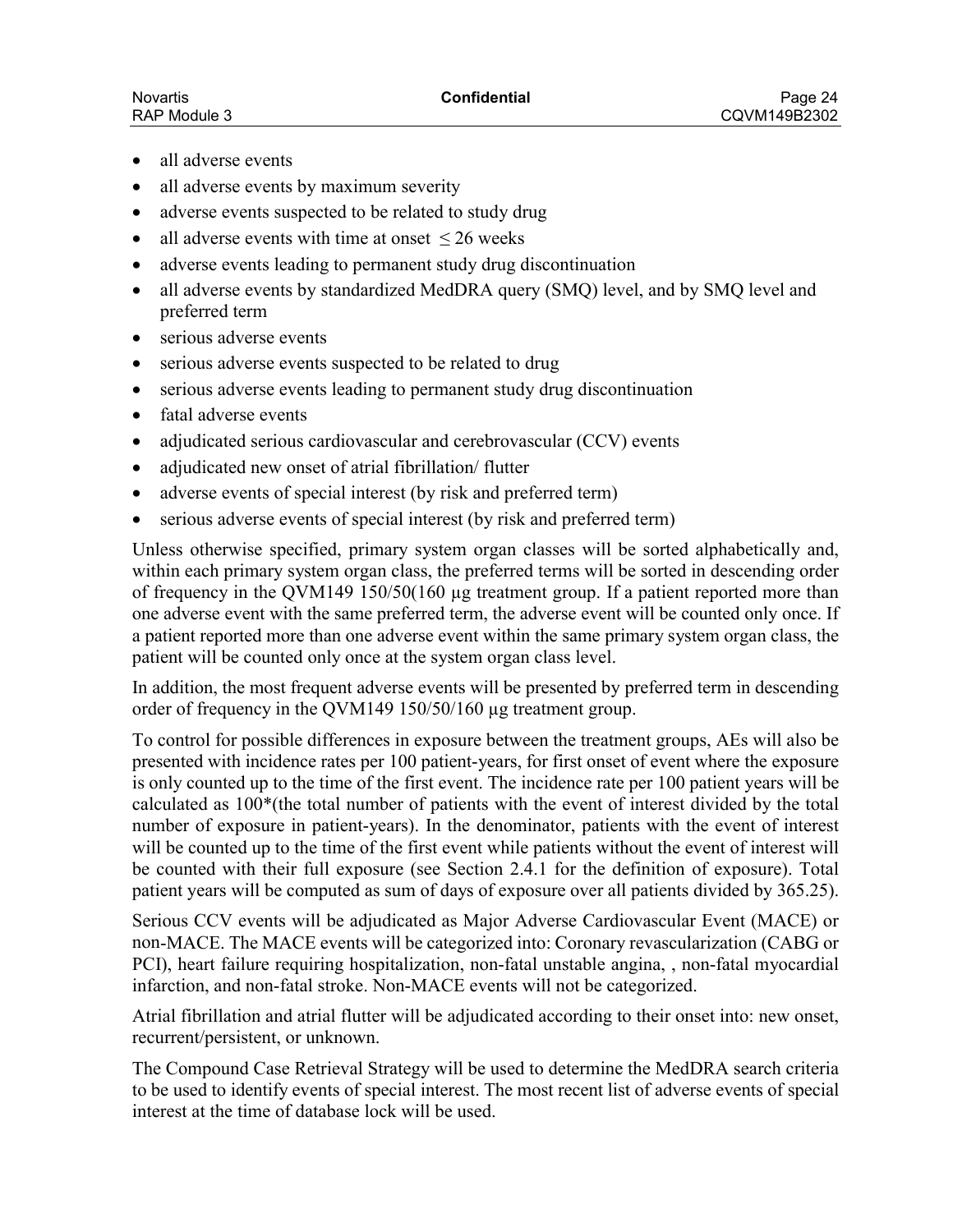| <b>Novartis</b> | <b>Confidential</b> | Page 25      |
|-----------------|---------------------|--------------|
| RAP Module 3    |                     | CQVM149B2302 |

AEs and SAEs of special interest and adjudicated serious CCV events will also be analyzed for the following selected subgroups:

- Sex (male, female)
- Pre-bronchodilator  $FEV_1$  in % of predicted  $FEV_1$  at run-in visit 101 (< 40%, 40% < 60\%, 60\% - < 80\%)

All deaths in the clinical database will be listed with both the investigator-reported principal cause and the adjudicated primary cause presented side by side. If adverse events (including asthma exacerbations) leading to death start between the first dose and the last dose  $+30$  days, then those deaths will be included in summary tables. The adjudicated primary cause of death will be summarized with pre-defined categories (cardiovascular, respiratory, cancer, other, intermediate causes) and subcategory.

In addition, time to event analyses will be done for the following endpoints:

- adverse event by the 5 most frequent preferred terms,
- serious adverse event (if there are more than 10% of patients with at least one SAE)
- adverse event of special interest by risk category (if there are more than 10% of patients with events in the respective risk category)
- adjudicated serious asthma outcome (composite endpoint and by single component if there are more than 10% of patients with events)
- adjudicated serious CCV event (composite endpoint, MACE, non-MACE if there are more than 10% of patients with events)
- new onset of adjudicated atrial fibrillation/flutter (if there are more than 10% of patients with events)

The adverse event onset date will be considered as the date of event. Patients who did not experience the event of interest will be taken as censored. For those patients who either completed or discontinued study treatment, the censoring time will be the minimum of (the last treatment day + 30 days, day of death, day of follow-up day Visit 301). For patients who are ongoing at the time of interim database freeze, the DLP date will be used for censoring.

For the legal requirements of ClinicalTrials.gov and EudraCT, two required tables on treatment emergent adverse events which are not serious adverse events with an incidence greater than 3% and on treatment emergent serious adverse events and SAE suspected to be related to study treatment will be provided by system organ class and preferred term on the safety set.

If for a same patient, several consecutive AEs (irrespective of study treatment causality, seriousness and severity) occurred with the same SOC and PT:

- a single occurrence will be counted if there is  $\leq 1$  day gap between the end date of the preceding AE and the start date of the consecutive AE
- more than one occurrence will be counted if there is  $> 1$  day gap between the end date of the preceding AE and the start date of the consecutive AE

For occurrence, the presence of at least one SAE / SAE suspected to be related to study treatment / non SAE has to be checked in a block e.g., among AE's in  $a \le 1$  day gap block, if at least one SAE is occurring, then one occurrence is calculated for that SAE.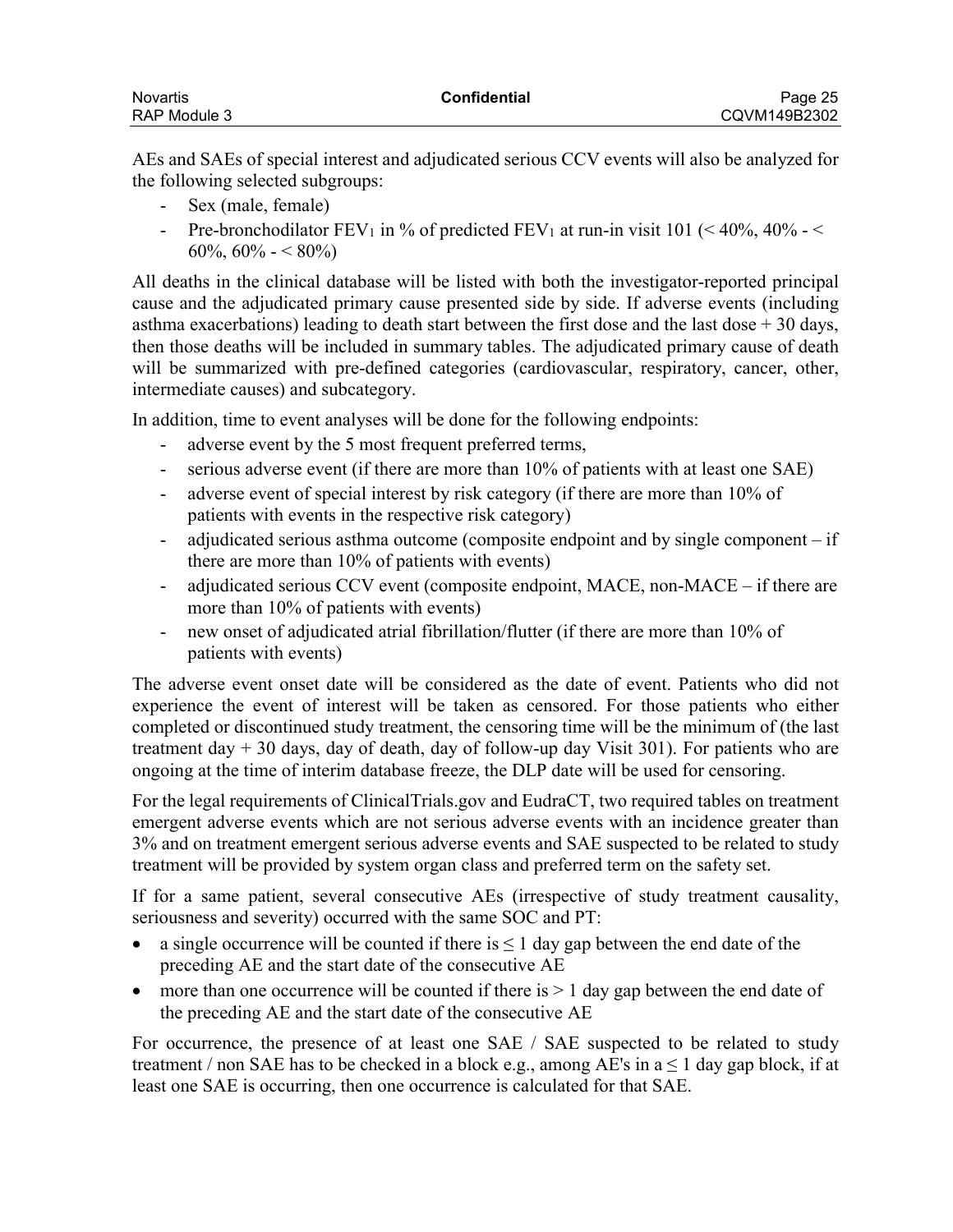<span id="page-25-0"></span>

| Novartis     | <b>Confidential</b> | Page 26      |
|--------------|---------------------|--------------|
| RAP Module 3 |                     | CQVM149B2302 |

The number of deaths resulting from SAEs suspected to be related to study treatment and SAEs irrespective of study treatment relationship will be provided by SOC and PT.

## **2.7.3 Laboratory data**

All laboratory samples will be processed through the central laboratory. Laboratory data consist of hematology, biochemistry and urinalysis measurements, including plasma cortisol. All data will be listed with abnormal values flagged.

Laboratory data measured more than 7 days after last inhalation of study drug are regarded as post-treatment data and will not be summarized, only listed. All data will be included in the analyses regardless of rescue medication use.

The following analyses will be performed by treatment:

- absolute values and change from baseline summarized for continuous laboratory parameters by visit and time point
- frequency table of results for categorical laboratory parameters by visit and time point
- shift tables relative to the normal reference ranges summarizing the change from baseline to most extreme post-baseline value for each continuous laboratory parameter
- shift tables from baseline to the worst post-baseline value for categorical laboratory parameters
- the number and percentage of patients with newly occurring or worsening laboratory abnormalities meeting the clinically notable criteria (see Appendix 16.1.9 for definition of notable values) summarized by laboratory parameter, scheduled post-baseline visit and time point and additionally at any time on treatment considering all post-baseline data from scheduled, unscheduled and premature discontinuation visits

The by-visit/time point summaries will include the worst case post-baseline values (determined from all post-baseline data even if from unscheduled and premature discontinuation visits, if not measured more than 7 days after last dose). To determine the worst case, the direction of interest (maximum and/or minimum value) is tabulated for hematology and biochemistry parameters in Appendix 16.1.9. For continuous urinalysis parameters the direction of interest is always "High" (maximum value).

For a patient to meet the criterion of a newly occurring clinically notable value, the patient needs to have a baseline value that is not clinically notable for that parameter. For a patient to meet the criterion of a worsening clinically notable value, the patient needs to have a baseline value that is clinically notable and also have a worse post-baseline value. For patients with missing baseline value, any post-baseline notable value will be considered as newly occurring. A listing of all patients with notable laboratory values will be provided.

The maximum change from baseline will be summarized for liver parameters (ALT, AST, alkaline phosphatase, total bilirubin).

Furthermore, the number and percentage of patients with newly occurring or worsening abnormalities in liver function tests (LFT) will be summarized by treatment and scheduled postbaseline visit and time point and additionally at any time on treatment considering all postbaseline data from scheduled, unscheduled and premature discontinuation visit (if not measured more than 7 days after last dose) based on the following criteria: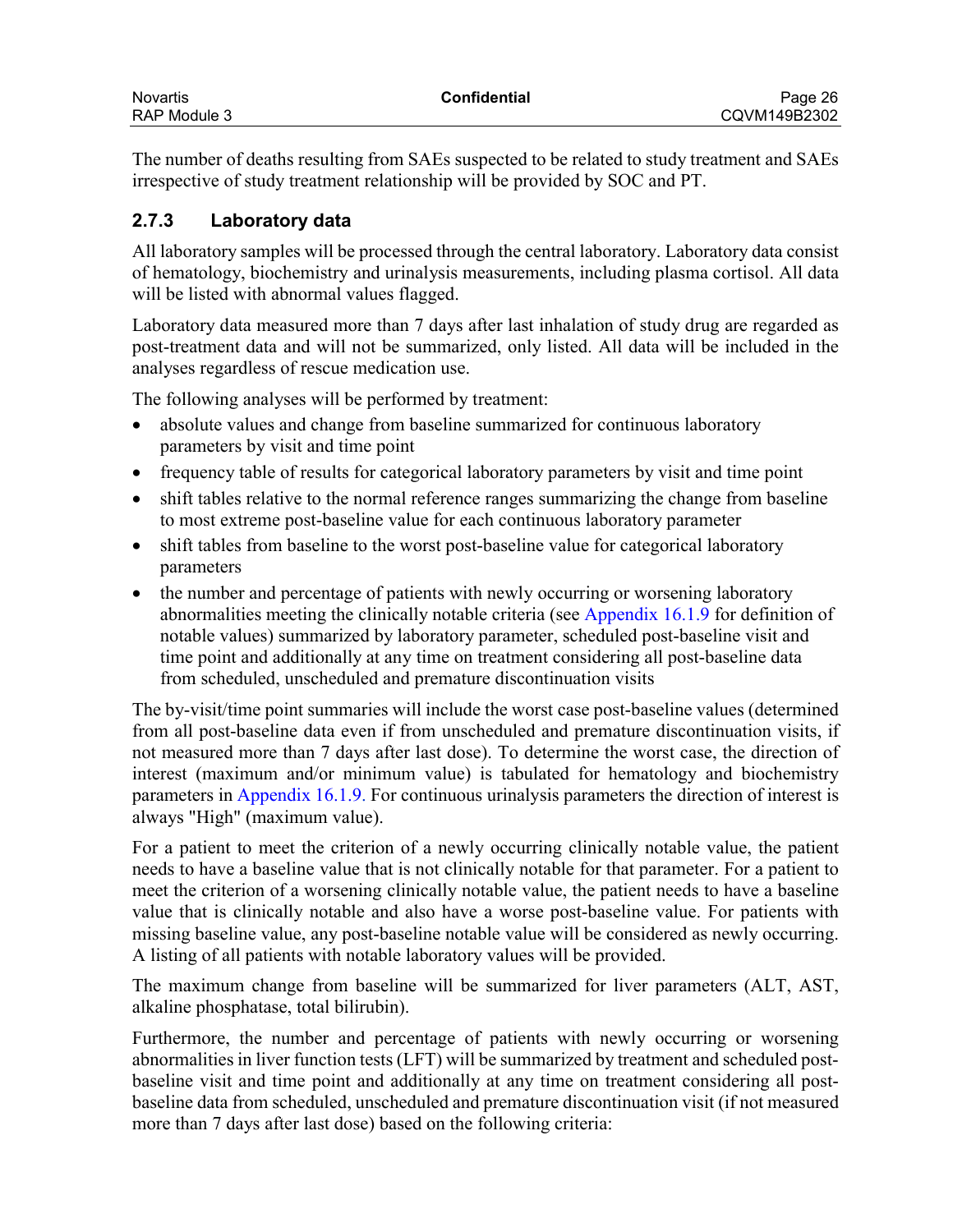#### **Notable liver function test values**

| <b>Criterion</b>                                                                                                               |
|--------------------------------------------------------------------------------------------------------------------------------|
| $ALT > 3$ x the upper limit of normal range (ULN)                                                                              |
| $ALT > 5x$ ULN                                                                                                                 |
| $AI.T > 8x$ ULN                                                                                                                |
| $ALT > 10$ x ULN                                                                                                               |
| $ALT > 20$ x ULN                                                                                                               |
| ALT or $AST > 3$ x ULN                                                                                                         |
| ALT or $AST > 5 \times$ ULN                                                                                                    |
| ALT or $AST > 8 \times$ ULN                                                                                                    |
| ALT or $AST > 10 \times$ ULN                                                                                                   |
| ALT or $AST > 20$ x ULN                                                                                                        |
| Total bilirubin $> 1$ x ULN                                                                                                    |
| Total bilirubin $> 1.5 \times$ ULN                                                                                             |
| Total bilirubin $> 2x$ ULN                                                                                                     |
| Total bilirubin $> 3x$ ULN                                                                                                     |
| $ALP > 1.5 \times ULN$                                                                                                         |
| $ALP > 2x$ ULN                                                                                                                 |
| $ALP > 3$ x ULN                                                                                                                |
| $ALP > 5$ x ULN                                                                                                                |
| ALT or $AST > 3$ x ULN and total bilirubin $> 1.5$ x ULN                                                                       |
| ALT or AST > 3 x ULN and total bilirubin > 2 x ULN                                                                             |
| ALT or AST $> 5 \times$ ULN and total bilirubin $> 2 \times$ ULN                                                               |
| ALT or AST > $8 \times$ ULN and total bilirubin > $2 \times$ ULN                                                               |
| ALT or $AST > 10$ x ULN and total bilirubin $> 2x$ ULN                                                                         |
| ALT or $AST > 20$ x ULN and total bilirubin $> 2$ x ULN                                                                        |
| $ALP > 3$ x ULN and total bilirubin $> 2$ x ULN                                                                                |
| $ALP > 5$ x ULN and total bilirubin > 2 x ULN                                                                                  |
| ALT or AST > 3 x ULN and Total Bilirubin > 2 x ULN and ALP < 2 x ULN (Hy's law)                                                |
| ALT or $AST > 3$ x ULN and (nausea or vomiting or fatigue or general malaise or abdominal pain or (rash and<br>eosinophilia))* |

 $ALT =$  alanine aminotransferase,  $AST =$  aspartate aminotransferase,  $ALP =$  alkaline phosphatase

\* Based on the signs/symptoms information as recorded on the liver events eCRF, not the adverse events eCRF.

When a criterion contains multiple laboratory parameters, the criterion will only be considered to have been met when all conditions occur at the same time (i.e., within the same sample). A case where all criteria are met at a post-baseline time point will be considered as newly occurring if the criteria are not met at baseline and will be considered as worsening if the criteria are met at baseline and at least one component is worsening from baseline irrespective of whether the other(s) are better.

Listings of patients with clinically notable LFT values will be provided.

During the trial, there has been an unexpected high reporting rate of elevated potassium by Central Lab, which was investigated and in the end considered clinically irrelevant and no risk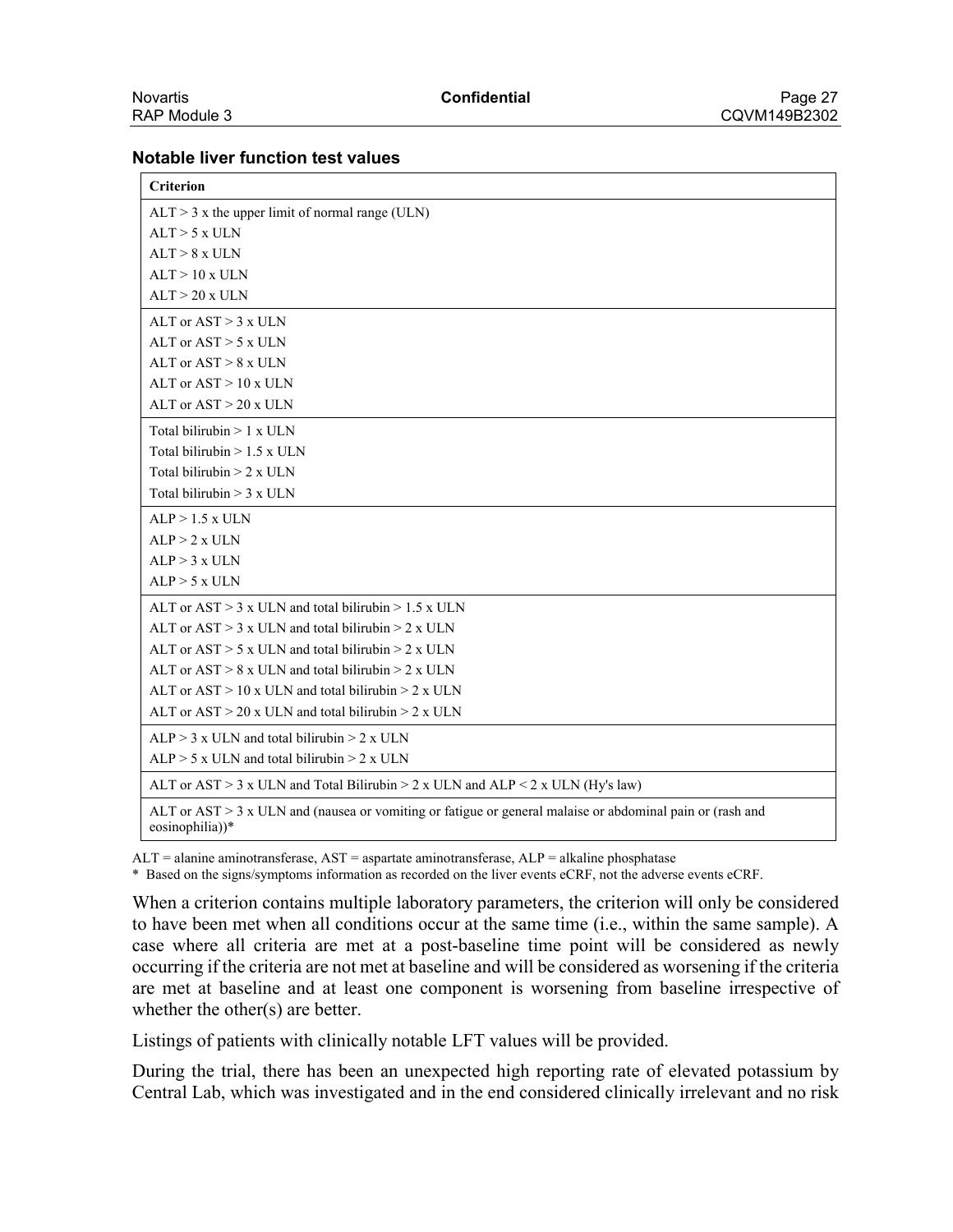<span id="page-27-0"></span>

| Novartis     |  |
|--------------|--|
| RAP Module 3 |  |

to patient safety. Central Lab was notified to flag all the elevated potassium data. As additional analyses, potassium data without flagged values will be summarized.

## **2.7.4 Vital signs**

Vital signs measurements include systolic and diastolic blood pressure (SBP and DBP), pulse rate (all measured at Visit 101, 102, 201, 202, 204, 207, 210, 214, EOT – early treatment discontinuation), and body weight (measured at Visit 101, 207, 214, EOT – early treatment discontinuation).

Vital signs data measured more than 7 days after last inhalation of study drug are regarded as post-treatment data and will not be summarized, only listed. All data will be included in the analyses regardless of rescue medication use.

The following analyses will be performed by treatment:

- absolute values and change from baseline summarized by parameter, visit and time point
- the number and percentage of patients by parameter, visit and time point with
	- pulse rate  $\leq 40$  bpm,  $40 90$  bpm, and  $> 90$  bpm
	- $-$  SBP < 90 mm Hg, 90 140 mm Hg, and > 140 mm Hg
	- DBP < 50 mm Hg,  $50 90$  mm Hg, and > 90 mm Hg
- the number and percentage of patients with newly occurring or worsening notable vital signs values (see Appendix 16.1.9 for definition of notable values) summarized by parameter, scheduled post-baseline visit and time point and additionally at any time on treatment considering all post-baseline data from scheduled, unscheduled and premature discontinuation visits

The by-visit/time point summaries will include the maximum and minimum post-baseline SBP, DBP, and pulse rate values (even if from post-baseline unscheduled and premature discontinuation visits, if not measured more than 7 days after last dose).

The same approach as for notable laboratory values will be used to define a newly occurring notable vital sign value and a worsening notable vital sign value.

A listing of all patients with notable vital sign values and changes will be provided.

## **2.7.5 Electrocardiogram (ECG)**

ECG measurements include ventricular rate, QT interval, RR interval, PR interval, QRS duration, and Fridericia's QTc (calculated as QTcF = QT /  $3\sqrt{ }$  RR(in seconds), where  $3\sqrt{ }$ denotes the cube root). Furthermore, an overall interpretation of the central cardiologist will be provided as well as a specification of abnormal findings.

ECG data measured more than 7 days after last inhalation of study drug are regarded as posttreatment data and will not be summarized, only listed. All data will be included in the analyses regardless of rescue medication use.

The following analyses will be performed by treatment:

- absolute values and change from baseline summarized by parameter, visit and time point
- the number and percentage of patients with newly occurring or worsening notable QTcF values (see Appendix 16.1.9 for definition of notable values) summarized by scheduled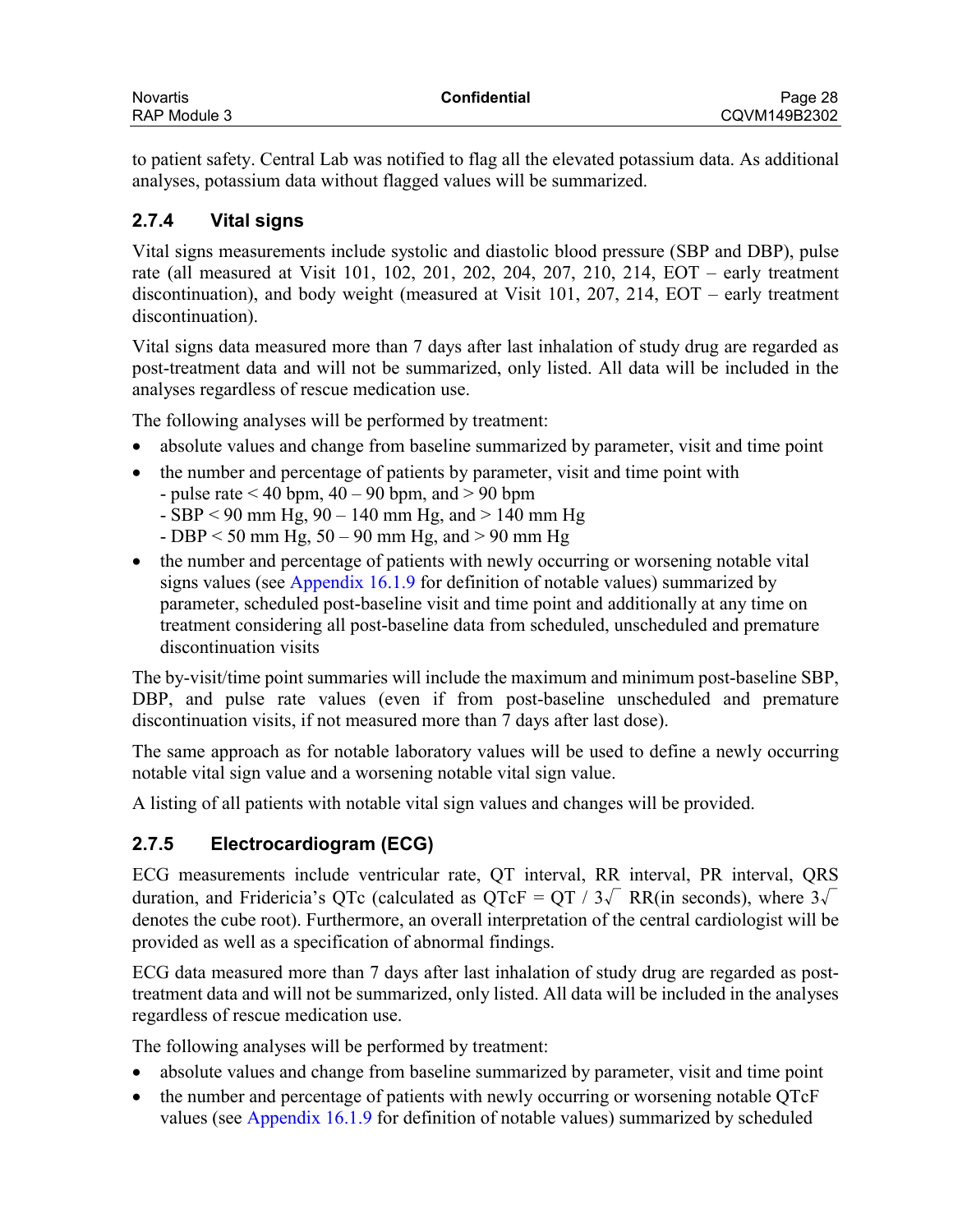<span id="page-28-0"></span>post-baseline visit and time point and additionally at any time on treatment considering all post-baseline data from scheduled, unscheduled and premature discontinuation visits

- frequency table of results for overall ECG interpretation (normal, abnormal) by visit and time point
- the number and percentage of patients with ECG abnormalities summarized by evaluation type, abnormality finding, visit and time point. In addition, the number and percentage of patients with newly occurring or persistent/recurrent ECG abnormalities at any time point over the treatment period (considering all post-baseline data from scheduled, unscheduled and premature discontinuation visits) will be summarized by evaluation type and abnormality finding

The by-visit/time point summaries will include the maximum QTcF and maximum ventricular rate (even if from post-baseline unscheduled and premature discontinuation visits, if not measured more than 7 days after last dose).

The same approach as for notable laboratory values will be used to define a newly occurring notable QTc value and a worsening notable QTc value.

A listing of all patients with notable QTc values and changes will be provided.

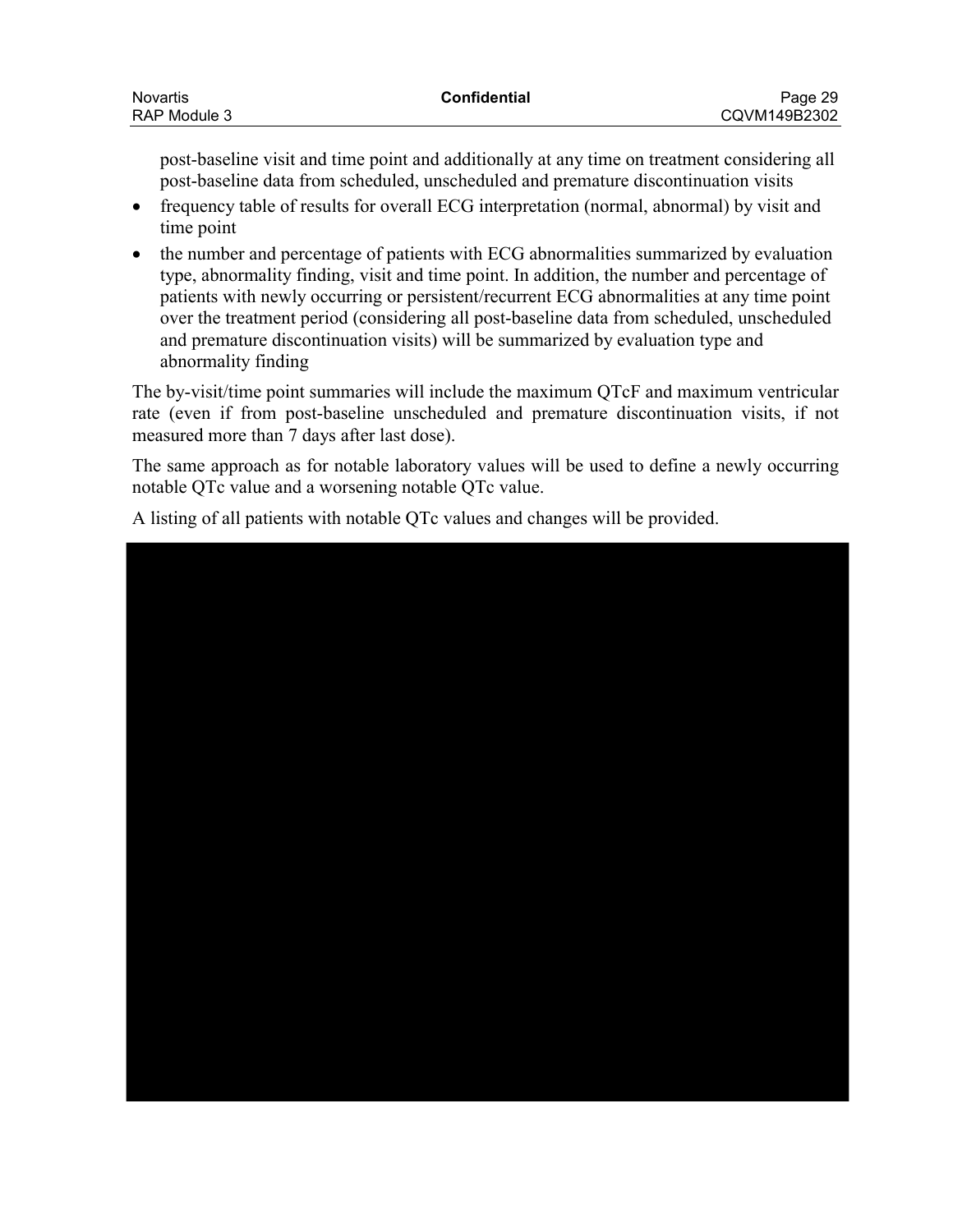## <span id="page-29-0"></span>**2.9 Interim analysis**

## **2.9.1 Data Safety Monitoring Board (DMC)**

An independent, external data safety monitoring board (DMC), comprising experts (as defined in the Charter) will be set up to review all serious adverse events (including deaths and all hospitalizations) and pneumonia. DMC members will review this data generated externally and independently of Novartis, at predetermined intervals. If significant safety issues arise in between scheduled meetings, ad-hoc meetings will be scheduled to review the data. Based on the safety implications of the data, the DMC may recommend modification or termination of the study.

It is planned that the independent DMC will review semi-blinded (i.e., treatment group named as A, B, C, D, or E) safety data. The details of the information flow, confidentiality and specific analyses required for the safety monitoring analysis will be documented in the DMC Charter. The Charter will be finalized prior to semi-blinding the data for the safety monitoring analysis. Since the purpose of the DMC is not based on efficacy for stopping rule, there will be no alpha spent for the safety monitoring analysis. All analyses will be considered exploratory.

#### **2.9.2 Primary analysis after all patients have completed at least 26 weeks treatment**

The primary and key secondary endpoints of CQVM149B2302 study are the trough  $FEV<sub>1</sub>$  and ACQ-7 after 26 weeks of treatment, respectively while the entire study treatment period is 52 weeks. In order to support a marketing authorization filing once all patients have completed 26 weeks of treatment (V207) or prematurely withdrawn from the study, an interim database freeze will be conducted to perform the Primary Analysis.

The database for Primary Analysis will contain data up to 26 weeks for all patients and data up to 52 weeks for patients who have completed the study. For patients who are ongoing at the time of interim database freeze, the database will include data available until last completed visit.

Primary analysis includes primary and key secondary endpoints as well as other pre-specified endpoints at Week 26.

At the time of interim database freeze for Primary Analysis, a limited number of pre-specified Sponsor members will be unblinded to the study data to work on study and submission related activities which require knowledge of these data.

The study will continue under the management of a separate blinded team who will be responsible for study conduct from the time of the 26 week interim database freeze until end of study. In order to maintain the integrity of the study data, the blinded team members will not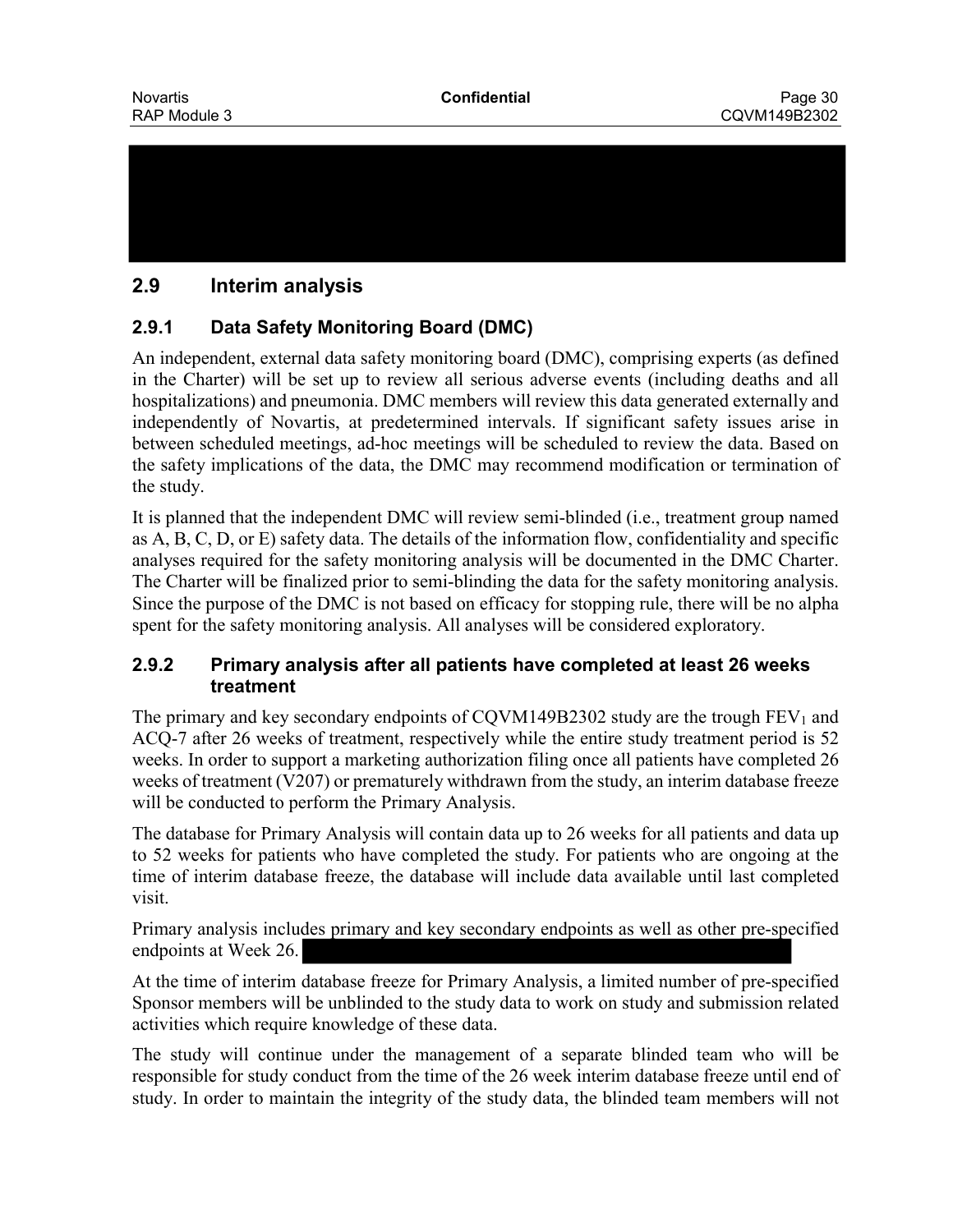<span id="page-30-0"></span>have access to any of the unblinded data or results. In addition, all patients and investigators will remain blinded.

Two separate CSRs will be published:

- Primary Analysis CSR: To support analyses once all patients have completed the assessments after 26 weeks of treatment (Visit 207) or prematurely withdrawn from the study. This will include analysis of primary and key secondary as well other prespecified endpoints which are evaluable at this time.
- Full CSR: To support analysis once all patients have completed the assessments after 52 weeks of treatment (Visit 214) plus follow up (Visit 301) or prematurely withdrawn from the study.

Since the analysis of primary and key secondary objectives will be performed only for the Primary Analysis CSR, the interim analysis will not require any adjustment to the overall type I error rate.

## **2.10 Sample size calculation**

The sample size calculation takes into account the following consideration:

- 1. To achieve at least 90% power (with multiplicity adjustment) for primary endpoint trough FEV<sup>1</sup> with a treatment difference of 90 mL between QVM149 vs. QMF149 at the corresponding doses, assuming standard deviation of 380 mL based on internal studies QMF149A2210, QMF149E2201, QMF149E2203 and Kerstjens (2012);
- 2. To achieve at least 80% power (with multiplicity adjustment) for key secondary endpoint ACQ-7 with a treatment difference of 0.15 between QVM149 vs. QMF149 at the corresponding doses, assuming standard deviation of 0.80 based on studies QMF149A2210, QMF149E2201, QMF149E2203 and Kerstjens (2012).

If 10% dropout rate is assumed, then calculation shows that the sample size of 2980 patients (i.e., 596 per arm) will provide 97% power for item 1 and 82% power for item 2, with multiplicity adjustment.

The sample size calculation was performed in R 3.1.2 with package gMCP (Rohmeyer, 2012).

# **3 Analyses to be reported outside of CSR**

## **3.1 Subgroup analyses**

Subgroup analyses for Japanese, Chinese, and Asian patients will be performed for the FAS to explore the treatment effect in respective sub-populations.

Asian subgroup contains patients from the following countries:

- China
- Japan
- Philippines
- Thailand
- Vietnam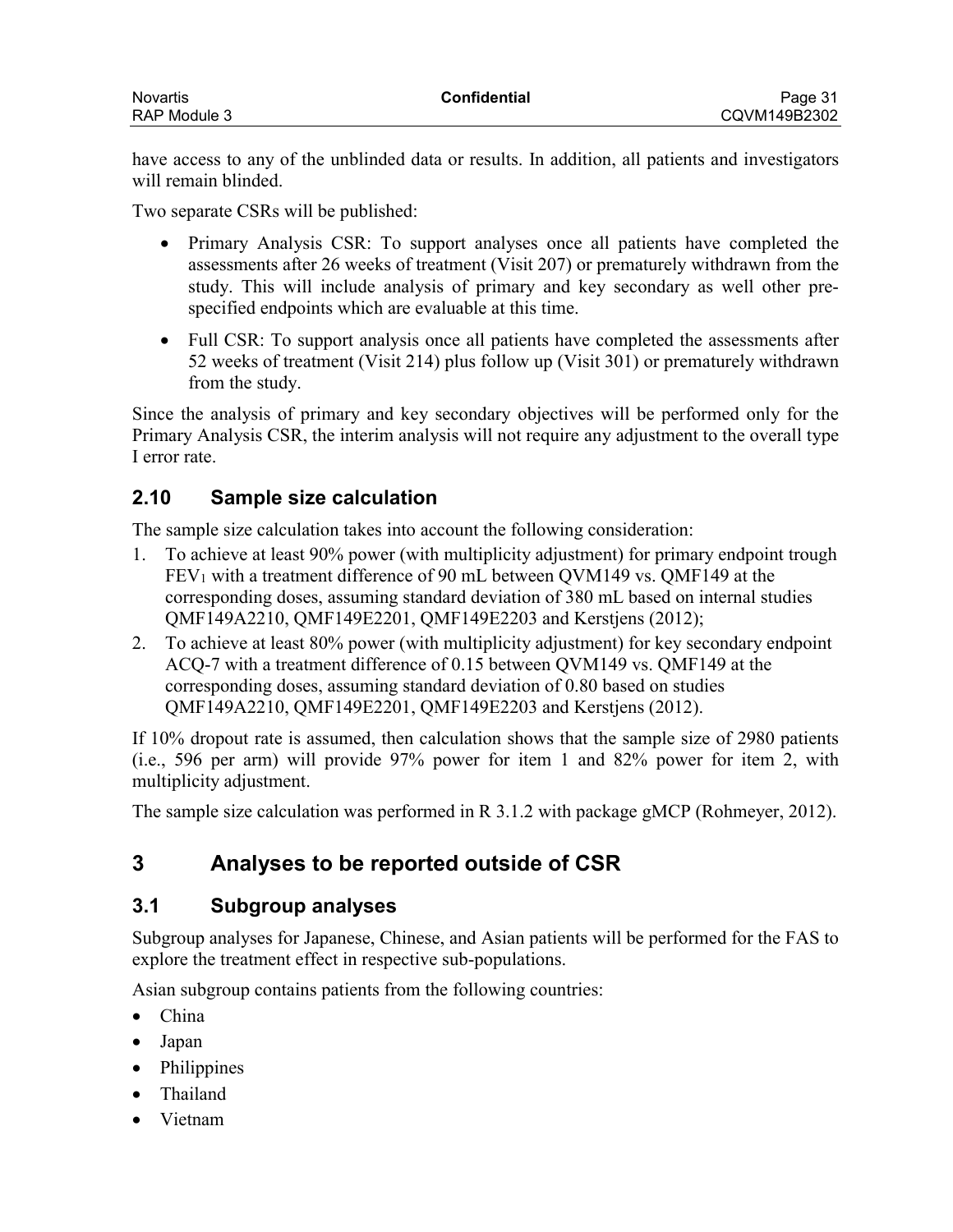<span id="page-31-0"></span>

| <b>Novartis</b> | <b>Confidential</b> | Page 32      |
|-----------------|---------------------|--------------|
| RAP Module 3    |                     | CQVM149B2302 |

The following endpoints will be summarized and/or analyzed for all three sub-populations using similar methods as described in previous sections, if not marked with special symbol.

- Patient disposition
- Protocol deviations
- Analysis sets
- Demographics
- Disease characteristics
- Spirometry at run-in visits and at baseline
- Trough FEV1
- $\bullet$  ACQ-7
- Pre-dose trough FEV1\*
- Trough FVC\*
- Pre-dose trough FVC\*
- Mean morning/evening PEF\*
- Asthma symptom based on e-diary  $*$
- Rescue medication\*
- Asthma exacerbations\*
- Asthma Quality of Life Questionnaire (AQLQ-S+12)\*
- 88 • Exposure
- Concomitant asthma medications
- Laboratory data
- Vital signs
- $\bullet$  ECG
- Adverse events
- \*: only needed for Japanese subgroup analyses

The specific outputs for each sub population under each endpoint will be specified in the TFLs.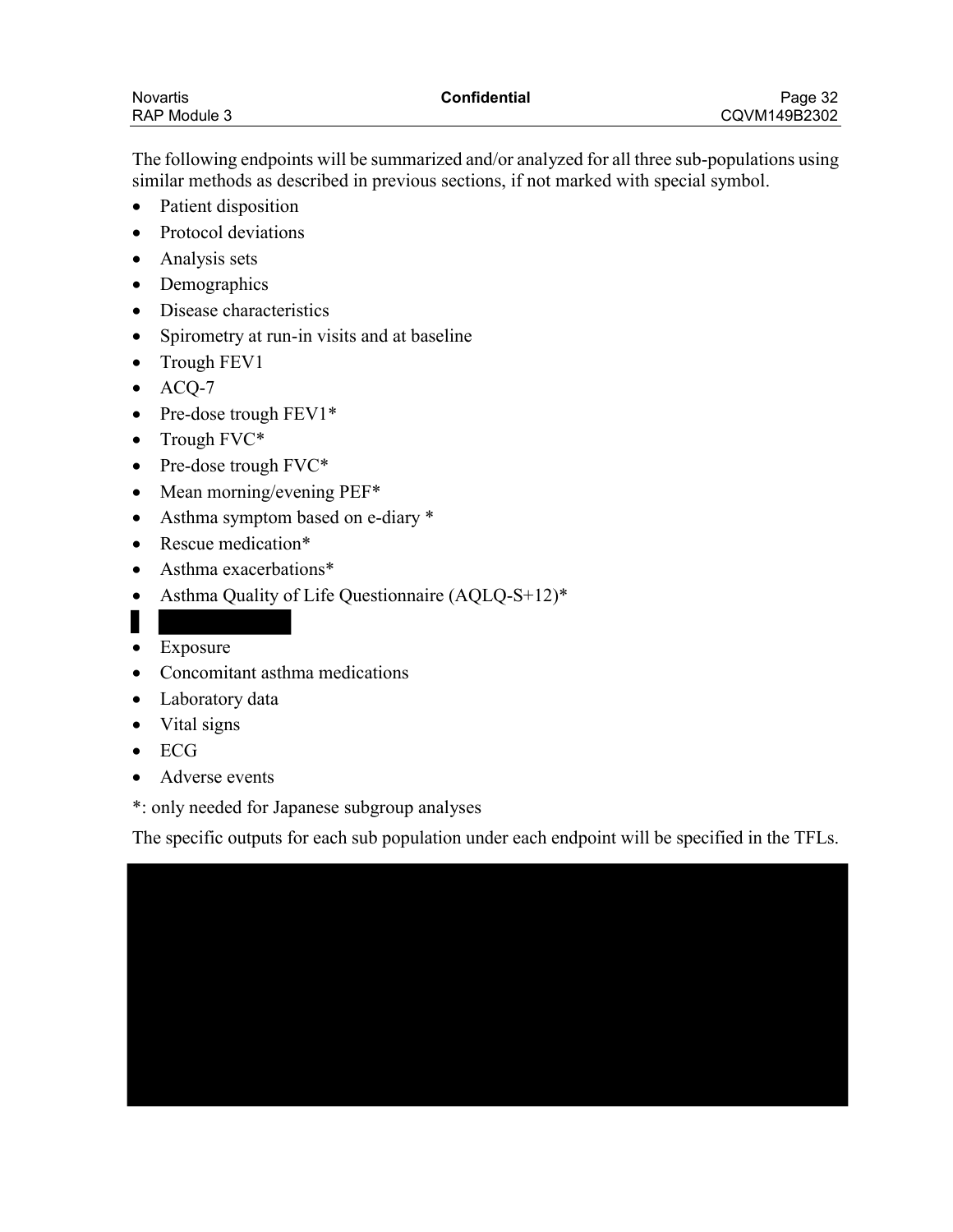<span id="page-32-0"></span>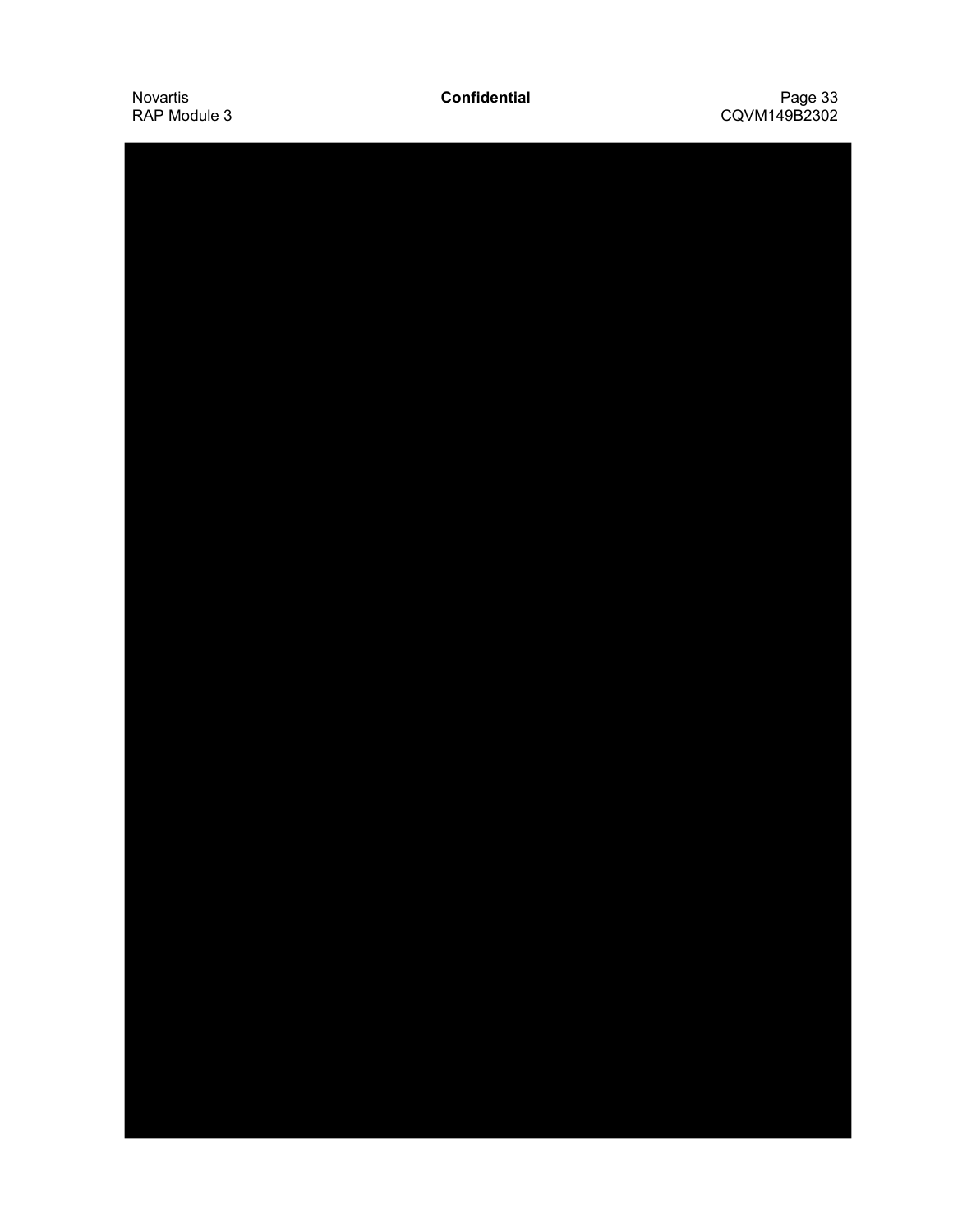#### <span id="page-33-0"></span>**Clinical Study Report -**

## **Appendix 16.1.9 Documentation of statistical methods**

## **16.1.9.1 Introduction**

This appendix gives details about statistical methods in addition to the report text. All analyses will be performed by using SAS Version 9.4.

## **16.1.9.2 Major protocol deviations and other exclusion criteria**

The following protocol deviations will be considered as major and will lead to exclusion of patients from analysis sets:

#### **Exclusions from per-protocol set:**

- INCL01: Age  $\leq$  18 years or  $>$  75 years or missing
- INCL03: No current diagnosis of persistent Asthma of at least 12 months prior to V1
- INCL04.A5: Patients are not treated with medium or high doses of ICS/LABA combination for at least 3 months and/or not at stable dose 30 days prior to Visit 1
- $\bullet$  INCL05: ACQ-7 score < 1.5 at V101 and/or V102
- INCL05.01: Patient used invalidated ACQ due to translation issue at Visit 101 and/or Visit 102
- INCL06: Patients without at least one documented asthma exacerbation in the 12 months prior to Visit 1 that required physician care/ER/hospitalization and systemic corticosteroid
- INCL07: Pre-bronchodilator  $FEV_1$  at V101 and/or V102  $\geq$  80% of predicted normal at Visit 101
- INCL07.01: Patient has not achieved assessments according to ATS/ERS criteria
- INCL08: Patient has not achieved an acceptable spirometry result and does not have historical reversibility or bronchoprovocation
- INCL08.01: Patient without Historical reversibility OR bronchoprovocation according to ATS/ERS as per source documentation
- INCL 08.02: Increase in  $FEV_1 < 12\%$  or  $< 200$  mL of pre-bronchodilator value in the reversibility test without historical data
- EXCL01: Patient has a smoking history of  $> 10$  pack years or missing
- EXCL01.01: Patient smoked or inhaled tobacco within the 6 month period prior to V1
- EXCL01.02: Patient who use smoking nicotine inhalers (e.g., e-cigarette) at Visit 1
- EXCL02: Asthma attack/exacerbation requiring SCS or hospitalization or ER visits within 6 weeks prior to V1
- EXCL03: History of severe asthma exacerbation requiring intubation prior to Visit 1
- EXCL05.A4: Patients treated with a LAMA for asthma within 3 months prior Visit 1
- EXCL07: Asthma exacerbation within 4 weeks prior to V1
- EXCL07.01: Respiratory tract infection or asthma worsening between screening and runin Visit 102
- EXCL07.02: Respiratory tract infection within 4 weeks prior to V1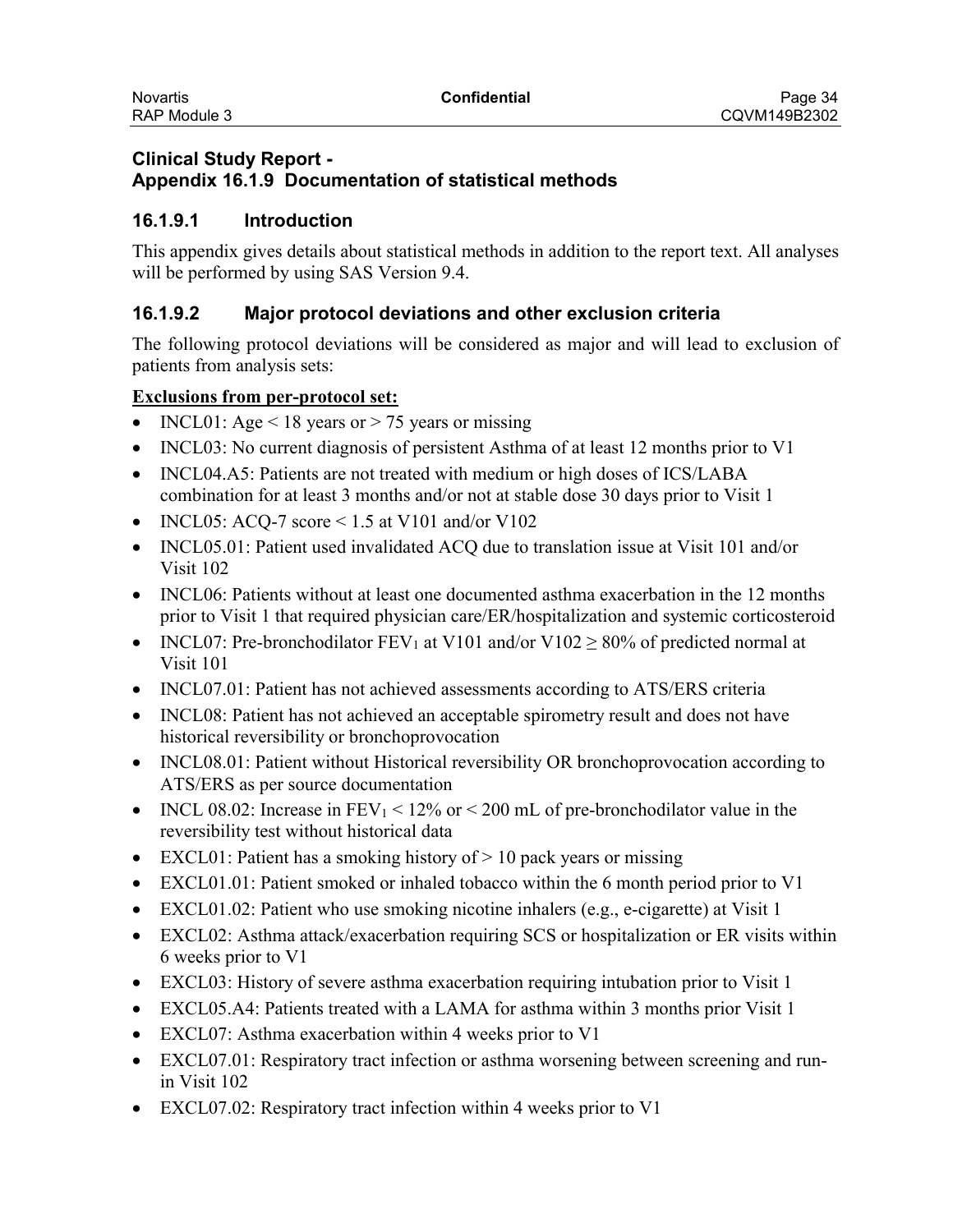- EXCL08: Visual clinical significant oropharyngeal candidiasis between Visit 101 and Visit 102
- EXCL09: Chronic condition affecting upper respiratory tract
- EXCL10: Patient has a history of chronic lung diseases other than asthma
- EXCL13: Other investigational drugs used within 5 half lives or until return of baseline pharmacodynamics effect whichever is longer
- EXCL27: Patient is not on maintenance immunotherapy for allergies for at least 3 months prior to V101
- EXCL30: Unable to use the dry powder inhaler device at V101 and/or V201
- EXCL31: Patient has history of alcohol or other substance abuse
- OTH15: Patient received incorrect dose of run-in medication (Visit 101 to Visit 102)
- COMD07: Use of parenteral corticosteroids less than 4 weeks prior to Visit 101 not in stable dose (OCS)
- COMD08: Intra-muscular corticosteroid less than 3 months prior to Visit 101
- COMD09: Use of biologic less than 3 months prior to Visit 101 not in stable dose
- COMD10: Xanthine's use less than 30 days prior to Visit 101 not in stable dose
- COMD11: Leukotriene antagonists and leukotriene synthesis inhibitors taken less than 30 days prior to Visit 101 not in a stable dose
- COMD12: ICS and LABA, not discontinued before required washout period to Visit 101 and/or Visit 102
- COMD13: Last LABA wash out more than 4 days before visit 101 or last ICS wash out more than 7 days before visit 101
- OTH06: Compliance failure of the patient influencing the safety and efficacy data as per investigator judgement
- OTH04: Patient receiving investigational drug other than study drug during the course of the study
- COMD06: Use of SABA other than rescue medication, not discontinued at Visit 1
- COMD01: Banned asthma related Concomitant medication
- WITH01: More than 5 exacerbation and still on treatment

## **Exclusions from full analysis set and per-protocol set:**

- OTH05: Patient randomized more than one trial
- OTH18: Patient randomized more than once in this trial

## **Exclusions from full analysis set, per-protocol set, safety set,**

• OTH02: Patient was randomized but no study drug was taken

## **Exclusions from randomized set, full analysis set, per-protocol set,**  $\cdot$  **:**

• Patient who received study medication without randomization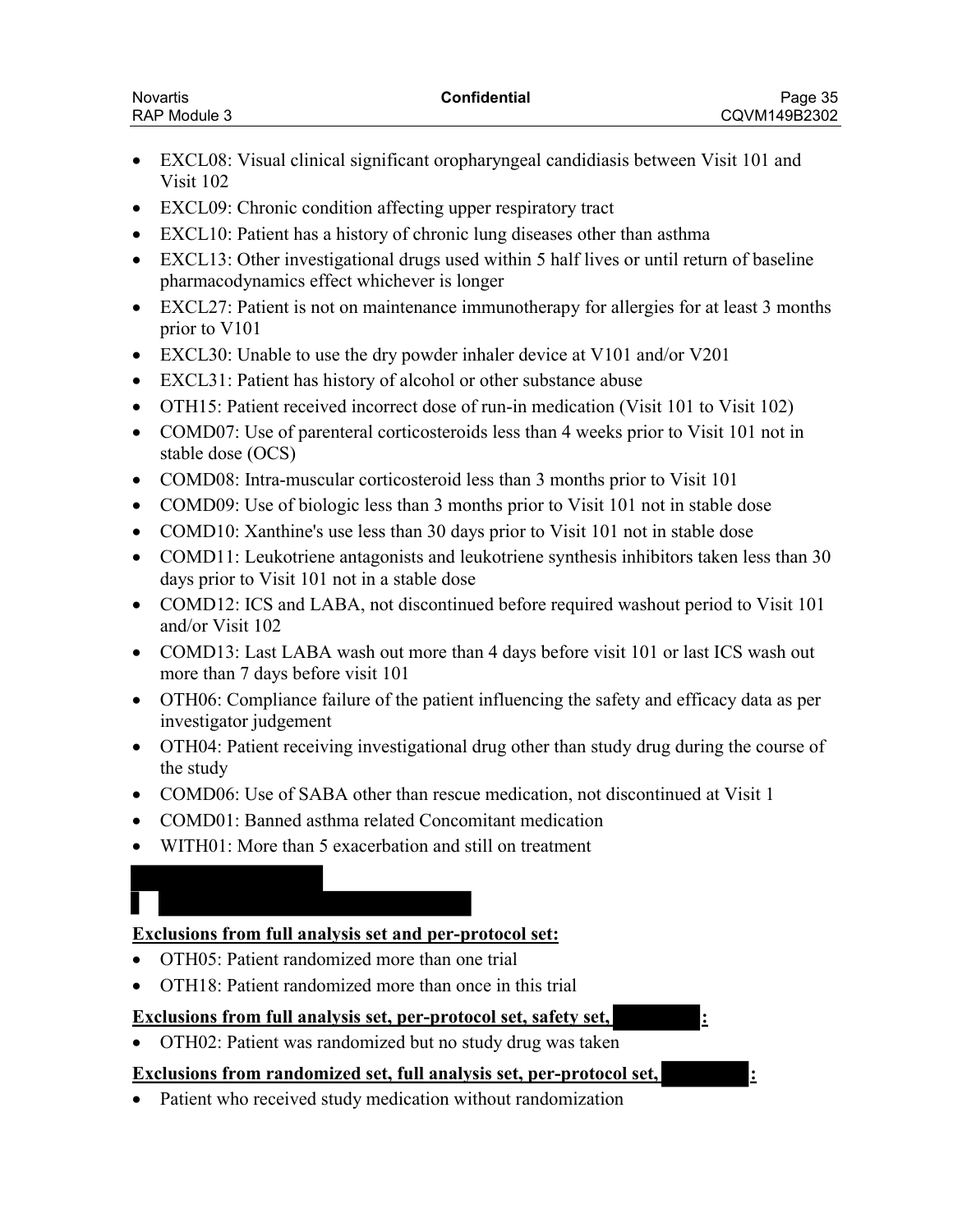<span id="page-35-0"></span>

| <b>Novartis</b> | <b>Confidential</b> | Page 36      |
|-----------------|---------------------|--------------|
| RAP Module 3    |                     | CQVM149B2302 |

#### **16.1.9.3 Assessment windows, baseline and post-baseline definitions, missing data handling**

#### **16.1.9.3.1 Data pooling and assessment windows**

Data from unplanned or unscheduled visits or the early treatment/study discontinuation visits will be listed. For patients who do not complete the study, the treatment discontinuation visit will be an unscheduled visit.

Clinical laboratory measurements, vital signs and ECG data from unplanned or unscheduled visits will only be included in the summaries of the notable values and extreme values. All efficacy data (including spirometry data) from these visits will not be used for missing data imputation unless specified otherwise.

Laboratory, vital signs, and ECG values that have complete data and time values will be slotted into pre- or post-dose assessment based on the actual date/time. For values with missing date/time, scheduled visit date and time will be used. This rule will be applied to data from scheduled visits only. If a measurement scheduled as pre-dose is actually performed post-dose, or vice versa, the data will not be used for by time point assessments.

#### **16.1.9.3.2 Baseline measurements**

In general, baseline is defined as the last measurement before the first dose of study drug at Day 1.

1) For all **FEV1, FVC, and FEF25-75** endpoints, the baseline value is defined as the average of the values taken at -45 and -15 min prior to first dose of study drug at the evening of Day 1. Checks will be performed to ensure both values were indeed taken prior to the first dose of study drug. If one of the -45 and -15 min values is missing (or is not confirmed to be pre-dose) then the remaining non-missing value will be taken as the baseline. If both values are missing (or not confirmed to be pre-dose), then the last out of the pre-bronchodilator measurements taken at the run-in Visits 101 and 102 or at unscheduled run-in visits will be used as the baseline. If the FEV<sub>1</sub>, FVC or FEF<sub>25-75</sub> measurements are missing both on Day 1 and at run-in visits, the respective baseline values will be set to missing. Measurements taken within 6 hours of rescue use, or within 7 days of systemic corticosteroid use (except for patients who were on stable systemic corticosteroids as background therapy), or within 3 months of single depot corticosteroid injection will be set to missing.

For all baseline spirometry measurements, we exclude the implausible values. Specifically, if a patient has implausible  $FEV_1$  value (defined as  $> 7$  L) at baseline assessment, all spirometry measurements related to that assessment will be excluded.

2) For the **ACQ-7** score, the baseline value is defined as the score obtained at Day 1 (V102). If the value is missing, the last measurements from run-in visit 101 or unscheduled run-in visits will be used.

3) For patient **diary data (PEF, symptoms, and rescue medication use**), the baseline values are defined as the average from all non-missing records taken in the run-in period over 14 days from Visit 101 up to one day before first dose of study drug (i.e., from Day -14 to Day -1 inclusively). Missing diary data will not be imputed.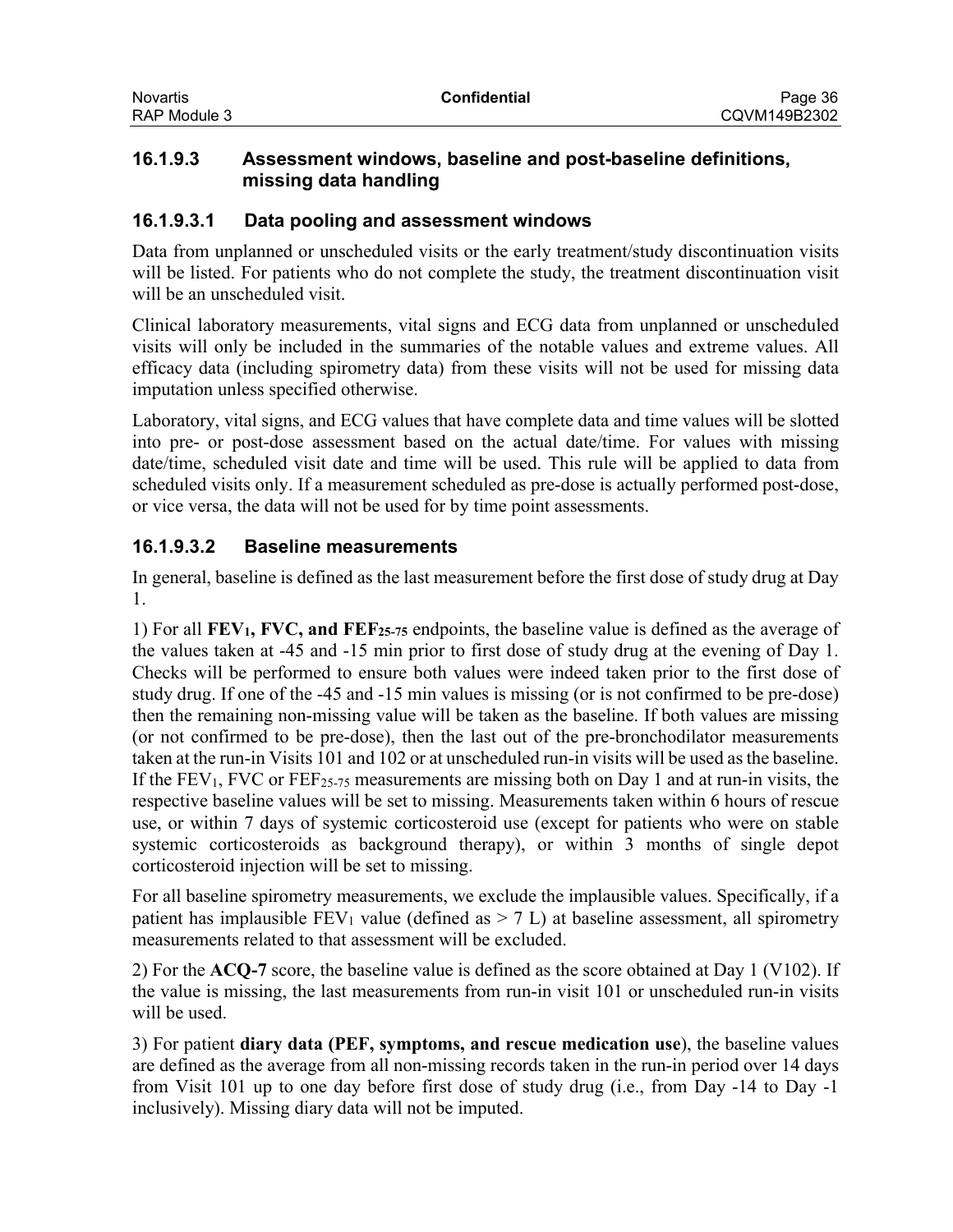Baseline PEF will be calculated separately for morning and evening values.

The night-time symptom score consists of one question 'How did you sleep last night?' which has to be answered with scores from  $0 =$  'I did not wake up because of any breathing problems.' up to  $4 =$  T had difficulty sleeping because of my breathing problems even though I used my rescue medication.' The morning score consists of the question 'Did you have asthma symptoms upon awakening in the morning?' which has to be answered with scores from  $0 =$  'None' up to 4 = 'Very Severe'. There are 5 questions including the today's severity of shortness of breath, wheeze, cough, and chest tightness during the past 12 hours, and 'Did your respiratory symptoms stop you from performing your usual daily activities?' which are part of the daytime symptom score. All have to be answered with a score from  $0 =$  'None / Not at all' up to  $4 =$  'Very Severe / Completely'. The average of the 5 scores is defined as the daytime symptom score. The baseline scores will be derived by averaging over the days of the run-in period with non-missing data, separately for each score, the night-time, morning, and daytime symptom score.

The baseline total daily symptom score will be obtained in the first step by adding the nighttime symptom score, the morning score, and the mean daytime symptom score for each single day. In the second step, these daily symptom scores will be averaged over the days of the runin period with non-missing data. The score is in the range from 0 to 12. For the derivation of the total daily symptom score, all 3 scores have to be available at that day. Otherwise a total daily symptom score will not be calculated for that day.

Rescue medication use will be analyzed separately for the number of puffs during daytime, night-time, and over the complete 24 hours. Baseline is defined as the average number of puffs per day in the run-in period. If for the value over the whole day (24 hours) the number of puffs is missing for part of the day (either day-time or night-time) then a half day will be used in the denominator to calculate the average value. Any values > 30 for the number of puffs of rescue medication in a 12 hour period will be set to missing. These high numbers are not realistic and could impact the analyses.

If a patient has less than 7 days with non-missing data, then the respective baseline value will be set to missing.

4) **Laboratory data** include hematology, biochemistry, urinalysis, and plasma cortisol. Baseline laboratory data is defined as the assessment taken 20 minutes pre-dose at Day 1. Checks will be performed to ensure the assessments were indeed taken prior to the first dose of study drug on Day 1. If this assessment is missing or not confirmed to be pre-dose, the last value taken at the run-in Visit 101 or at an unscheduled visit before the first administration of study drug will be used for baseline. Otherwise, the baseline laboratory data will be set to missing.

5) **Vital signs** include pulse rate and systolic and diastolic blood pressures. Baseline vital signs are defined as the assessment taken 25 minutes pre-dose at Day 1. Checks will be performed to ensure the assessments were indeed taken prior to the first dose of study drug on Day 1. If this assessment is missing or not confirmed to be pre-dose, the last value taken at the run-in Visit 101 or at an unscheduled visit before the first administration of study drug will be used for baseline.

6) Baseline **height and weight** are defined as the measurements taken at the run-in Visit 101. Missing baseline will not be imputed.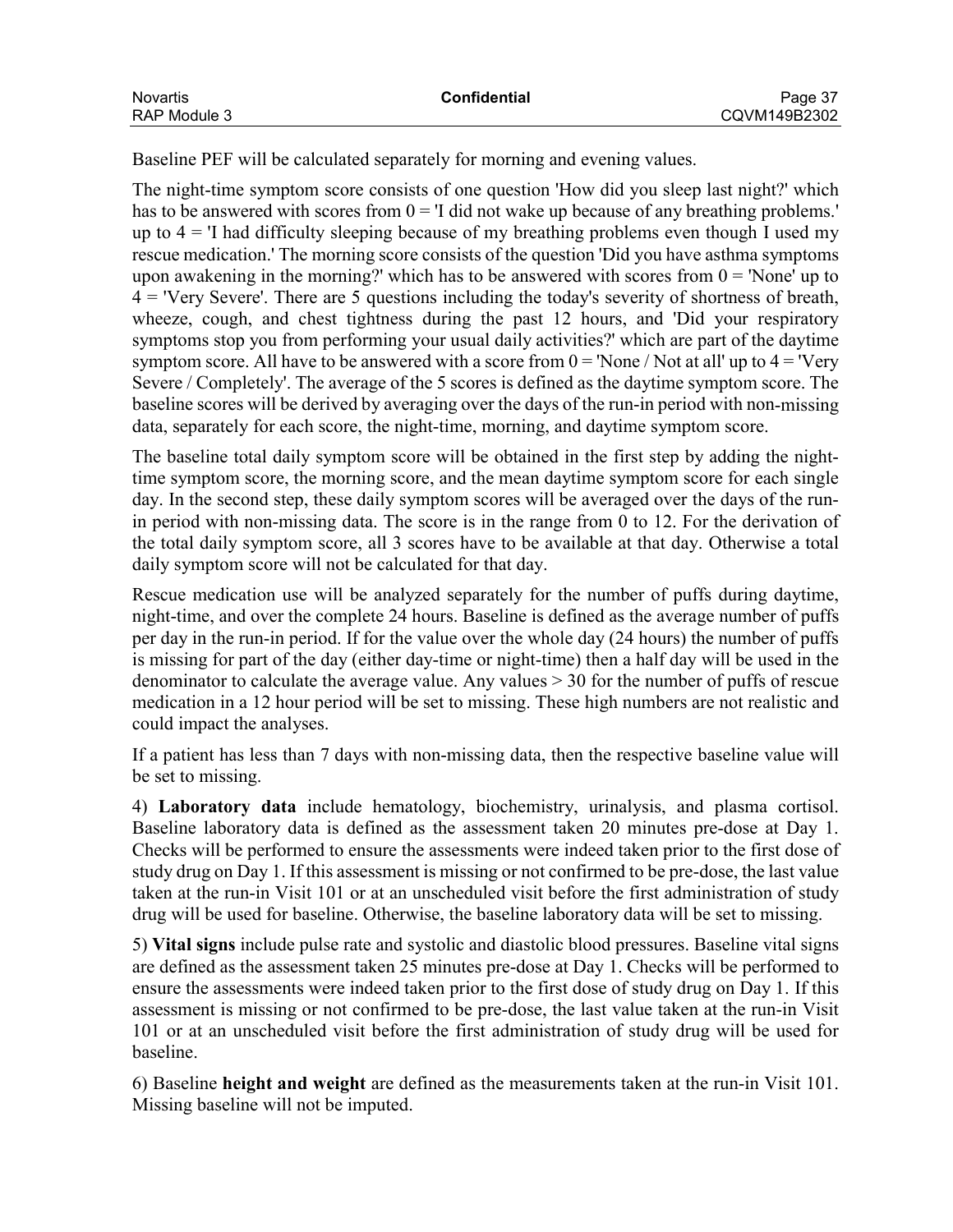<span id="page-37-0"></span>

| Novartis     | <b>Confidential</b> | Page 38      |
|--------------|---------------------|--------------|
| RAP Module 3 |                     | CQVM149B2302 |

7) Baseline **ECG** is defined as ECG measured 35 minutes prior to the first dose of study drug on Day 1. Checks will be performed to ensure the ECG was indeed assessed prior to the first dose of study drug. If it is missing (or not confirmed to be pre-dose), then the last assessment taken at the run-in Visit 101 or at an unscheduled visit before the first administration of study drug will be used. Otherwise, the ECG baseline will be set to missing without imputation.

#### **16.1.9.3.3 Post-baseline measurements**

Post-baseline measurements are defined as those assessments after the first dose of study drug.

**FEV1, FVC and FEF25-75** measurements taken within 6 hours of rescue use or within 7 days of systemic corticosteroid use (except for patients who were on stable systemic corticosteroids as background therapy) or within 3 months of single depot corticosteroid injection will be set to missing. The trough value is defined as the average of the two measurements taken 23 hr 15 min and 23 hr 45 min post-evening dose. If the actual measurement times will be outside of the 22 - 25 hour post-evening dose time window for o.d. regimens (or outside the 8 - 13 hour postmorning dose time window for salmeterol xinafoate/fluticasone propionate 50/500 μg b.i.d. regimen) then the individual value will be set to missing. If one of the two values is missing (or set to missing) then the remaining non-missing value will be taken as the trough value. If both values are missing, then the trough value will be missing. In a similar way pre-dose trough is defined as the average of the two measurements taken 45 min and15 min pre-evening dose. Predose measurements will be set to missing when they are actually taken post-dose. However, the post-evening dose time window of 22 – 25 hours or the post-morning dose time window of 8 – 13 hours can not be applied here since the dosing data of the previous day or the morning of the day of pre-dose measurements will not be recorded. If one of the -45 and -15 min values is missing (or is not confirmed to be pre-dose) then the remaining non-missing value will be used as average pre-dose value.

Post-dose spirometry measurements (i.e., at 5, 15, 30, 60 min) which were actually taken predose will be set to missing and not used for by time point assessments.

For all post-baseline spirometry measurements, we exclude the implausible values. Specifically, if a patient has implausible  $FEV_1$  value (defined as  $> 7$  L) at an assessment, all spirometry measurements related to that assessment will be excluded.

For **diary data (PEF, symptom scores and rescue medication use)**, post-baseline measurements start with the morning recordings at Day 2 and end with the evening recordings one day after the last evening dose. Summary data (i.e., mean values and percentage of days with) will be calculated for 4-weekly intervals (defined as  $28$  days), for Weeks  $1 - 26$  (defined up to Visit 207, Day 183), and for Weeks  $1 - 52$  (defined as the whole treatment period up to Visit 214, Day 365). Similar calculations as for baseline diary data will be done. If there will be less than 14 days with data in a 4-week period, then the data should collapse with the previous 4-week period. For Weeks  $1 - 26$  and  $1 - 52$ , summary values will only be calculated if a patient has at least 30% of their diary days and at least 20 diary days with evaluable data for that variable in the period of interest.

For **safety data**, post-baseline measurements comprise recordings up to the last dose of study drug + 7 days for laboratory, ECG, vital signs, non-serious AE and up to the last dose of study drug + 30 days for SAEs and death. ECG, vital signs and laboratory values which have complete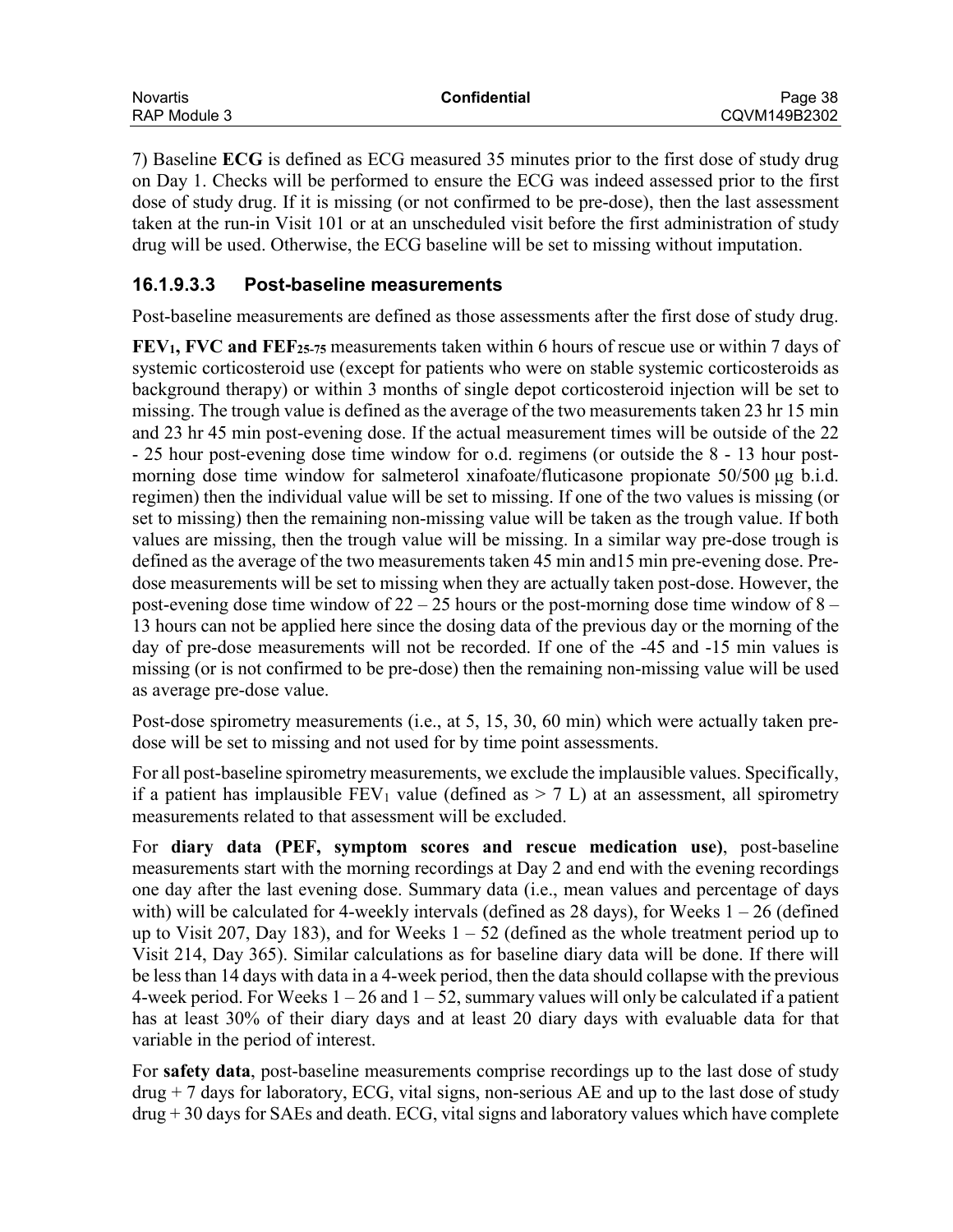<span id="page-38-0"></span>

| Novartis     |  |
|--------------|--|
| RAP Module 3 |  |

date and time values are assigned to pre or post-dose assessment based on the actual date/time. However, values with missing date/time are assigned to their respective scheduled visit date and time given the visit number and time point are non-missing. If a measurement scheduled as pre-dose is actually performed post-dose, or vice versa, the data will not be used for by time point assessments but will be included in the summaries of the notable values and extreme values.

When change from baseline is of interest the following formula will be used for each scheduled visit and time-point where baseline and post-baseline values are both available:

Change from baseline = post-baseline value – baseline value.

#### **16.1.9.4 Laboratory parameters – direction of interest and definition of clinically notable values**

The following table shows the direction of interest when analyzing worst case values in form of maximum and/or minimum post-baseline values. If the direction of interest is given as "High" the maximum value will be calculated and used as worst value, if the direction is given as "Low" the minimum value will be taken, and if it is given as "Low and high", both the minimum value and the maximum value will be calculated and presented in summary tables.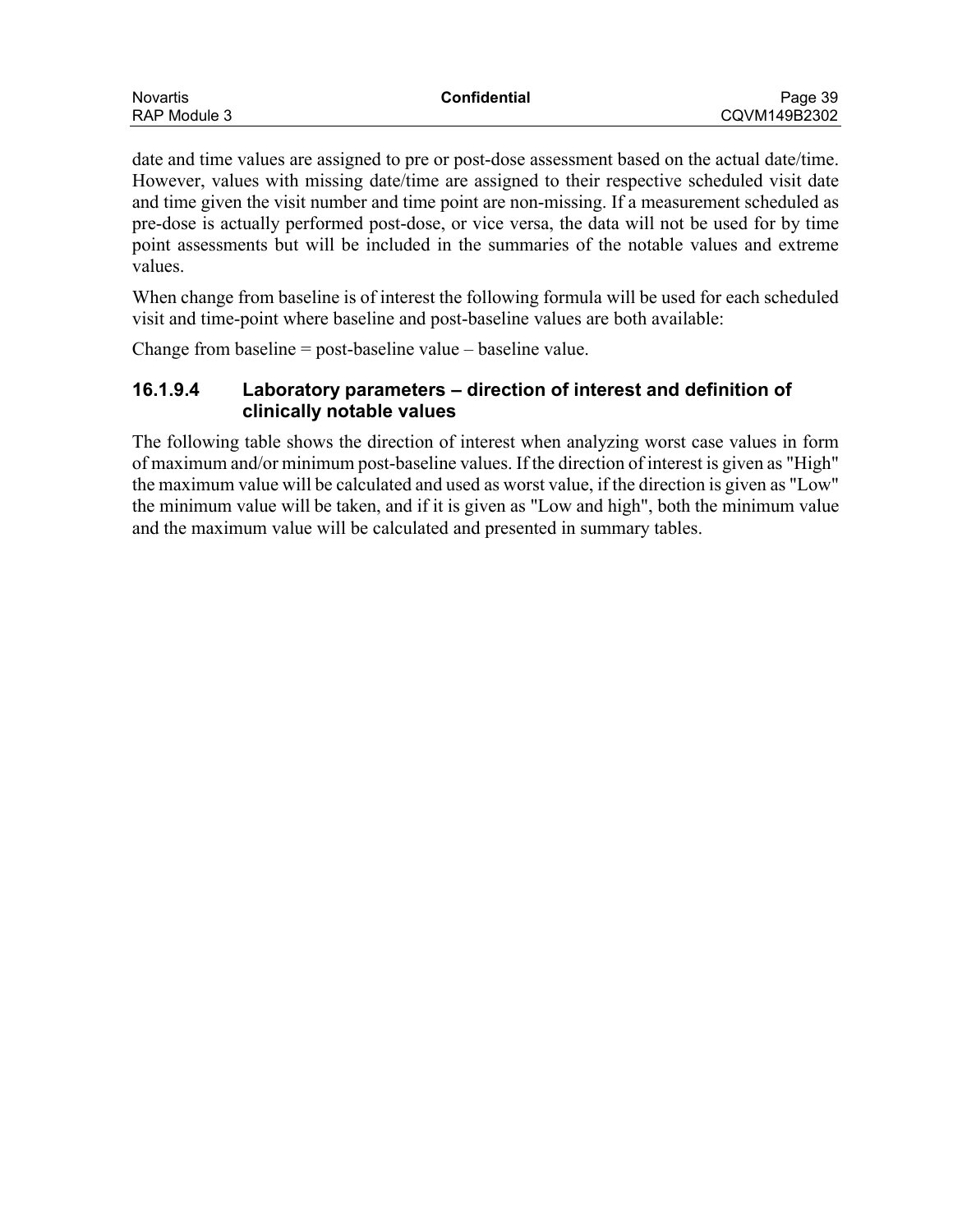| <b>Laboratory Parameter</b> | Direction of interest for worst case value |
|-----------------------------|--------------------------------------------|
| A. Hematology               |                                            |
| Hemoglobin                  | Low                                        |
| Hematocrit                  | Low                                        |
| Erythrocytes                | Low                                        |
| Leukocytes                  | Low and high                               |
| <b>Basophils</b>            | High                                       |
| Eosinophils                 | High                                       |
| Lymphocytes                 | Low and high                               |
| Monocytes                   | High                                       |
| Neutrophils                 | Low and high                               |
| <b>Platelets</b>            | Low and high                               |
| <b>B. Chemistry</b>         |                                            |
| Albumin                     | Low                                        |
| Alkaline Phosphatase        | High                                       |
| ALT/SGPT                    | High                                       |
| AST/SGOT                    | High                                       |
| <b>Bilirubin Total</b>      | High                                       |
| Blood Urea Nitrogen (BUN)   | High                                       |
| Creatinine                  | High                                       |
| Glucose                     | Low and high                               |
| Gamma GT                    | High                                       |
| Potassium                   | Low and high                               |
| Magnesium                   | Low and high                               |
| Uric acid                   | High                                       |
| Plasma cortisol             | Low and high                               |

#### **Direction of interest for worst case value for laboratory parameters**

The following table shows the criteria for clinically notable laboratory values. Not all parameters have notable criteria defined.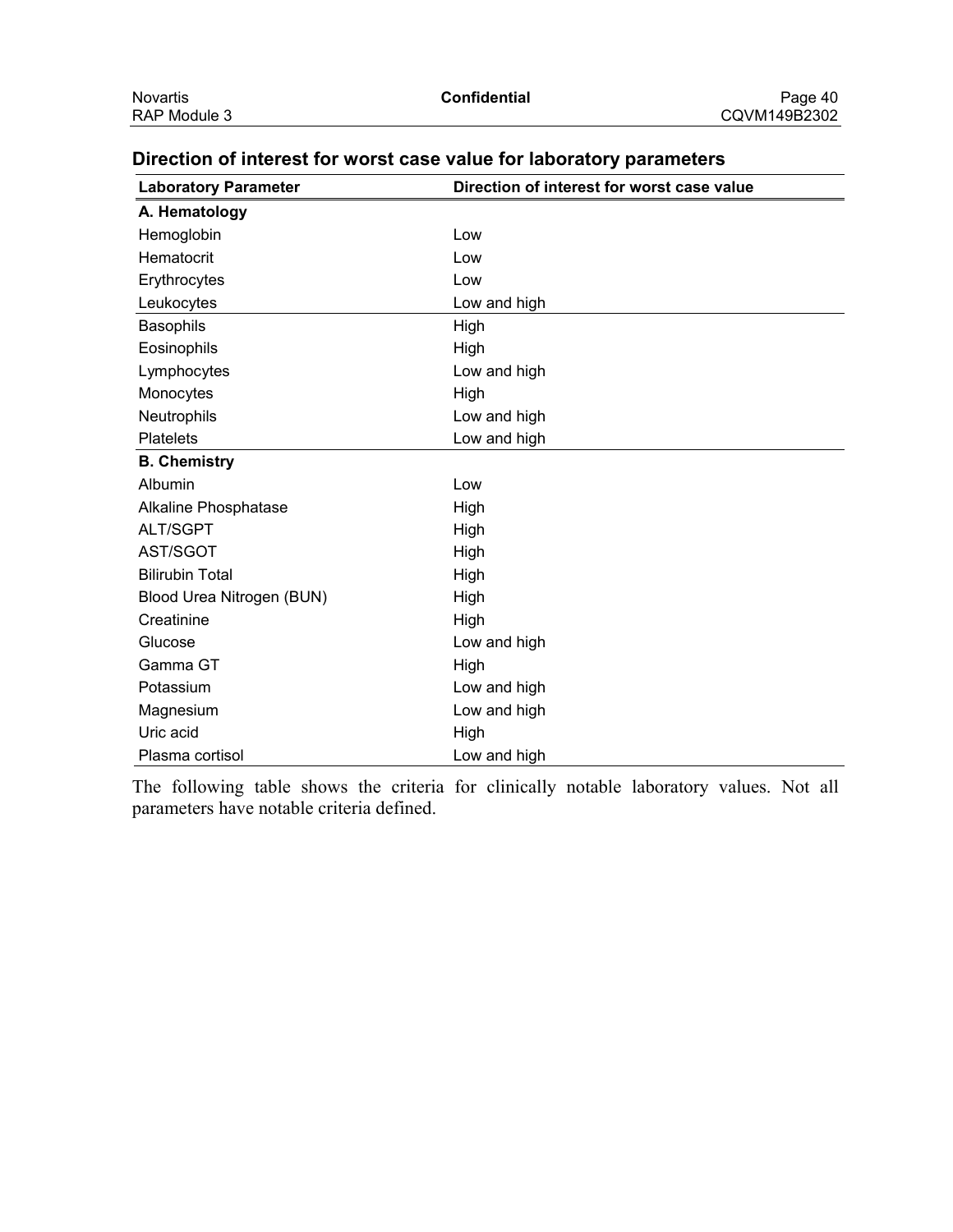| Laboratory parameter (unit)               | Lower bound of clinically notable<br>range | Upper bound of clinically notable<br>range |
|-------------------------------------------|--------------------------------------------|--------------------------------------------|
| Hematology                                |                                            |                                            |
| Hematocrit (v/v))                         |                                            |                                            |
| Male                                      | 0.37                                       |                                            |
| Female                                    | 0.32                                       |                                            |
| Hemoglobin (g/L)                          |                                            |                                            |
| Male                                      | 115                                        |                                            |
| Female                                    | 95                                         |                                            |
| Platelets (x10E <sup>9</sup> /L)          | 75                                         | 700                                        |
| Leukocytes $(x109/L)$                     | 2.8                                        | 16.0                                       |
| Chemistry                                 |                                            |                                            |
| Albumin (g/L)                             | 25                                         |                                            |
| Alkaline Phosphatase (U/L)                |                                            | $3 \times$ ULN                             |
| ALT/SGPT (U/L)                            |                                            | $3 \times$ ULN                             |
| AST/SGOT (U/L)                            |                                            | $3 \times$ ULN                             |
| Bilirubin Total (µmol/L)                  |                                            | 34.2                                       |
| BUN (mmol/L)                              |                                            | 9.99                                       |
| Creatinine (µmol/L)                       |                                            | 176.8                                      |
| Glucose (mmol/L)                          | 2.78                                       | 9.99                                       |
| Gamma GT (U/L)                            |                                            | 3 x ULN                                    |
| Potassium (mmol/L)                        | 3                                          | 6                                          |
| Magnesium (mmol/L)                        | 0.51                                       | 1.07                                       |
| $v =$ volume, ULN = upper limit of normal |                                            |                                            |

## <span id="page-40-0"></span>**Clinical notable criteria for selected laboratory tests**

## **16.1.9.5 Vital signs and ECG – definition of clinically notable values**

The following table shows the clinical notable criteria for vital signs.

| Vital sign parameter (unit)                                  | Lower bound of clinically<br>notable range           | Upper bound of clinically<br>notable range            |  |
|--------------------------------------------------------------|------------------------------------------------------|-------------------------------------------------------|--|
| Notable value considering newly occurring or worsening cases |                                                      |                                                       |  |
| Systolic blood pressure (mmHg)                               | < 75                                                 | > 200                                                 |  |
| Diastolic blood pressure (mmHg)                              | ~< 40                                                | >115                                                  |  |
| Pulse rate (bpm)                                             | ~< 40                                                | >130                                                  |  |
| Notable change from baseline                                 |                                                      |                                                       |  |
| Systolic blood pressure (mmHg)                               | $\leq$ 90 and decrease from<br>baseline by $\geq 20$ | $\geq$ 180 and increase from<br>baseline by $\geq 20$ |  |
| Diastolic blood pressure (mmHg)                              | $\leq$ 50 and decrease from<br>baseline by $\geq 15$ | $\geq$ 105 and increase from<br>baseline by $\geq 15$ |  |
| Pulse rate (bpm)                                             | $\leq$ 50 and decrease from<br>baseline by $\geq 15$ | $\geq$ 120 and increase from<br>baseline by $\geq 15$ |  |

The following table shows the clinical notable criteria for QTcF.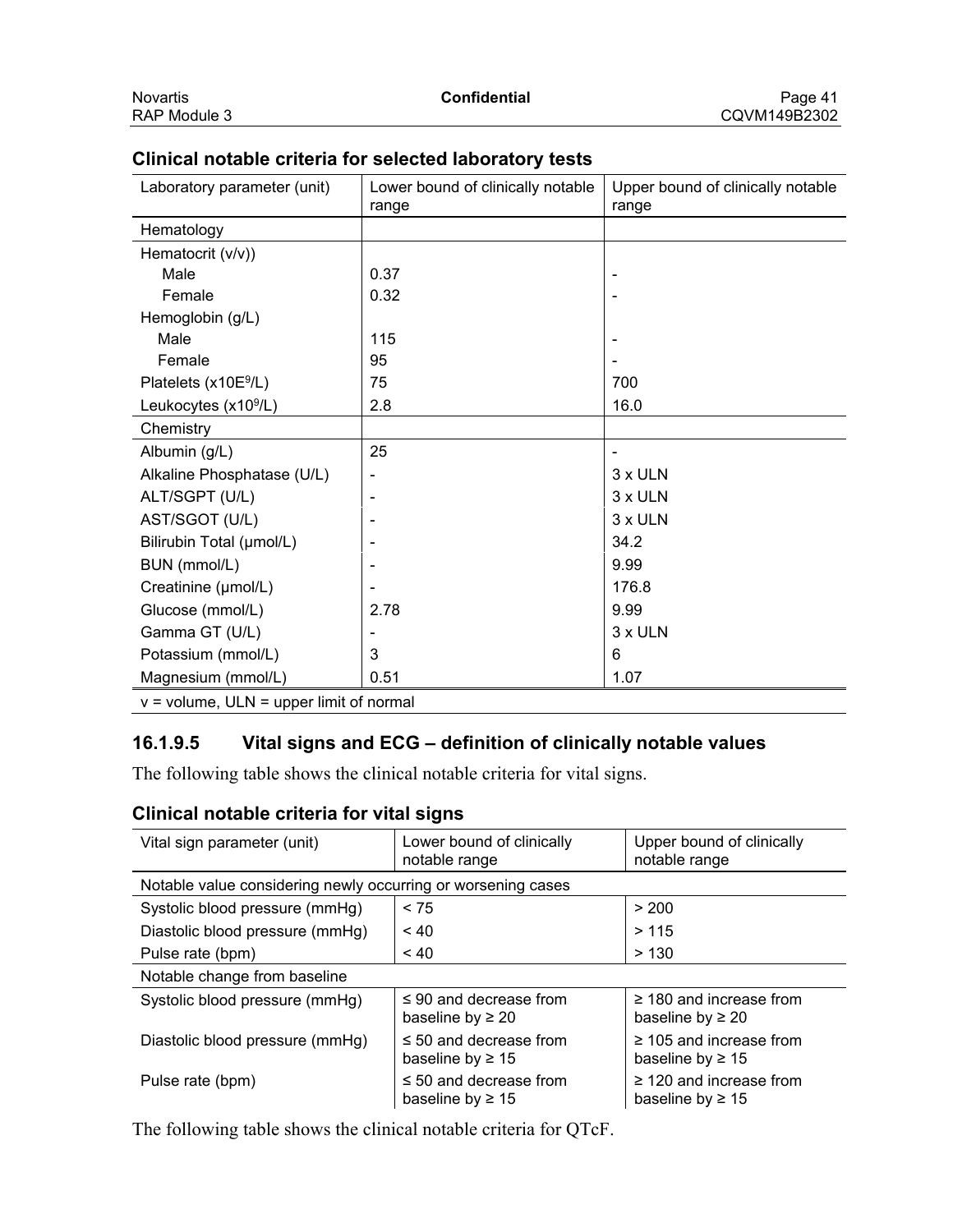| ECG parameter (unit)                                                                  | Clinically notable range                    |  |
|---------------------------------------------------------------------------------------|---------------------------------------------|--|
| Notable value considering newly occurring or worsening cases                          |                                             |  |
| QTc (ms)                                                                              | > 450 (male)                                |  |
| $QTc$ (ms)                                                                            | $>460$ (female)                             |  |
| QTc (ms)                                                                              | > 500                                       |  |
| Notable change from baseline                                                          |                                             |  |
| QTc                                                                                   | $30 - 60$                                   |  |
| QTc                                                                                   | >60                                         |  |
| Combination of QTc above a threshold and QTc increase from baseline above a threshold |                                             |  |
| QTc (ms)                                                                              | > 500 ms and increase from baseline > 60 ms |  |

#### <span id="page-41-0"></span>**Clinical notable criteria for QTcF (Fridericia's formula)**

## **16.1.9.6 Statistical methodology and assumptions**

In this section, the least squares mean (LSM) is estimated by the expected response for an "average" patient (with covariates set as weighted average of the covariates value in the population) based on the model (using OM option in PROC MIXED in SAS).

#### **Mixed Model Repeated Measures (MMRM)**

The following MMRM ANCOVA will be used for trough  $FEV<sub>1</sub>$ , ACQ-7, and other data:

Dependent variable = intercept + treatment + region + baseline value +  $FEV<sub>1</sub>$  prior to inhalation  $+ FEV<sub>1</sub>$  15 to 30 min post inhalation + visit + treatment\*visit + baseline value\*visit + random effect of center nested within region + error.

The within-patient correlation will be modeled using an unstructured covariance matrix in the mixed model. The Kenward-Roger approximation will be used to estimate denominator degrees of freedom (Kenward and Roger, 1997).

For the primary analysis, if the model does not converge, data only up to Week 26 (i.e., Days 2 and 184) will be used (with unstructured covariance matrix). If still the model fails to converge, compound symmetry covariance matrix will be used. If the model still does not converge, the random effects of center will be removed. For the final analysis, if the model does not converge with unstructured covariance matrix, the compound symmetry covariance structure will be used. If still the model does not converge, the random effect of center will be removed. For both analyses, if the model converges after removing the random center effects, the original model without random center effects will be re-assessed. If the final model for the primary analysis converges without Week 52 data, only summary statistics will be provided for Week 52 data analysis.

Results will be presented with LSM and standard error (SE) for treatment effects and LSM, SE, associated two-sided 95% confidence interval, and two-sided p-value for all relevant treatment contrasts.

The combined effects of QVM149 (150/50/80 & 150/50/160 µg) and QMF149 (150/160 & 150/320 µg) will be derived by weighting treatment groups equally.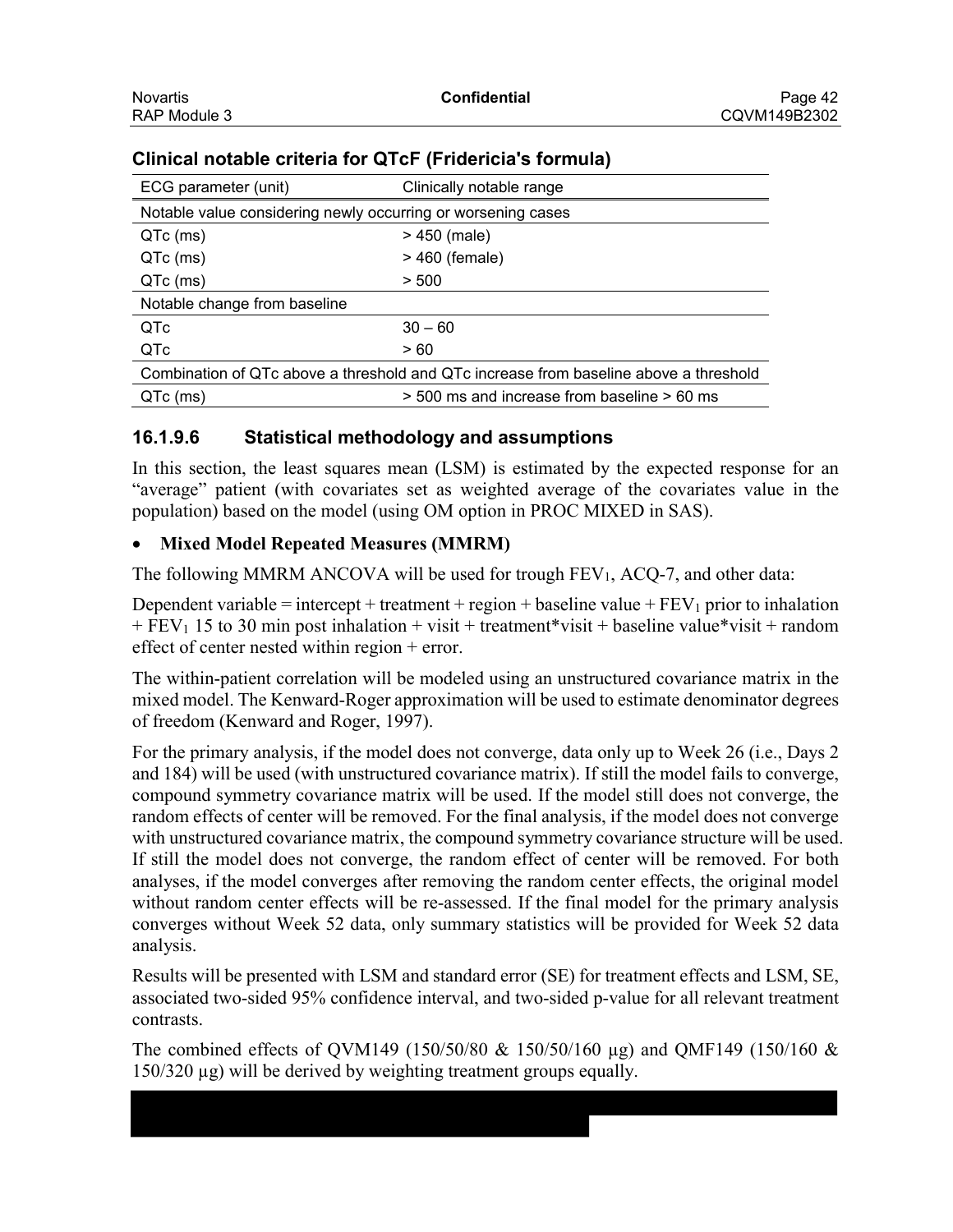#### **Tipping point analysis for trough FEV<sup>1</sup> at Week 26**

As a sensitivity analysis to evaluate the impact of missing data, a tipping point analysis will be performed for the primary endpoint trough  $FEV<sub>1</sub>$  at Week 26. The delta-adjusting approach described in Ratitch et al (2013) will be used to find the tipping point, in a spectrum of conservative missing not at random (MNAR) assumptions, at which conclusions change from being favorable to QVM149 to being unfavorable. The basic idea is to first impute the missing Week 26 values using the multiple imputation (MI) method based on the MAR assumption. The imputed Week 26 values for the QVM149 arms are then adjusted by a delta value.

The endpoint is assumed to have a normal distribution at Day 2, Week 26 and Week 52. The primary analysis is performed on the delta-adjusted datasets to see if the conclusions change. If not, a larger delta is chosen and the process is repeated until the conclusion is overturned. The tipping point is the delta value which will cause the QVM149 vs. QMF149 comparison on the primary endpoint to be no longer statistically significant. Different delta values are possible for QVM149 150/50/80 µg o.d. versus QMF149 150/160 µg o.d. and QVM149 150/50/160 µg o.d. versus QMF149 150/320 µg o.d. A series of analyses on a range of delta values will be performed to find the tipping point. For each delta value, the following steps will be performed.

- 1. Impute missing covariates (baseline  $FEV_1$ ,  $FEV_1$  prior to inhalation and  $FEV_1$  15 to 30 min post inhalation value) and missing values at Day 2 and/or Week 26 using the MI approach based on the fully conditional specification (FCS) method for 100 times and obtain 100 imputed datasets. Missing baseline  $FEV_1$ ,  $FEV_1$  prior to inhalation and  $FEV_1$ 15 to 30 min post inhalation value will be imputed separately for each treatment group using a model with geographic region and the respective other covariates (baseline  $FEV<sub>1</sub>$ ,  $FEV<sub>1</sub>$  prior to inhalation and  $FEV<sub>1</sub>$  15 to 30 min post inhalation value) as predictors. Missing Day 2 values will be imputed separately for each treatment group using a model with the imputed values of age group, geographic region, baseline  $FEV<sub>1</sub>, FEV<sub>1</sub>$  prior to inhalation and  $FEV<sub>1</sub>$  15 to 30 min post inhalation value as predictors. Missing Week 26 values will be imputed separately for each treatment group using a model with the imputed values of geographic region, baseline  $FEV_1$ ,  $FEV_1$  prior to inhalation,  $FEV_1$ 15 to 30 min post inhalation, and Day 2 value as predictors.
- 2. After the imputation obtained in above step, for subjects in the two QVM149 treatment arms only, make the imputed value at Week 26 worse by a value of delta (i.e., subtract delta from the imputed value at Week 26). Note: delta  $= 0$  represents the standard missing at random (MAR) based MI.
- 3. The final multiply-imputed dataset where all missing values are filled will be analyzed (by imputed dataset) using a linear model with treatment, geographic region, baseline  $FEV<sub>1</sub>$ ,  $FEV<sub>1</sub>$  prior to inhalation, and  $FEV<sub>1</sub>$  15 to 30 min post inhalation as predictors of trough  $FEV_1$  at Week 26.
- 4. The results for the treatment effect from the 100 datasets will then be combined using Rubin's rule. If the combined results does not change the conclusion (i.e., the QVM149 treatment effect is still statistically significantly superior to QMF149), a larger delta will be chosen and Steps 1-4 will be repeated using the datasets from Step 1 until the tipping point is found (when  $p > 0.05$ ).
- **Logistic regression analysis**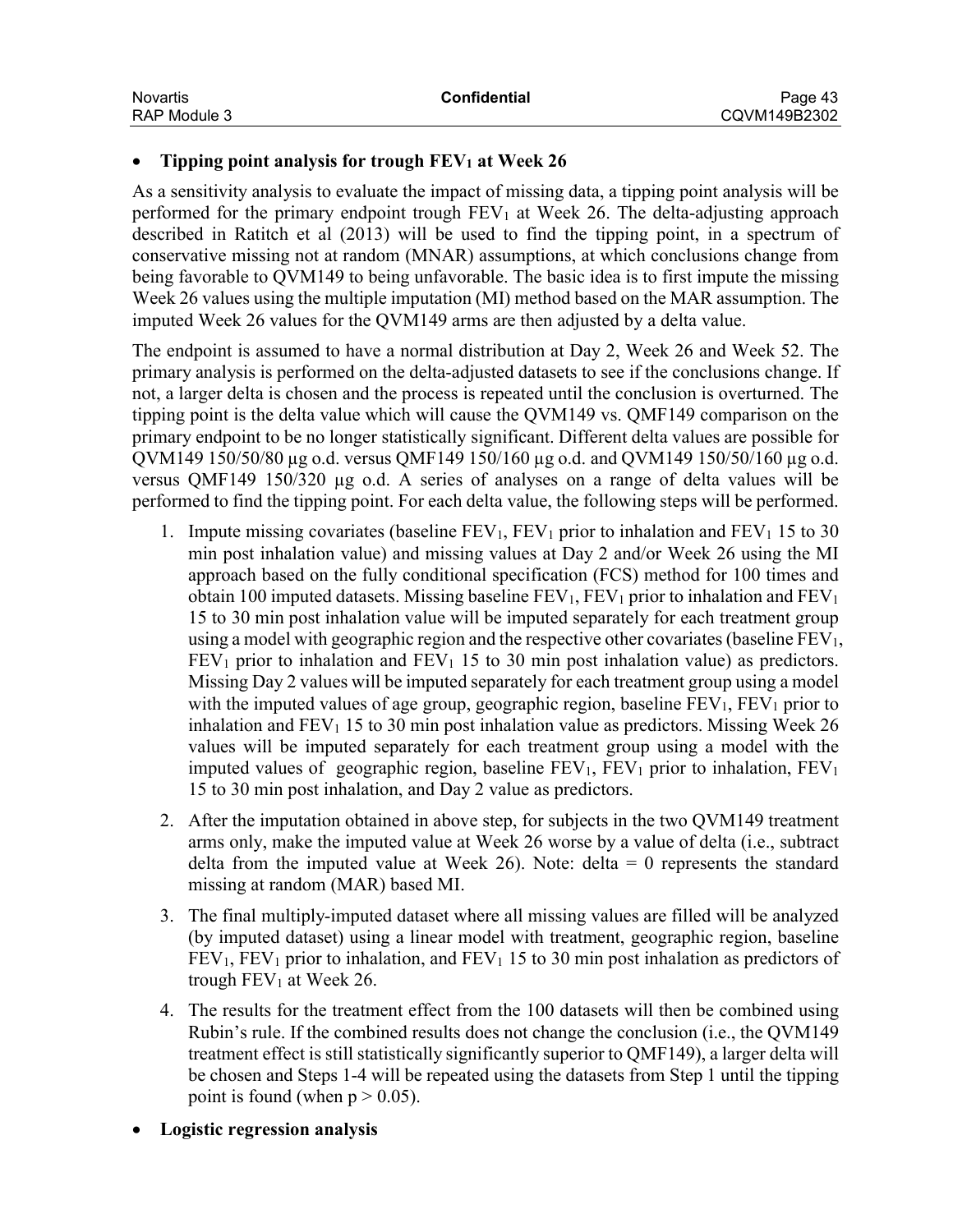The proportions of patients who achieve a clinically relevant improvement in ACQ-7 score (i.e., decrease of ACQ-7 score of at least 0.5 from baseline) at the scheduled post-baseline visits will be analyzed using logistic regression. The following steps will be performed for imputation of missing ACQ-7 data and following logistic regression analysis:

- 1. First, missing ACQ-7 values (continuous) at Visit 202, 204, 207, and 214 will be imputed sequentially using the MI method under MAR assumption. Missing values will be imputed separately for each treatment group using a model with region, baseline ACQ value,  $FEV_1$  prior to inhalation and  $FEV_1$  within 15 to 30 min post inhalation of salbutamol/albuterol and previous post-baseline ACQ-7 values as predictors for 100 times.
- 2. Continuous ACQ values will be converted into binomial responses  $(1 = an$  improvement of at least  $0.5$ ,  $0 =$  no such improvement) and generalized estimating equation (GEE) method will be used to analyze the dataset (by imputed dataset). The GEE model will include terms for treatment, region, visit, and treatment-by-visit interaction as fixed effects, and baseline ACQ-7, baseline-by-visit interaction,  $FEV<sub>1</sub>$  prior to inhalation and  $FEV<sub>1</sub>$  within 15 to 30 min post inhalation of salbutamol/albuterol (components of SABA reversibility) as covariates.

Combining results from 100 copies of original dataset:

3. In the next step, results from each copy, obtained from GEE method will be combined for the inference using Rubin's rule. The SAS procedure PROC MIANALYZE will be used for combining the results considering the linear scale and then we will take exponential of combined result to obtain the odds ratio.

The combined effects of OVM149 (150/50/80 & 150/50/160 µg) and OMF149 (150/160 & 150/320 µg) will be derived by weighting treatment groups equally.

The proportions of patients who achieve a clinically relevant improvement in AQLQ (i.e., decrease of AQLQ score of at least 0.5 from baseline) at the scheduled post-baseline visits(Visit 202, 204, 207, 210, and 214) will be analyzed using the same procedures as mentioned above for ACQ-7, except that baseline ACQ-7 is replaced by baseline AQLQ in all steps.

## **Linear Mixed Model Analysis of Covariance (ANCOVA)**

The following linear mixed ANCOVA model will be used for diary data summarized over 26 or 52 weeks:

Dependent variable = intercept + treatment + region + baseline value +  $FEV<sub>1</sub>$  prior to inhalation +  $FEV<sub>1</sub>$  15 to 30 min post inhalation + random effect of center nested within region  $+$  error.

Results will be presented with LSM and SE for treatment effects and LSM, SE, associated two-sided 95% confidence interval, and two-sided p-value for all relevant treatment contrasts.

## **Cox regression analysis**

A Cox proportional hazards regression model will be applied in time-to-event analyses to test the null-hypothesis H<sub>0</sub>:  $\lambda_{\text{OVM}}(t)$  /  $\lambda_{\text{Control}}(t) = 1$ , where  $\lambda(t)$  is the hazard function for the failure time of patients treated with QVM and the control group, respectively. The Cox regression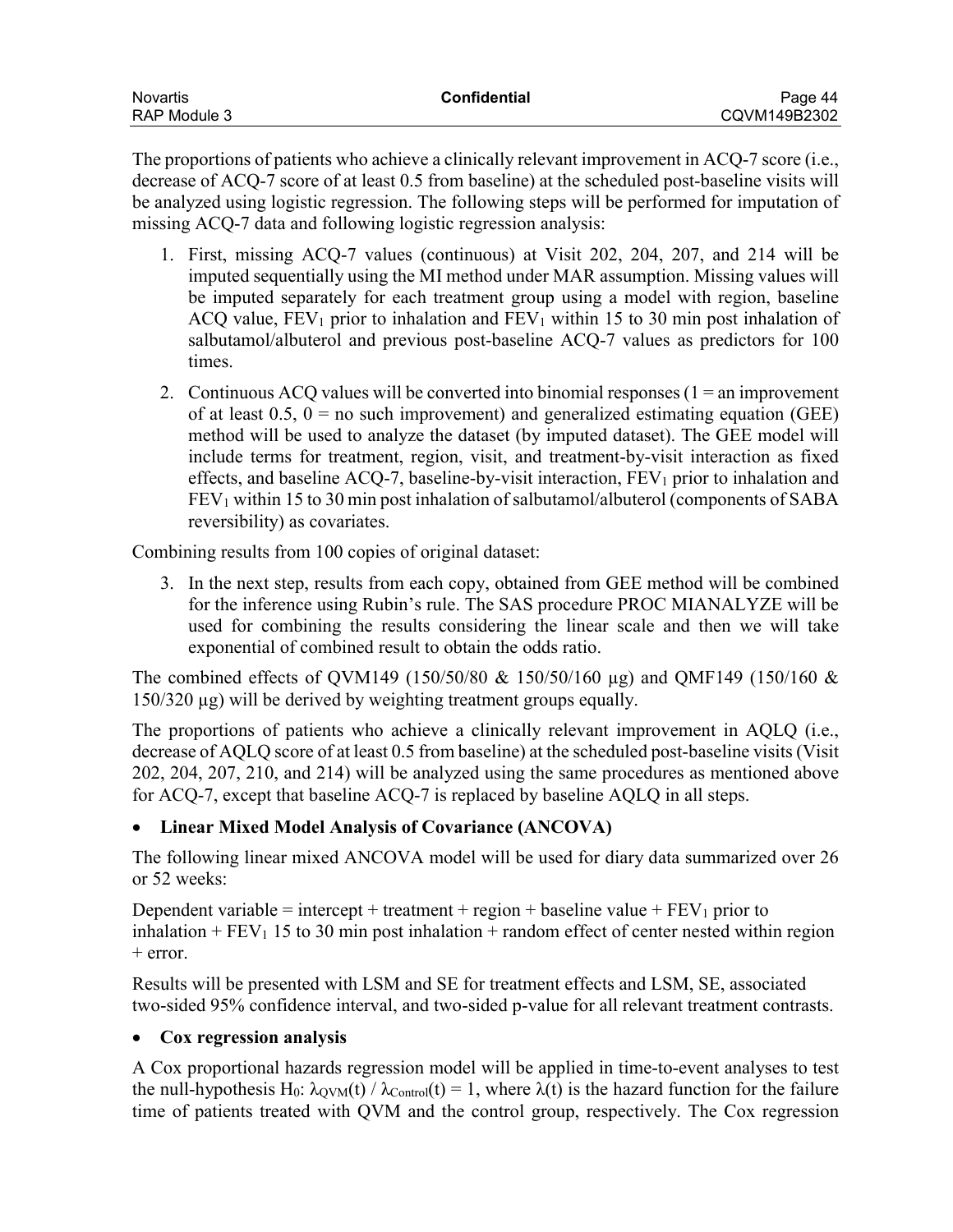<span id="page-44-0"></span>model will be stratified by region and will include terms for treatment, history of asthma exacerbation in the 12 months prior to screening (i.e., the number of asthma exacerbations in the 12 months prior to screening),  $FEV_1$  prior to inhalation and  $FEV_1$  within 15 to 30 min post inhalation of salbutamol/albuterol (components of SABA reversibility).

Results will be presented with adjusted hazard ratios for treatment group comparisons and associated 95% confidence intervals and two-sided p-values. P-values will be obtained from the Wald chi-squared statistic testing the null-hypothesis that the parameter estimate for the respective treatment effect is 0 (then the hazard ratio is  $exp(0) = 1$ ).

The combined effects of QVM149 (150/50/80 & 150/50/160 µg) and QMF149 (150/160 & 150/320 µg) will be derived by weighting treatment groups equally.

No check for the validity of proportional hazards assumptions will be done.

## **Generalized linear model assuming a negative binomial distribution**

The annual rate of asthma exacerbations (by exacerbation category) will be analyzed using a generalized linear model assuming a negative binomial distribution. The model will include terms for treatment, region, history of asthma exacerbation in the 12 months prior to screening (i.e., the number of asthma exacerbations in the 12 months prior to screening),  $FEV<sub>1</sub>$  prior to inhalation and  $FEV<sub>1</sub>$  within 15 to 30 min post inhalation of salbutamol/albuterol (components of SABA reversibility).

The time at risk for a patient is defined as the duration of exposure in days  $+1$  day and the log(time at risk in years) will be used as the offset variable in the model.

Treatment group ratios of exacerbation rates will be presented together with 95% confidence intervals and two-sided p-values.

The combined effects of QVM149 (150/50/80 & 150/50/160 µg) and QMF149 (150/160 & 150/320 µg) will be derived by weighting treatment groups equally.

## **Van Elteren test**

The duration of asthma exacerbations (= the sum of days with an exacerbation, summarized by exacerbation category) will be analyzed for treatment group differences using the van Elteren test stratified for region and history of asthma exacerbation in the 12 months prior to screening  $(1, 2, \geq 3)$ .

Modified ridit scores (scores=modridit) represent the expected values of the order statistics of the uniform distribution on (0,1). Modified ridit scores are derived from rank scores. The 'Row Mean Scores Differ' statistic gives the relevant p-value of the test. To obtain p-values for pairwise treatment comparisons, the code above will be applied separately on datasets which include only the two treatments to be compared.

## **16.1.9.7 Multiplicity adjustment**

To control the family-wise type-I error rate at the two-sided 5% significance level, a testing procedure based on the generalized Simes test as described in Maurer et al (2011) will be used. The family for the overall type-I error rate control contains four hypotheses: two hypotheses for the primary endpoint trough  $FEV_1$  and two hypotheses for the key secondary endpoint ACQ-7. Denote the two hypotheses for the primary endpoint as H1 and H2 for comparing QVM149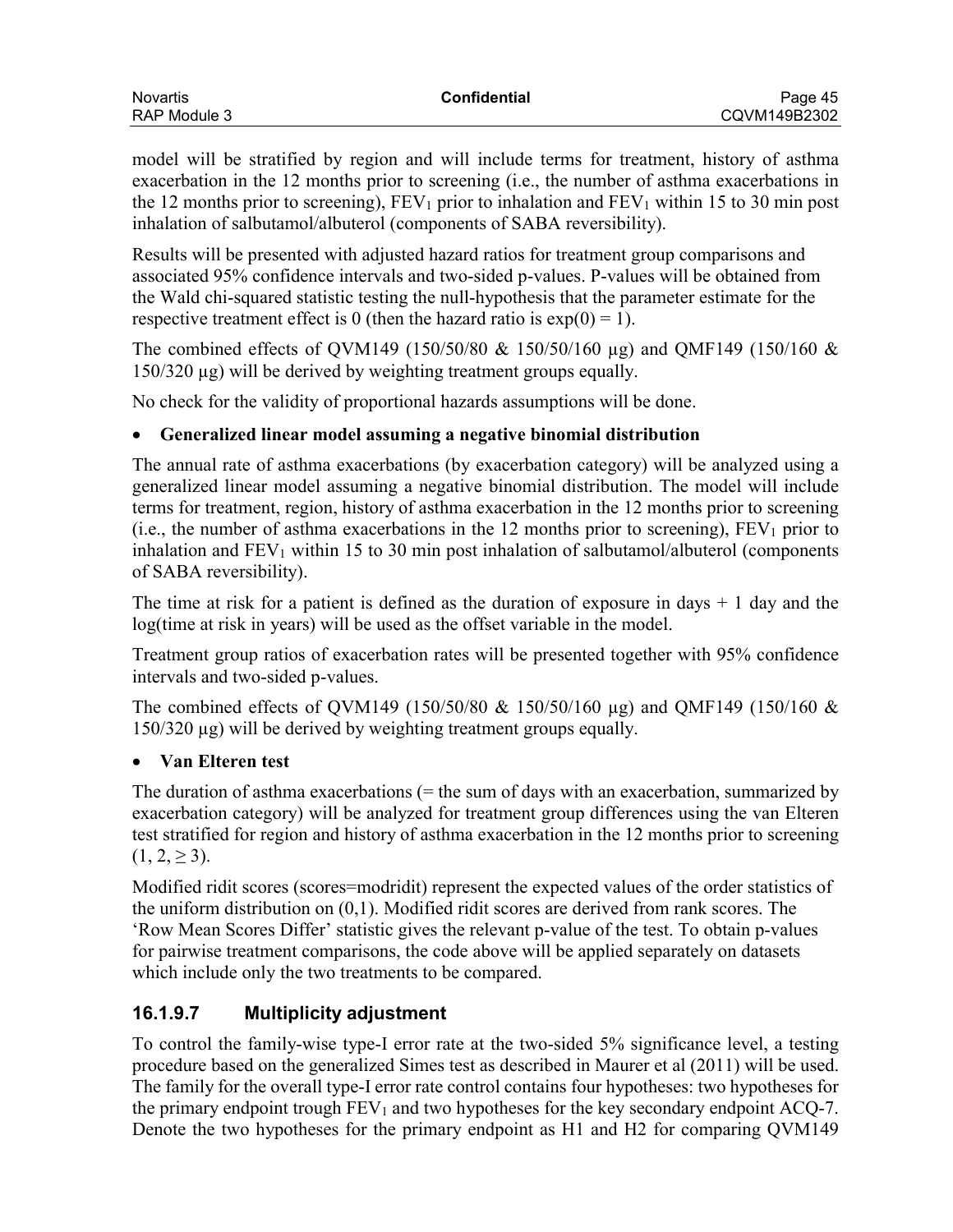| <b>Novartis</b> |  |
|-----------------|--|
| RAP Module 3    |  |

150/50/80 μg vs. QMF149 150/160 μg and QVM149 150/50/160 μg vs. QMF149 150/320 μg respectively. Similarly, denote the two hypotheses for the key secondary endpoint ACQ-7 as H3 and H4, for comparing QVM149 150/50/80 μg vs. QMF149 150/160 μg and QVM149 150/50/160 μg vs. QMF149 150/320 μg respectively.

Below is a brief description of the testing procedure based on the generalized Simes test in Maurer et al (2011).

Let p1, p2, p3, p4 be the corresponding p-values (2-sided) of the four hypotheses of H1, H2, H3, and H4.

Step 1: Retain all four hypotheses if  $p_i \le 0.05$  AND the observed treatment difference for the corresponding  $p_i$  is in the wrong direction (i.e. MF is performing better than QMF) for **ANY** i= 1, 2, 3, 4, stop here; otherwise go to Step 2.

Step 2: Reject all four hypotheses if  $p_i < 0.05$  for **ALL** i=1, 2, 3, 4 and stop here; otherwise go to Step 3.

Step 3: If neither Step 1 or 2 applies, perform a closed successive weighted Bonferroni test as given in Figure 9-1. The initial weights of 0.5 to H1 (corresponding to 0.025 alpha level, 2 sided) and 0.5 to H2 (corresponding to 0.025 alpha level, 2-sided) were assigned. Here is a brief summarization of the successive weighted Bonferroni test based on Bretz et al (2011): If H1 is rejected at the initial significance level of 0.025, then H3 can be tested at the significance level of 0.025. Similarly, if H2 is rejected at the initial significance level of 0.025, then H4 can be tested at the significance level of 0.025. If neither primary null hypothesis can be rejected at the initial significance levels, then the testing stops and efficacy cannot be claimed for neither of the doses and endpoints. Otherwise the graph is sequentially updated with reallocated weights after each hypothesis is rejected. In addition, if efficacy can be shown for one of the doses on both the primary and key secondary endpoints at the initial significance level, the associated weight is passed on to the other dose for further testing.





For each of the four hypotheses, the corresponding testing statistics (estimated least square mean difference) follows normal distribution. Hence for any two out of the four hypotheses, their corresponding testing statistics follow jointly bivariate normal distribution. Therefore this testing procedure controls the overall type I error rate at the 2-sided 0.05 level in the strong sense regardless if the bivariate normal distributions have positive or negative correlations as shown in Maurer et al (2011).